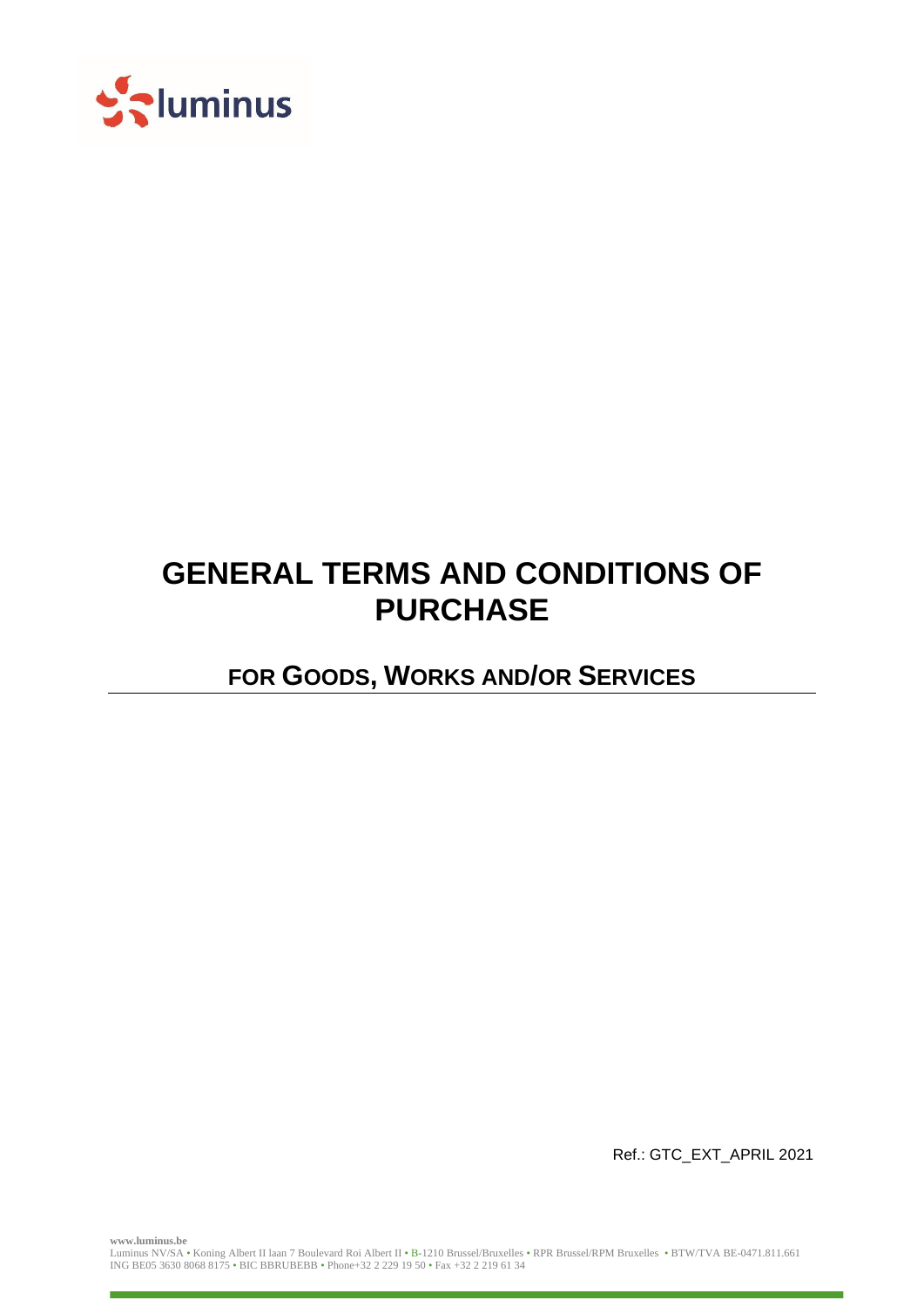

## **Table of Contents**

| 1              |      |  |  |  |  |
|----------------|------|--|--|--|--|
| $\overline{2}$ |      |  |  |  |  |
| 3              |      |  |  |  |  |
| 3.1            |      |  |  |  |  |
| 3.2            |      |  |  |  |  |
| 3.3            |      |  |  |  |  |
| 3.4            |      |  |  |  |  |
| 3.5            |      |  |  |  |  |
| 3.6            |      |  |  |  |  |
| 3.7            |      |  |  |  |  |
| 3.8            |      |  |  |  |  |
| 3.9            |      |  |  |  |  |
|                | 3.10 |  |  |  |  |
| 3.11           |      |  |  |  |  |
|                | 3.12 |  |  |  |  |
| 4              |      |  |  |  |  |
| 5              |      |  |  |  |  |
| 6              |      |  |  |  |  |
| 7              |      |  |  |  |  |
| 7.1            |      |  |  |  |  |
| 7.2            |      |  |  |  |  |
| 8              |      |  |  |  |  |
| 8.1            |      |  |  |  |  |
| 8.2            |      |  |  |  |  |
| 8.3            |      |  |  |  |  |
| 8.4            |      |  |  |  |  |
| 8.5            |      |  |  |  |  |
| 8.6            |      |  |  |  |  |
| 8.7            |      |  |  |  |  |
| 9              |      |  |  |  |  |
| 9.1            |      |  |  |  |  |
| 9.2            |      |  |  |  |  |
| 9.3            |      |  |  |  |  |
|                |      |  |  |  |  |
| 10<br>10.1     |      |  |  |  |  |
|                | 10.2 |  |  |  |  |
|                |      |  |  |  |  |
|                | 10.3 |  |  |  |  |
|                | 10.4 |  |  |  |  |
|                | 10.5 |  |  |  |  |
| 11             |      |  |  |  |  |
|                | 11.1 |  |  |  |  |
|                | 11.2 |  |  |  |  |
| 12             |      |  |  |  |  |
|                | 12.1 |  |  |  |  |
|                | 12.2 |  |  |  |  |
|                | 12.3 |  |  |  |  |
|                | 12.4 |  |  |  |  |
| 13             |      |  |  |  |  |
|                | 13.1 |  |  |  |  |
|                | 13.2 |  |  |  |  |
| 14             |      |  |  |  |  |
|                | 14.1 |  |  |  |  |

www.luminus.be<br>Luminus NV/SA • Koning Albert II laan 7 Boulevard Roi Albert II • B-1210 Brussel/Bruxelles • RPR Brussel/RPM Bruxelles • BTW/TVA BE-0471.811.661<br>ING BE05 3630 8068 8175 • BIC BBRUBEBB • Phone+32 2 229 19 50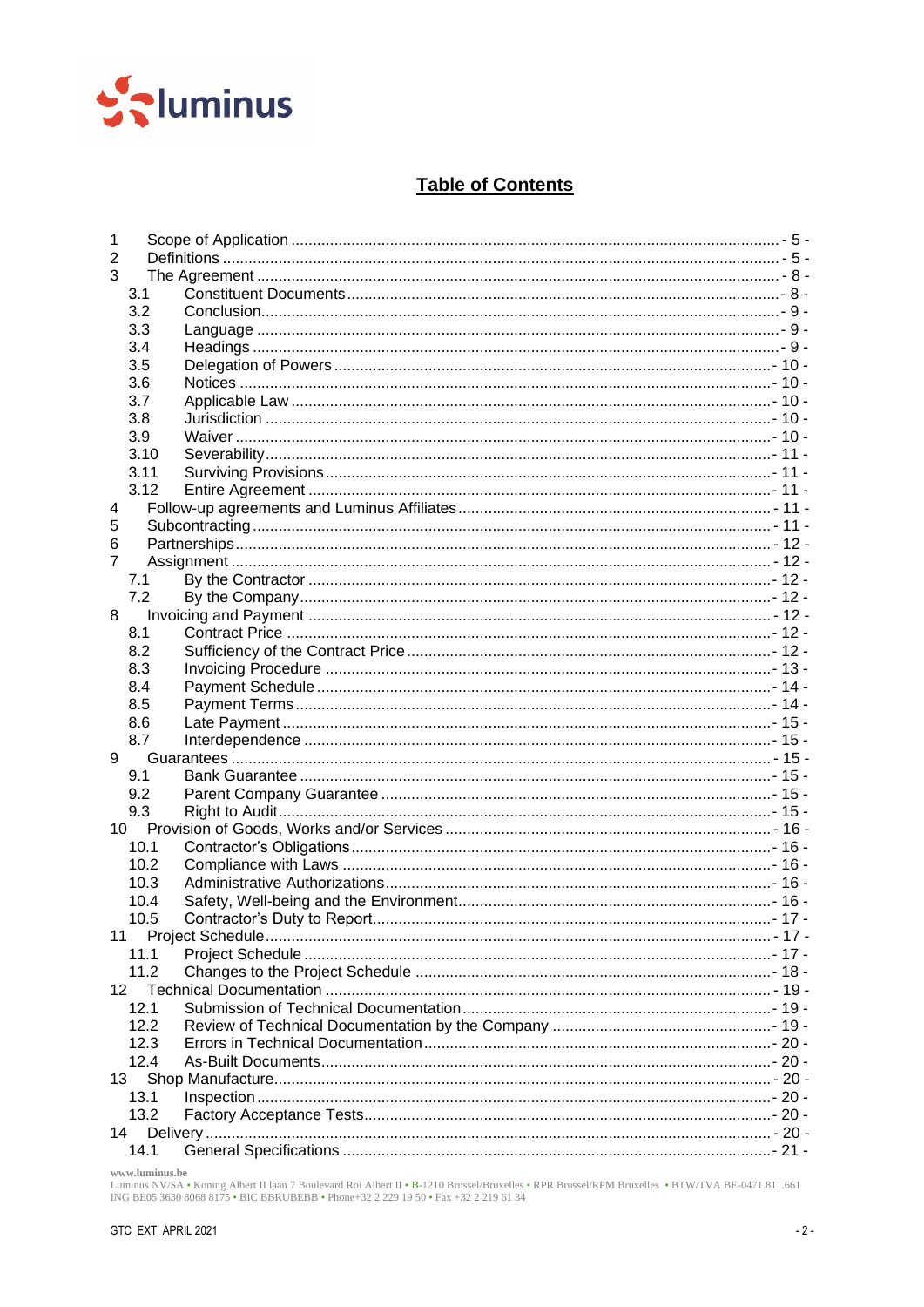

| 14.2   |  |  |  |  |  |  |
|--------|--|--|--|--|--|--|
| 15     |  |  |  |  |  |  |
| 15.1   |  |  |  |  |  |  |
| 15.2   |  |  |  |  |  |  |
| 15.3   |  |  |  |  |  |  |
| 15.4   |  |  |  |  |  |  |
| 15.5   |  |  |  |  |  |  |
| 15.5.1 |  |  |  |  |  |  |
| 15.5.2 |  |  |  |  |  |  |
| 15.6   |  |  |  |  |  |  |
| 16     |  |  |  |  |  |  |
| 16.1   |  |  |  |  |  |  |
| 16.2   |  |  |  |  |  |  |
| 17     |  |  |  |  |  |  |
| 17.1   |  |  |  |  |  |  |
| 17.2   |  |  |  |  |  |  |
| 17.3   |  |  |  |  |  |  |
| 18     |  |  |  |  |  |  |
| 18.1   |  |  |  |  |  |  |
| 18.2   |  |  |  |  |  |  |
| 19 -   |  |  |  |  |  |  |
| 19.1   |  |  |  |  |  |  |
| 19.2   |  |  |  |  |  |  |
| 19.3   |  |  |  |  |  |  |
| 19.4   |  |  |  |  |  |  |
|        |  |  |  |  |  |  |
| 20.1   |  |  |  |  |  |  |
| 20.2   |  |  |  |  |  |  |
|        |  |  |  |  |  |  |
| 21.1   |  |  |  |  |  |  |
| 21.2   |  |  |  |  |  |  |
| 21.3   |  |  |  |  |  |  |
| 21.4   |  |  |  |  |  |  |
| 22     |  |  |  |  |  |  |
| 23     |  |  |  |  |  |  |
| 23.1   |  |  |  |  |  |  |
| 23.2   |  |  |  |  |  |  |
| 23.3   |  |  |  |  |  |  |
| 23.4   |  |  |  |  |  |  |
| 23.5   |  |  |  |  |  |  |
| 24     |  |  |  |  |  |  |
| 25     |  |  |  |  |  |  |
| 25.1   |  |  |  |  |  |  |
| 25.2   |  |  |  |  |  |  |
| 26     |  |  |  |  |  |  |
| 27     |  |  |  |  |  |  |
| 27.1   |  |  |  |  |  |  |
| 27.2   |  |  |  |  |  |  |
| 28     |  |  |  |  |  |  |
| 28.1   |  |  |  |  |  |  |
| 28.2   |  |  |  |  |  |  |
| 29     |  |  |  |  |  |  |
| 29.1   |  |  |  |  |  |  |
| 29.2   |  |  |  |  |  |  |
| 30     |  |  |  |  |  |  |
|        |  |  |  |  |  |  |

www.luminus.be<br>Luminus NV/SA • Koning Albert II laan 7 Boulevard Roi Albert II • B-1210 Brussel/Bruxelles • RPR Brussel/RPM Bruxelles • BTW/TVA BE-0471.811.661<br>ING BE05 3630 8068 8175 • BIC BBRUBEBB • Phone+32 2 229 19 50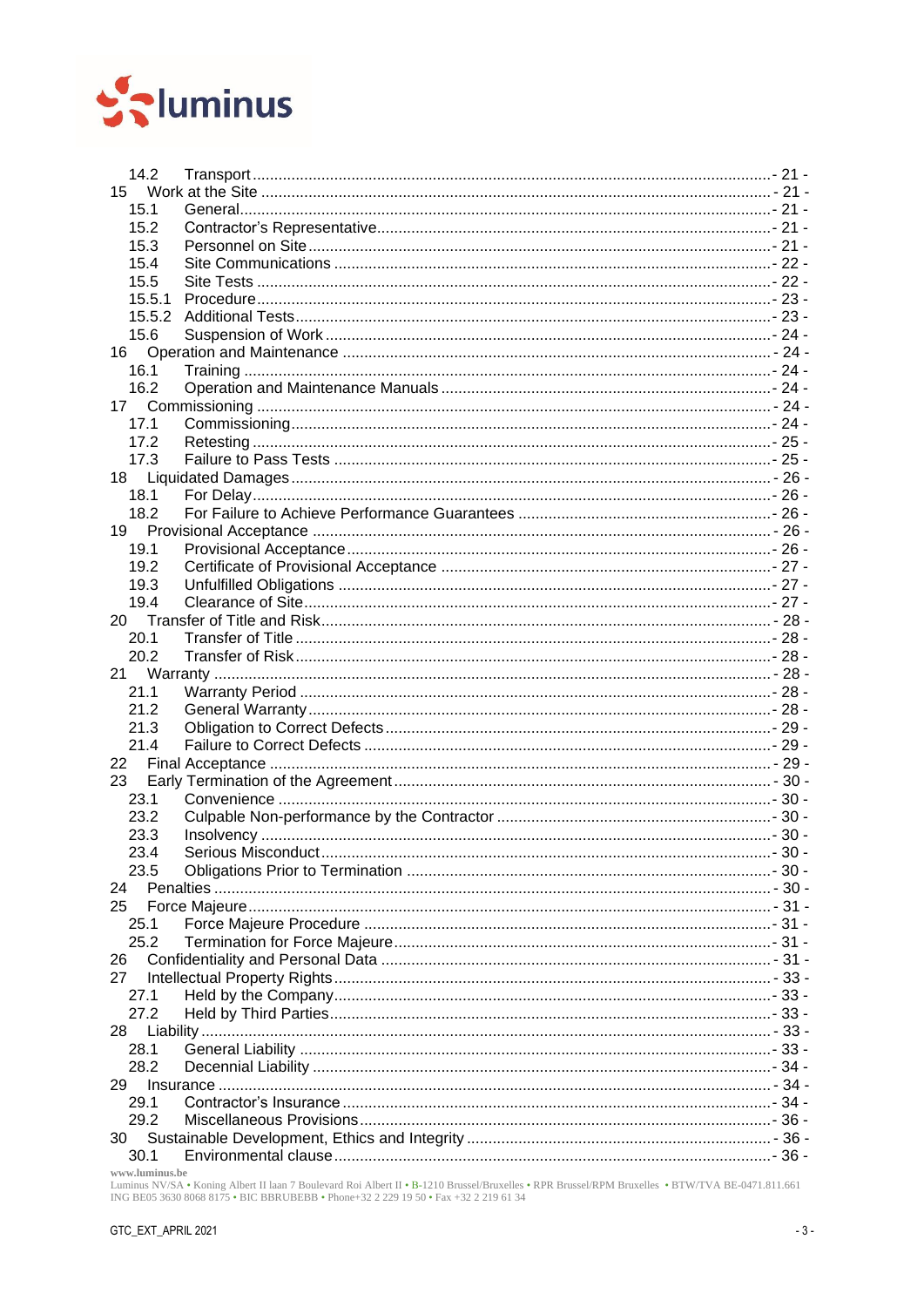

www.luminus.be<br>Luminus NV/SA • Koning Albert II laan 7 Boulevard Roi Albert II • B-1210 Brussel/Bruxelles • RPR Brussel/RPM Bruxelles • BTW/TVA BE-0471.811.661<br>ING BE05 3630 8068 8175 • BIC BBRUBEBB • Phone+32 2 229 19 50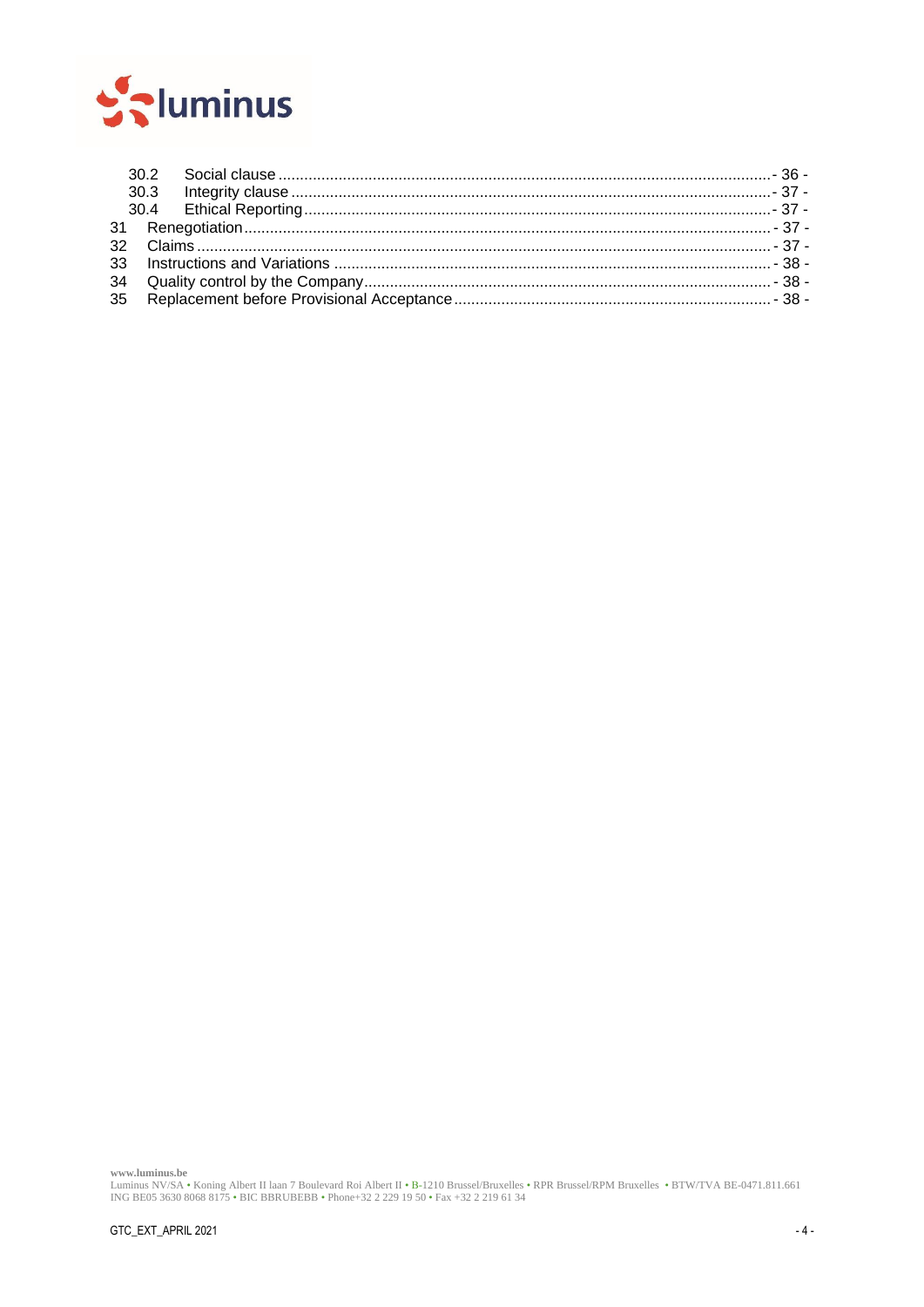

## <span id="page-4-0"></span>**1 Scope of Application**

The present General Terms and Conditions shall apply to all agreements for the purchase of Goods, Works and/or Services, as well as to all deliveries made to the Company or purchase orders issued by the Company, to the extent said agreements do not expressly derogate thereof.

## <span id="page-4-1"></span>**2 Definitions**

All terms with capital letters used in the present General Terms and Conditions or in any other constituent document of the Agreement shall have the following meanings:

- **Agreement:** refers to the agreement between the Company and the Contractor, consisting of the documents set forth in Article [3.1](#page-7-1) of the present General Terms and Conditions, whereby the latter commits himself to supply the Goods, Works and/or Services in the manner and to the extent determined in said agreement, to the Company;
- **Bank Guarantee:** an irrevocable, first demand and unconditional bank guarantee, by which a first class bank, acceptable to and in favour of the Company, stands surety for the Contractor for and throughout the performance of (a specified part of) the Agreement;
- **Certificate of Provisional Acceptance:** the document that is drawn up in twofold by the Company and that is subsequently duly signed by the Parties as proof of the Provisional Acceptance by the Company of the Goods, Works and/or Services specified therein, as further described in Article [19](#page-25-3) of the present General Terms and Conditions;
- **Commissioning:** the phase during which the Goods, Works and/or Services are put to the test, so as to determine whether the Goods, Works and/or Services can be operated safely, reliably and in strict accordance with the Agreement, as further described in Article [17](#page-23-4) of the present General Terms and Conditions;
- **Company:** refers to Luminus N.V./S.A. (and the legal successors in title thereto), a company incorporated and existing under the laws of Belgium, with its registered office at Boulevard Roi Albert II 7, 1210 Brussels and registered in the Register of Legal Entities of Brussels under number BTW BE-0471.811.661, which engages the Contractor to supply Goods, Works and/or Services under the Agreement;
- **Company's Representative(s):** the person(s) that is(are) designated by the Company in the Contract and/or Purchase Order and is(are) authorised, if and to the extent so specified, to represent the latter for the purposes of the Agreement and to receive notices on his behalf;
- **Contract/Purchase Order (P.O.):** sets forth the Specific Terms and Conditions agreed to by the Parties;
- **Contract Price:** the total aggregate amount agreed to between the Parties in the Contract and/or Purchase Order for the Contractor's performance of the Agreement (excluding VAT and any possible Liquidated Damages, other damages, interests, penalties and/or expenses paid or to be paid by the Contractor to the Company);
- **Contractor:** refers to the physical person or legal entity (and the legal successors in title to this physical person or legal entity), specified in the Contract and/or Purchase Order, with whom the Company has concluded the Agreement;
- **Contractor's Representative:** the representative of the Contractor during the works on Site, who is assigned full authority over the Contractor's personnel and any Subcontractors and is vested with all powers to legally bind the Contractor, as is further set forth in Article [15.2](#page-20-4) of the present General Terms and Conditions;

Luminus NV/SA • Koning Albert II laan 7 Boulevard Roi Albert II • B-1210 Brussel/Bruxelles • RPR Brussel/RPM Bruxelles • BTW/TVA BE-0471.811.661 ING BE05 3630 8068 8175 • BIC BBRUBEBB • Phone+32 2 229 19 50 • Fax +32 2 219 61 34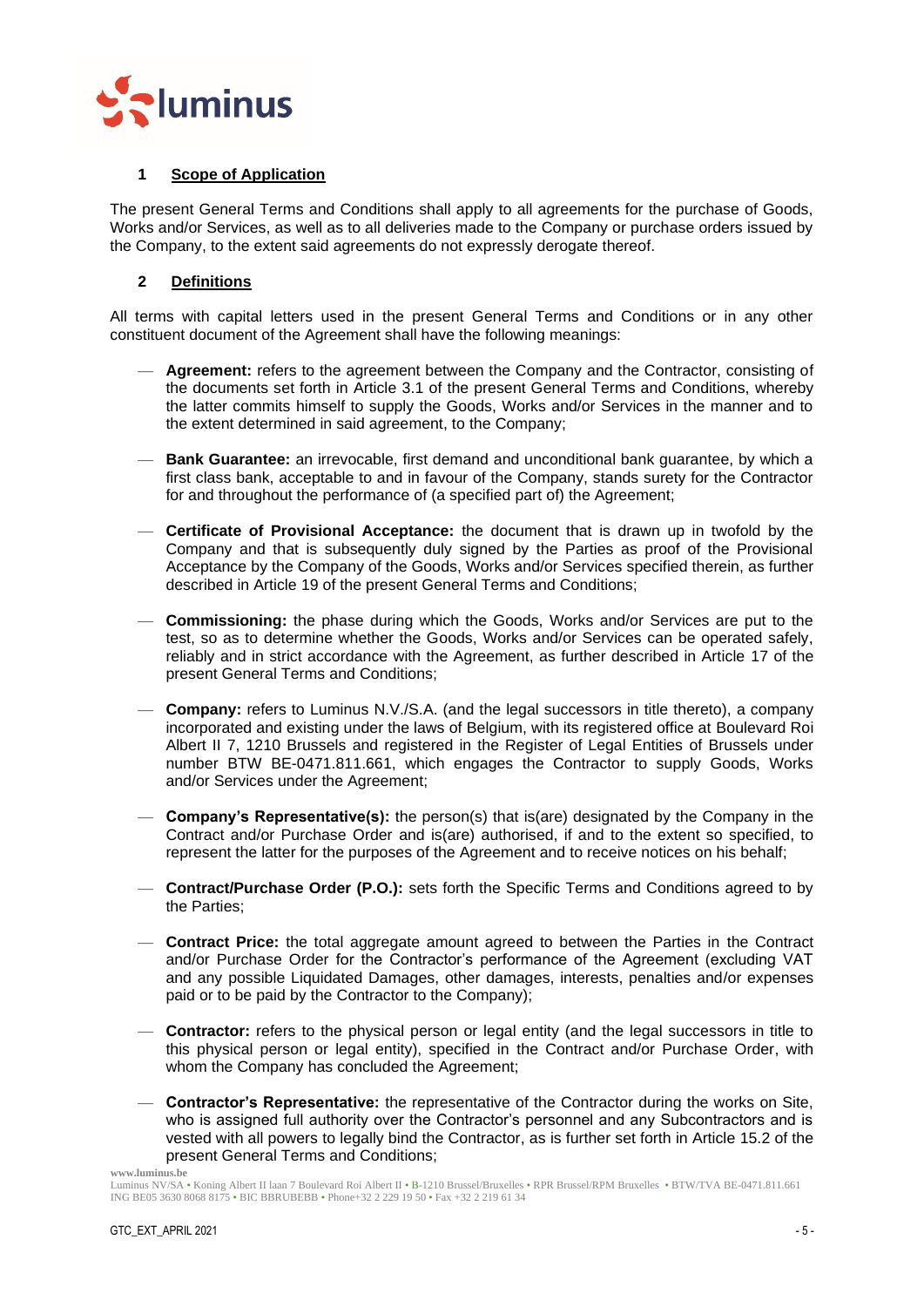

- **Day(s) – Week(s) – Month(s):** refers to the number of official business days, weeks or months in Belgium, and not the number of calendar days, weeks or months;
- **Decennial Liability:** the Contractor's liability for the Goods, Works and/or Services during the Decennial Liability Period, as described in Article [28.2](#page-33-0) of the present General Terms and Conditions;
- **Decennial Liability Period:** the ten-year period following Final Acceptance of the Goods, Works and/or Services, during which the Contractor *inter alia* remains liable for certain hidden defects, inaccuracies in the design of any foundations, structures and/or buildings and the appropriateness of any materials supplied by the Contractor under the Agreement, as further defined in Article [28.2](#page-33-0) of the present General Terms and Conditions;
- **Luminus Affiliate:** any entity, whether incorporated or not, that is controlled by, is under common control with, or controls Luminus, where "control" means the ability, whether directly or indirectly, to direct the affairs of another by means of majority ownership, contract, or otherwise.
- **Luminus Supplier Portal** or **LSP**: a cloud-based platform to which the Contractor is granted access as part of the Luminus contractor onboarding process;
- **Effective Date:** the specific date at which the Agreement becomes binding upon the Parties to it, as defined in the Contract and/or Purchase Order or, failing that, in Article [3.2](#page-8-0) of the present General Terms and Conditions;
- **Final Acceptance:** the moment of unconditional acceptance by the Company of the Goods, Works and/or Services as provided by the Contractor under and according to the Agreement, as further described in Article [22](#page-28-2) of the present General Terms and Conditions;
- **Force Majeure:** shall mean any event beyond the control of the affected Party, the occurrence of which could not reasonably have been foreseen and the consequences of which could not be overcome, and which prevents the affected Party from performing some or all of the obligations incumbent on it pursuant to the Agreement. The procedure to be followed by a Party that presumes it has been affected by a Force Majeure event is set forth in Article [25](#page-30-0) of the present General Terms and Conditions. Force majeure may include, without limitation, the following elements: terrorism, strikes or serious interruption of business operations at national level or within the Company's business sector, and natural disasters such as earthquakes, hurricanes or typhoons;
- **General Terms and Conditions:** the Company's present general terms and conditions of purchase with reference: GTC\_EXT\_APRIL 2021;
- **Goods Receipt:** refers to the form that is drawn up by the Company and, when duly signed and issued by the Company, constitutes sole proof of the Contractor's successful delivery of a certain batch of Goods in case the Agreement merely covers the supply of certain Goods by the Contractor and it was furthermore explicitly agreed between the Parties that there was no obligation to conduct Commissioning tests on those Goods;
- **Goods, Works and/or Services:** designate, depending on the case, all or part of the drawings or documents, substances, materials, equipment, tools, machinery, structures, plant, civil works, industrial buildings etc. to be studied, designed, manufactured, supplied, erected, built, assembled, modified, arranged, tested or put into service by the Contractor under the Agreement, including all the studies, tasks, works and services related thereto and, as the case may be, specified in the Contract and/or Purchase Order. In a specific context, the definition 'Goods, Works and/or Services' may be broken down into either Goods, Works or

Luminus NV/SA • Koning Albert II laan 7 Boulevard Roi Albert II • B-1210 Brussel/Bruxelles • RPR Brussel/RPM Bruxelles • BTW/TVA BE-0471.811.661 ING BE05 3630 8068 8175 • BIC BBRUBEBB • Phone+32 2 229 19 50 • Fax +32 2 219 61 34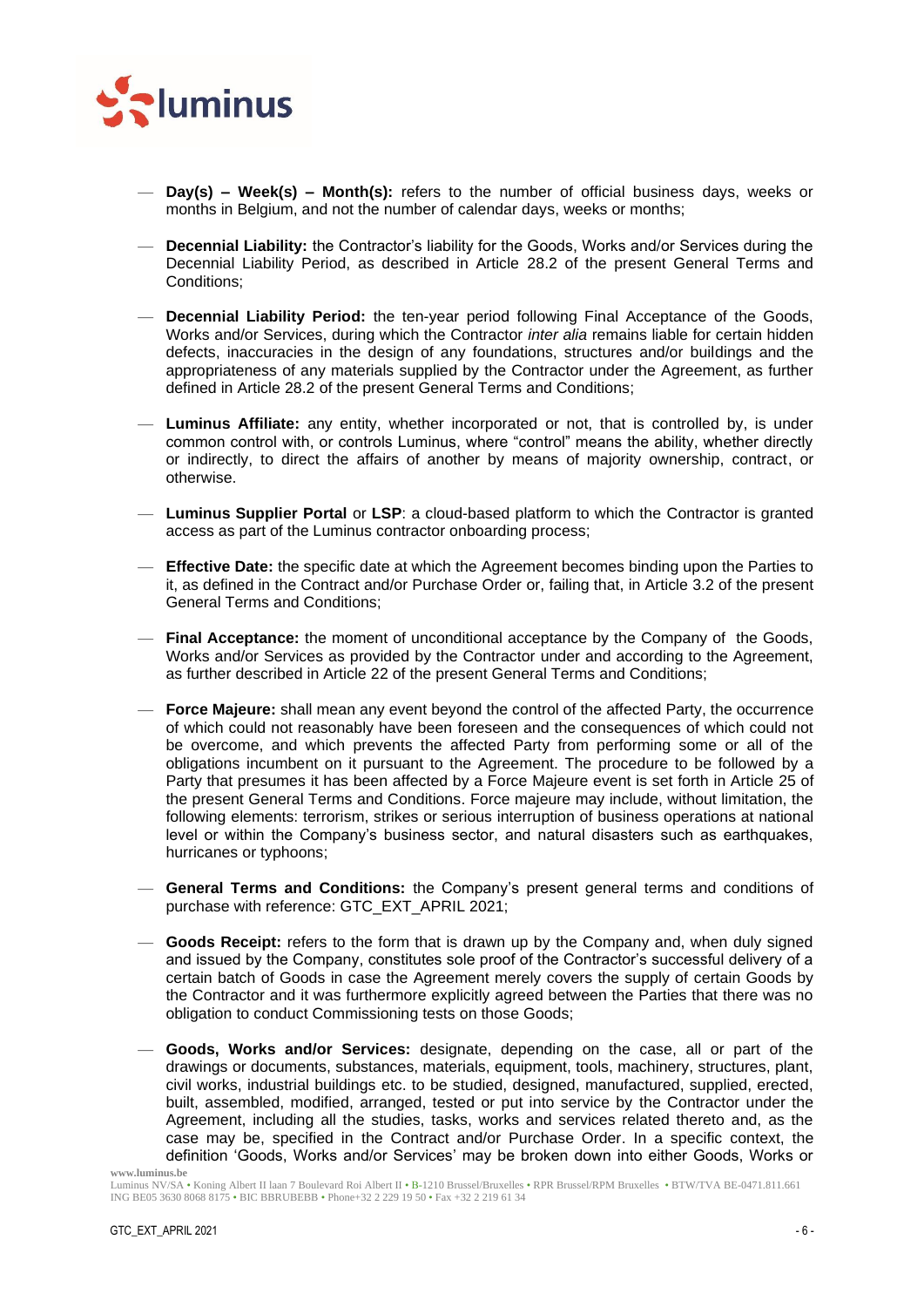

Services individually, or any combination thereof, such use of individual or combined terms however always referring back to the full scope of the definition for 'Goods, Works and/or Services' set forth here above;

- **Instructions**: refer to any indication, decision, explanation, clarification provided by the Company during the implementation of this Contract/Purchase Order.
- **Liquidated Damages:** designate the pre-ascertained liquidated damages that shall be paid by the Contractor to the Company in case the circumstances set forth in Article [18](#page-25-0) of the present General Terms and Conditions are materialized;
- **Losses:** shall mean any and all claims, judgments, demands, damages, fines, losses, liabilities, interest, awards, penalties, causes of action, litigation, lawsuits, administrative proceedings, administrative investigations, costs and expenses, including, reasonable attorneys' fees, court costs, and other reasonable costs of suit, arbitration, dispute resolution or other similar proceedings;
- **Milestone(s):** refers to one or more significant project milestones set forth in the Project Schedule, which all individually embody an important step in the project, as further defined in Article [11.1](#page-16-2) of the General Terms and Conditions;
- **Parent Company Guarantee:** a guarantee of Contractor's parent company or main undertaking, by which the latter stands surety towards the Company for and throughout the performance of the Agreement by the Contractor;
- **Party or Parties:** refers to either the Company or the Contractor, or both, as the context requires;
- **Payment Schedule:** refers to the schedule of payments linked to the Milestones set forth in the Project Schedule, as further defined in Article [8.4](#page-13-0) of the present General Terms and Conditions;
- **Project Schedule:** sets forth the specific Milestones in the performance of the Agreement by the Contractor, as further defined in Article [11](#page-16-1) of these General Terms and Conditions;
- **Provisional Acceptance:** refers to the moment when the Goods, Works and/or Services have successfully passed all relevant and applicable Commissioning tests, all other conditions for Provisional Acceptance set forth in the Agreement have been fulfilled in relation to those Goods, Works and/or Services and (a specified part of) the order is overall (largely) completed, as a result of which the Company decides to provisionally accept (a specific part of) the Goods, Works and/or Services, as is further defined in Article [19](#page-25-3) of the present General Terms and Conditions;
- **Punch List:** refers to the list of minor works, if any, that forms an integral part of the Certificate of Provisional Acceptance and that sets forth all minor works that are still outstanding at the moment of Provisional Acceptance but that must, in any case, be completed or remedied by the Contractor prior to Final Acceptance, as described in Article [22.](#page-28-2) It shall be left to the Company's sole discretion to decide whether or not the existence of a Punch List and/or any item on that list in specific precludes Provisional Acceptance and, more generally, whether or not any works can be deemed minor works and as such fit for inclusion on the Punch List;
- **Site:** refers to all or part of the location(s) affected by the activities carried out under the Agreement;

Luminus NV/SA • Koning Albert II laan 7 Boulevard Roi Albert II • B-1210 Brussel/Bruxelles • RPR Brussel/RPM Bruxelles • BTW/TVA BE-0471.811.661 ING BE05 3630 8068 8175 • BIC BBRUBEBB • Phone+32 2 229 19 50 • Fax +32 2 219 61 34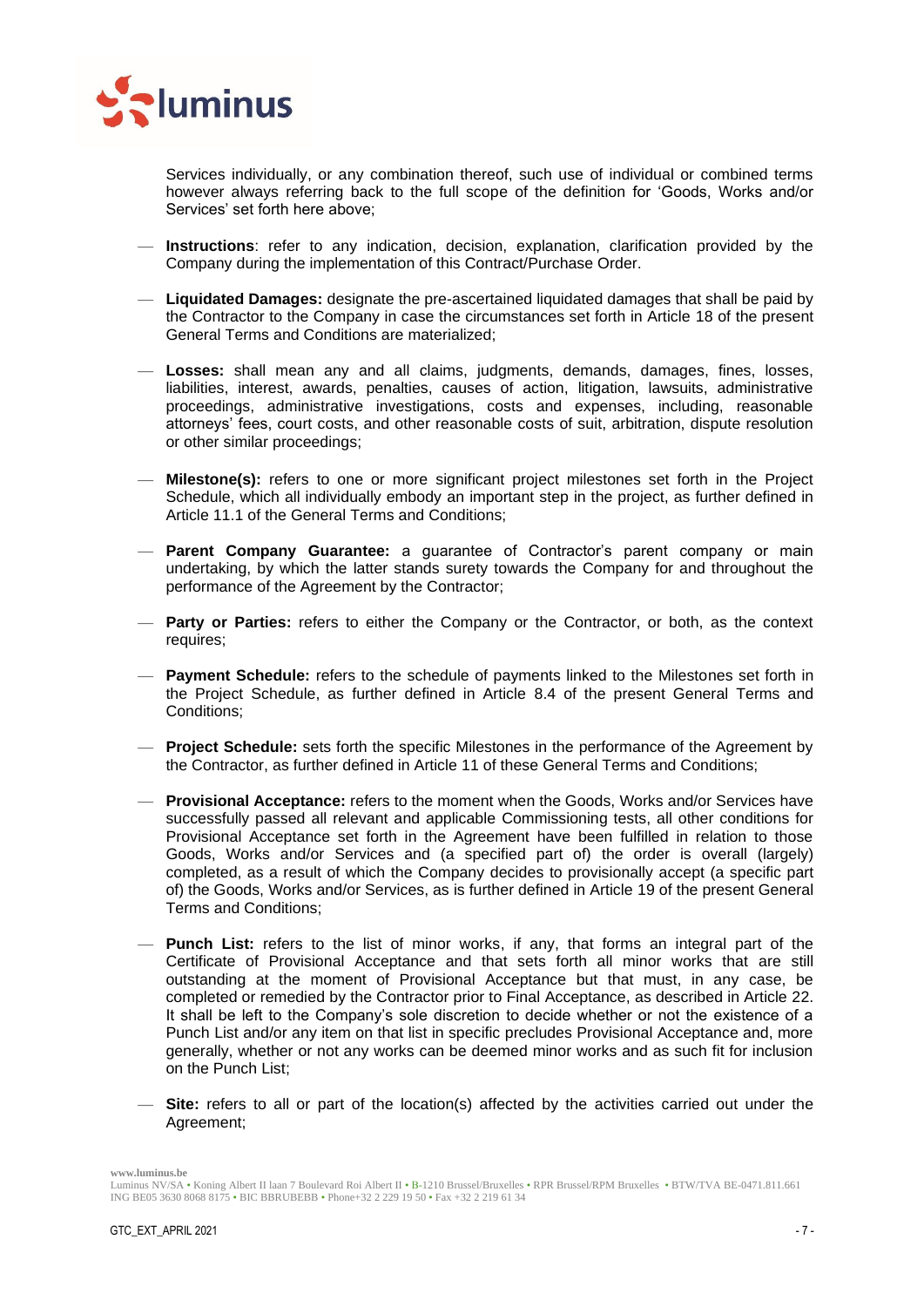

- **Site Language:** the official language of the country, or, when applicable, the region where the Site is located;
- **Specific Terms and Conditions:** contained in the Contract/Purchase Order, these set forth the specific provisions agreed to by the Parties for the purposes of the Agreement;
- **Subcontractor(s):** the legal person(s), entity or combination of entities, to which parts of the Contractor's obligations under the Agreement are subcontracted by the Contractor, directly or indirectly, and in accordance with Article [5](#page-10-4) of the present General Terms and Conditions;
- **Technical Documentation:** means, *inter alia*, all such technical documentation, specifications, samples, patterns, models, calculations, computer programs (software), operation and maintenance manuals and other documents or information of a similar nature, to be submitted by the Contractor to the Company in strict accordance with the Agreement;
- **Technical Specifications:** refers to the section of the tender documents consisting of all technical documents that are applicable to the order, which is specific set forth the Company's minimum technical requirements for the Goods, Works and/or Services;
- **Variations**: refer to any Instruction given by the Company that represents a change in the initial Contract/Purchase Order (the Contract/Purchase Order being interpreted as a whole), including any Instruction involving:
	- a quantity increase or decrease of part of the Goods, Works and/or Services; or
	- an addition to the Goods, Works and/or Services or a reduction at that level; or
	- a change in specification, quality or nature of any part of the Goods, Works and/or Services.
- **Warranty Period:** refers to the period of warranty on the Goods, Works and or Services, including any extensions thereof, as specified in Article [21.1](#page-27-4) of the present General Terms and Conditions.

## <span id="page-7-0"></span>**3 The Agreement**

#### <span id="page-7-1"></span>3.1 Constituent Documents

The Agreement shall be comprised in part or in whole of the following documents:

- the Contract and/or Purchase Order and, if applicable, all of its(their) supplements, setting out the Specific Terms and Conditions agreed to between the Parties;
- the present General Terms and Conditions;
- the Company's Technical Specifications;
- the Company's construction and/or Site regulations;
- if applicable, the Company's rules and requirements concerning access, safety, well-being and the environment; and
- if applicable, any other relevant documents issued by the Company.

In case of interpretation difficulties, ambiguities, contradictions or other divergences between the constituent documents, each document prevails over the one which follows it in the order in which they are listed in the Contract and/or Purchase Order, or, failing such specification, in the order as listed here above.

In case of interpretation difficulties, ambiguities, contradictions or other divergences between the provisions of a constituent document of the Agreement and those of its supplements or annexes, the provisions contained in the main document shall prevail.

Luminus NV/SA • Koning Albert II laan 7 Boulevard Roi Albert II • B-1210 Brussel/Bruxelles • RPR Brussel/RPM Bruxelles • BTW/TVA BE-0471.811.661 ING BE05 3630 8068 8175 • BIC BBRUBEBB • Phone+32 2 229 19 50 • Fax +32 2 219 61 34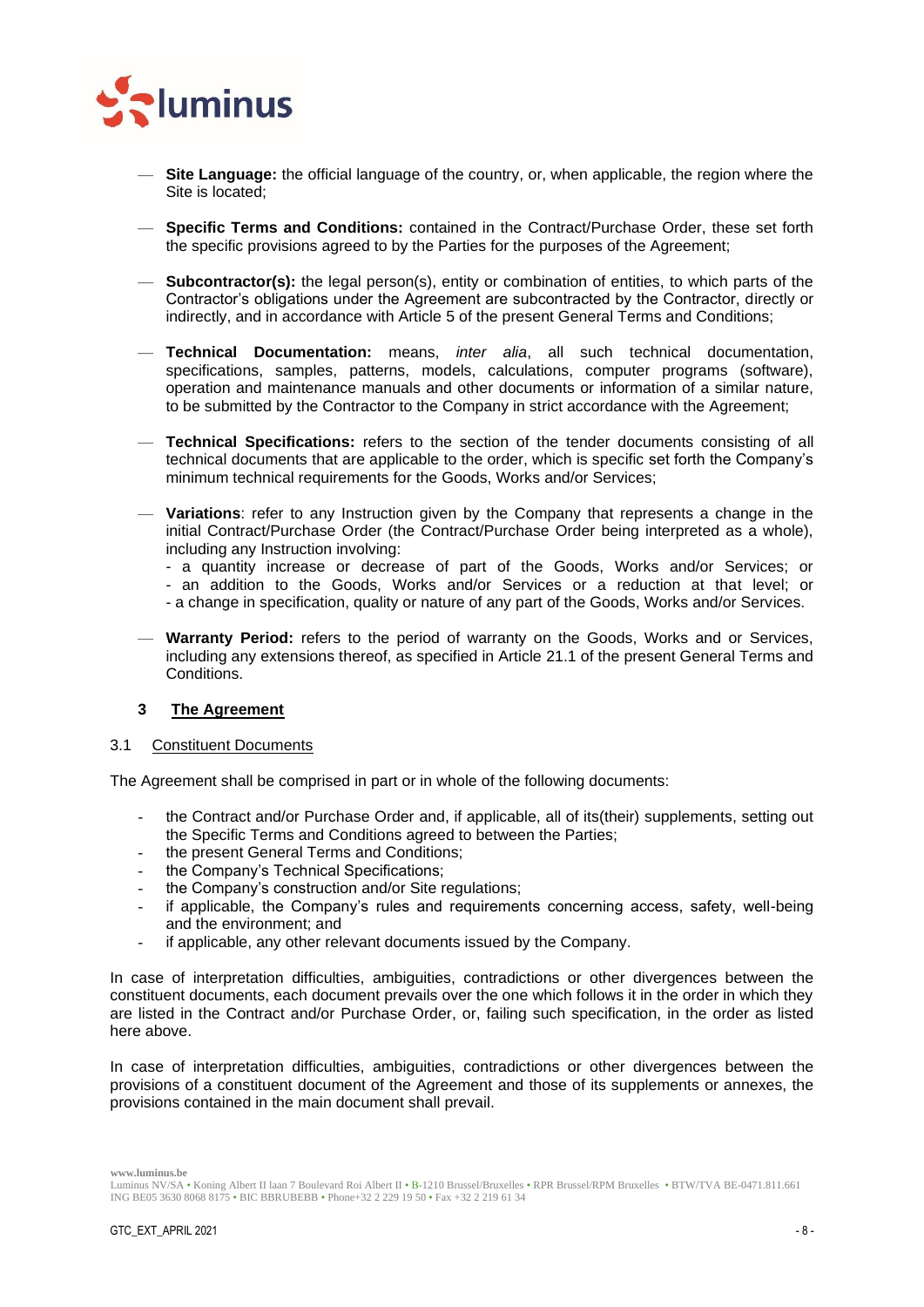

## <span id="page-8-0"></span>3.2 Conclusion

The Agreement shall be considered concluded:

- for a Contract, upon its signature by both Parties;
- for a Purchase Order, after the Company has dispatched or delivered it to the Contractor via the Luminus Supplier Portal and the latter has either failed to make any reservations within the time-limit set forth therein or has returned an acknowledgement of receipt via the Luminus Supplier Portal, containing no reservations, regarding the Purchase Order to the Company or has returned the Purchase Order duly dated and signed without any reservations to its content.

If no Effective Date is explicitly mentioned in the Contract or in the Purchase Order, the latter shall be:

- for a Contract, the date it is signed by the Company;
- for a Purchase Order, the date it is postmarked or given directly to the Contractor's representative or, if applicable, the date of commencement of execution of the Agreement by the Contractor.

In case of a Contract, it is drawn up in as many originals as there are Parties. If the Parties can meet, they sign the Contract simultaneously and initial all the constituent documents; if they cannot meet, they sign and initial following the exchange of mail, though no more than 15 (fifteen) Days shall elapse between the signing by one and the other of the Parties. Should this time limit be exceeded, the Company reserves the right to forgo the conclusion of the Agreement.

In case of a Purchase Order, the Contractor confirms, via the Luminus Supplier Portal, his acknowledgment of the Purchase Order within the time-period specified therein, or within 5 (five) calendar days if no such period is specified. If the Contractor's acknowledgment of receipt is not received within the respective time-limit specified in the Purchase Order, the Purchase Order will be deemed unconditionally accepted by the Contractor. In case the Contractor returns the Purchase Order with any reservations whatsoever or upon a conditional basis, the Company reserves the exclusive right to annul such Purchase Order, without any justification or compensation being due.

By accepting the Agreement, the Contractor waives all his own general or specific terms and conditions, whenever and in whatever form these are communicated.

#### <span id="page-8-1"></span>3.3 Language

The Agreement shall be executed in the English language and any translation shall be for convenience only.

Wherever provision is made for the giving or issue of a notice, instruction or other communication by any Party or person pursuant or with regard to the Agreement, such communication shall be written in the English language.

In case of interpretation difficulties, ambiguities, contradictions or other divergences between different documents or different versions of the same document, the (version of a) document that is drawn up in the language of the Agreement shall prevail.

#### <span id="page-8-2"></span>3.4 Headings

The headings used for the different Articles of the present Terms and Conditions are for indicative purposes only, and shall in no instance affect the interpretation thereof.

Luminus NV/SA • Koning Albert II laan 7 Boulevard Roi Albert II • B-1210 Brussel/Bruxelles • RPR Brussel/RPM Bruxelles • BTW/TVA BE-0471.811.661 ING BE05 3630 8068 8175 • BIC BBRUBEBB • Phone+32 2 229 19 50 • Fax +32 2 219 61 34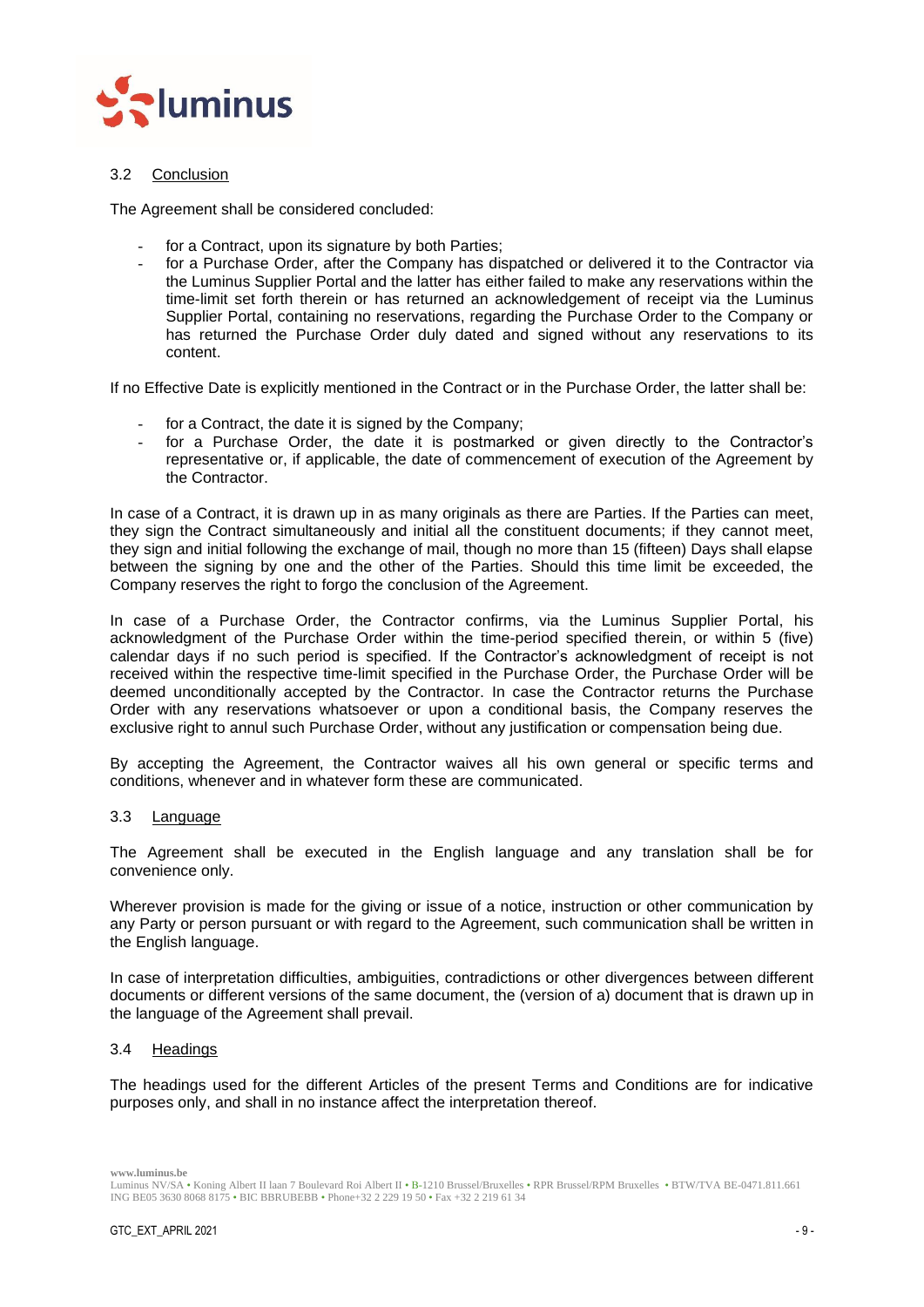

## <span id="page-9-0"></span>3.5 Delegation of Powers

The Agreement may specify the persons authorised to represent the Company. In any case, the Company cannot be bound by nor be held liable for any statement, whether verbal or in writing, by a person not authorized to make such statement according to the Company's Delegation of Authorities, published in the Belgian Official Gazette (latest applicable version).

#### <span id="page-9-1"></span>3.6 Notices

Except as set out in Article 8.3, any notice, instruction, consent, approval, comment, certificate or determination required or desired to be given in connection with the Agreement shall be in writing and shall be validly delivered if delivered either by hand, by fax, by registered mail, by e-mail or by an internationally recognized courier service to the addressee, fax number and/or address stipulated in the Contract and/or Purchase Order to that end, as changed from time to time in accordance with this Article [3.6.](#page-9-1)

Such validly delivered notice shall be deemed received by the other Party:

- in the case of delivery in-hand, when delivered;
- in the case of successfully completed facsimile transmission, on the date shown on the facsimile transmission report or confirmation; and
- in case of delivery by courier service, on the date indicated on the acknowledgement of receipt.

Contrary to the foregoing, day-to-day communications between the Parties (with the explicit exclusion of amendments to the Agreement and acceptance documents, such as the Certificate of Provisional Acceptance) may also be transferred via e-mail, addressed to the e-mail address(es) stipulated in the Contract and/or Purchase Order to that end or notified by a Party to the other Party from time to time.

Either Party may modify the representative(s) that is(are) competent to receive notices on its behalf, its address and/or its fax number for the receipt of notices, by simple notice to the other Party given in accordance with this Article [3.6.](#page-9-1)

## <span id="page-9-2"></span>3.7 Applicable Law

The Agreement shall be governed by Belgian law, to the explicit exclusion of (i) any conflict of law rules or provisions and (ii) the "United Nations Convention on Contracts for the International Sale of Goods" dated April 11, 1980.

<span id="page-9-3"></span>3.8 Jurisdiction

Any dispute arising out of or in relation with the Agreement shall be finally settled by the courts of Brussels.

In no event shall any dispute between the Parties result in the suspension of the Contractor's contractual obligations.

#### <span id="page-9-4"></span>3.9 Waiver

Neither Party, by any act, delay, omission or otherwise shall be deemed to have expressly or impliedly waived any of its rights, powers or remedies, or any one or more of them, unless such waiver is in writing and signed by an authorized representative of such Party. Any such waiver shall be enforceable only to the extent specifically set forth in the waiver. A waiver by a Party of any right, power or remedy, or any one or more of them, on any one occasion shall not be construed as a bar to or waiver of any right, power or remedy, or any one or more of them, such Party should have on any future occasion, whether similar in kind or otherwise.

**www.luminus.be**

Luminus NV/SA • Koning Albert II laan 7 Boulevard Roi Albert II • B-1210 Brussel/Bruxelles • RPR Brussel/RPM Bruxelles • BTW/TVA BE-0471.811.661 ING BE05 3630 8068 8175 • BIC BBRUBEBB • Phone+32 2 229 19 50 • Fax +32 2 219 61 34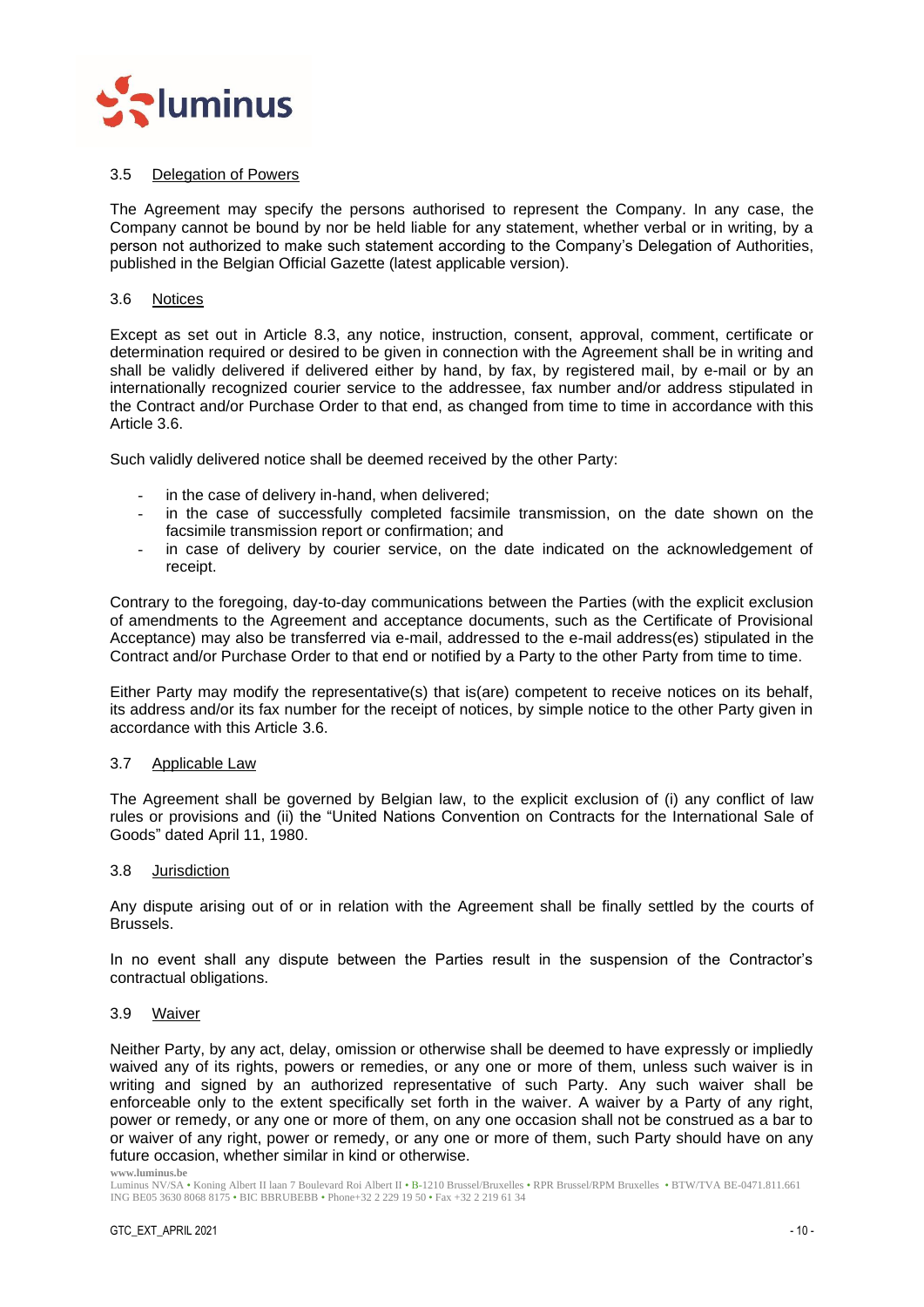

## <span id="page-10-0"></span>3.10 Severability

If any provision of the Agreement is held to be invalid, illegal or non-enforceable by a court of competent jurisdiction in whole or in part, such (part of the) provision shall be deemed to be excluded from the Agreement, without affecting the validity, legality or enforceability of the remaining provisions. If the invalidity, illegality or non-enforceability of a (part of a) provision could have an impact on the rest of the Agreement, the Parties will promptly convene to negotiate in good faith with the aim of agreeing, as soon as possible, on a new, valid provision (or part of such provision) that reflects as close as possible the economic impact that the Parties intended with the illegal, invalid or unenforceable provision (or the illegal, invalid or unenforceable part thereof).

## <span id="page-10-1"></span>3.11 Surviving Provisions

The provisions of the Agreement that by their nature are intended to survive the termination, suspension, cancellation, completion or expiry of the Agreement (in specific but not limited to the provisions with regard to confidentiality, warranty and liability) shall continue as valid and enforceable provisions notwithstanding any such termination, suspension, cancellation, completion and expiry.

## <span id="page-10-2"></span>3.12 Entire Agreement

This Agreement represents the entire agreement between the Parties hereto relating to the subject matter hereof and may only be amended in writing, signed by the duly authorised representatives of both Parties. The Parties expressly waive all provisions contained in any past, written or verbal, agreements or correspondence between them which negate, limit, extend or conflict with the provisions set forth in this Agreement. Such past agreements or correspondence may only be invoked for the purpose of clarifying ambiguous provisions of the Agreement, which allow for more than one interpretation.

## <span id="page-10-3"></span>**4 Follow-up agreements and Luminus Affiliates**

Follow-up agreements – Supplier commits, at Luminus' request, to negotiate in good faith with Luminus to enter into follow-up agreements that are in relation to the Agreement and to propose conditions that are at least at arm's length with the conditions in the related Agreement.

Luminus Affiliates – Supplier expressly authorizes Luminus Affiliates to make reference to and use this Agreement without having to negotiate new conditions. For this purpose any reference to Luminus will be interpreted as a reference to the Luminus Affiliate.

## <span id="page-10-4"></span>**5 Subcontracting**

The Contractor shall not delegate all or part of the execution of the Agreement without the Company's prior written consent.

In case of subcontracting beyond one level or more (i.e. sub-subcontracting), the Contractor's Subcontractor shall not delegate all or part of the execution of the Agreement without the Company's prior written consent. The Contractor shall see to it that this restriction is imposed on Contractor's Subcontractor as well as on the Subcontractor's subcontractors.

The Contractor shall defend and hold harmless the Company from and against any and all Losses it may suffer as a result of any possible present or future claims a Contractor's Subcontractor may have against the Company pursuant to Article 1798 of the Belgian Civil Code.

Subcontracting risks shall be assumed in their entirety by the Contractor, and shall in no way discharge the latter from his contractual obligations. In addition, the Contractor shall ensure that any of

Luminus NV/SA • Koning Albert II laan 7 Boulevard Roi Albert II • B-1210 Brussel/Bruxelles • RPR Brussel/RPM Bruxelles • BTW/TVA BE-0471.811.661 ING BE05 3630 8068 8175 • BIC BBRUBEBB • Phone+32 2 229 19 50 • Fax +32 2 219 61 34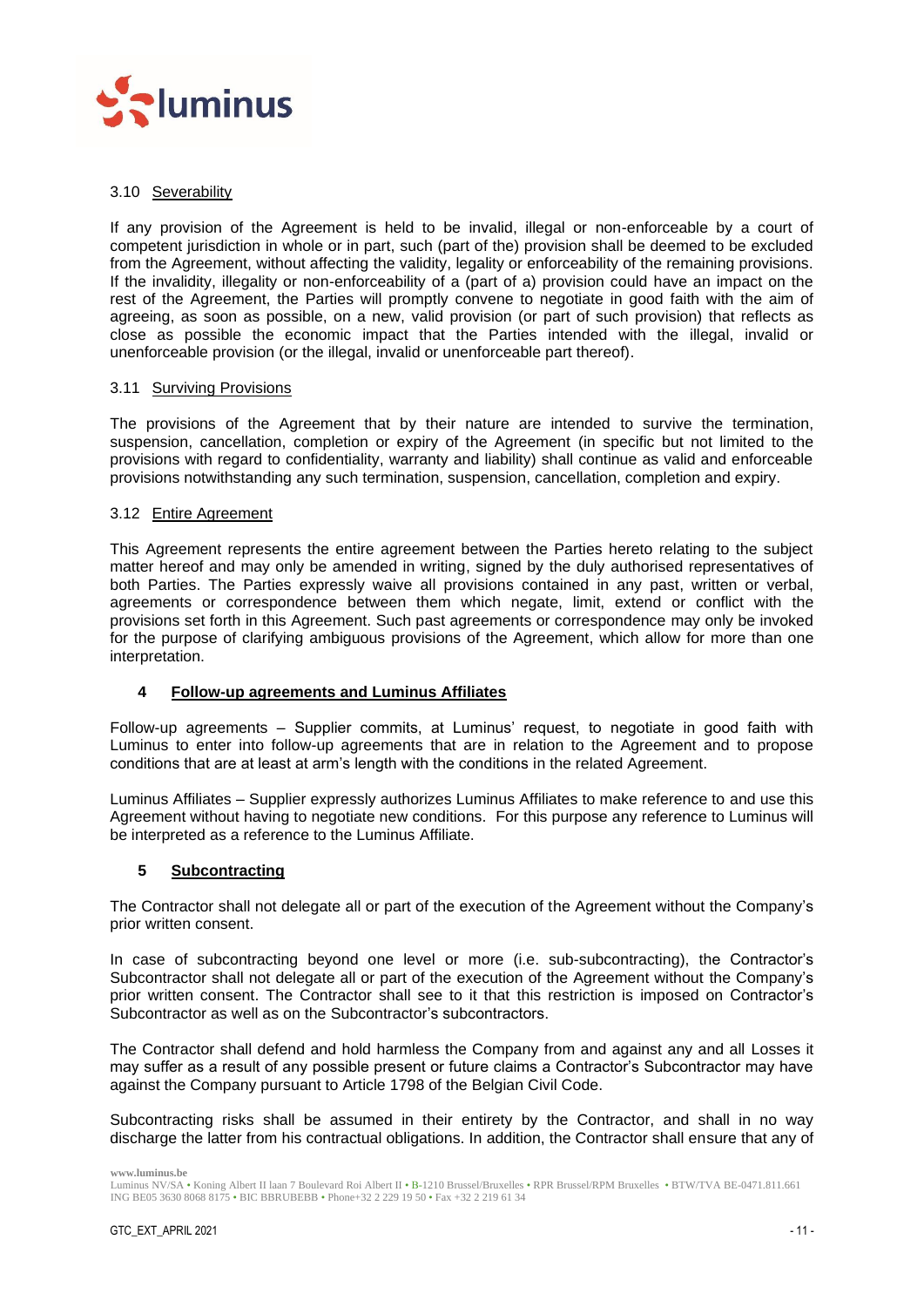

the rights the Company may have under the Agreement vis-à-vis the Contractor, it shall also have visà-vis any and all of the Contractor's Subcontractors.

## <span id="page-11-0"></span>**6 Partnerships**

Once the Agreement has been concluded, the Contractor shall be prohibited from entering into a partnership with a third party for its execution without the Company's prior written consent.

When the Agreement has been concluded with a joint venture, consortium, temporary partnership (*société momentanée/tijdelijke handelsvennootschap*) as defined in article 47 of the Belgian Corporate Code or another unincorporated grouping of two or more partners, said partners shall be jointly and severally liable in respect of the Company for any and all obligations resulting from the Agreement for the Contractor, unless specifically agreed otherwise in the Agreement. The partners shall designate one of them to represent the partnership with full rights and powers and to ensure that the performance of the Agreement is coordinated optimally. Such designation shall be subject to the Company's prior written consent.

## <span id="page-11-1"></span>**7 Assignment**

## <span id="page-11-2"></span>7.1 By the Contractor

The Contractor shall be prohibited from assigning all or part of his rights and obligations resulting from the Agreement to a third party without the Company's prior written consent.

## <span id="page-11-3"></span>7.2 By the Company

The Company shall have the ability to assign all or part of its rights and obligations resulting from the Agreement to a third party of its choice and shall inform the Contractor of said assignment as soon as possible thereafter.

## <span id="page-11-4"></span>**8 Invoicing and Payment**

#### <span id="page-11-5"></span>8.1 Contract Price

The Contract Price shall include all costs, taxes and expenses from any origin whatsoever, but shall exclude value-added tax (VAT).

Furthermore the Contract Price shall be Delivery Duty Paid (DDP), unloaded on Site, in accordance with Incoterm provisions (latest applicable edition).

The Contract or Purchase Order shall specify whether the Contract Price may be revised as well as the remuneration mode to be used, failing which no revision of the Contract Price of any kind whatsoever shall be applicable.

In case the Contractor is not remunerated by means of a lump sum, the abovementioned shall equally apply to any and all time and material prices and rates agreed upon in the Agreement.

#### <span id="page-11-6"></span>8.2 Sufficiency of the Contract Price

In case the Contractor is remunerated by means of a lump sum, he shall be deemed to have satisfied himself as to the correctness and sufficiency of the Contract Price.

**www.luminus.be** In specific, the Contractor shall be deemed to have obtained all necessary information as to risks, contingencies and other circumstances which may influence or affect the proper provision of the Goods, Works and/or Services on time. Therefore, it is expressly agreed that by signing the Agreement, the Contractor accepts full responsibility for having foreseen all difficulties and costs of

Luminus NV/SA • Koning Albert II laan 7 Boulevard Roi Albert II • B-1210 Brussel/Bruxelles • RPR Brussel/RPM Bruxelles • BTW/TVA BE-0471.811.661 ING BE05 3630 8068 8175 • BIC BBRUBEBB • Phone+32 2 229 19 50 • Fax +32 2 219 61 34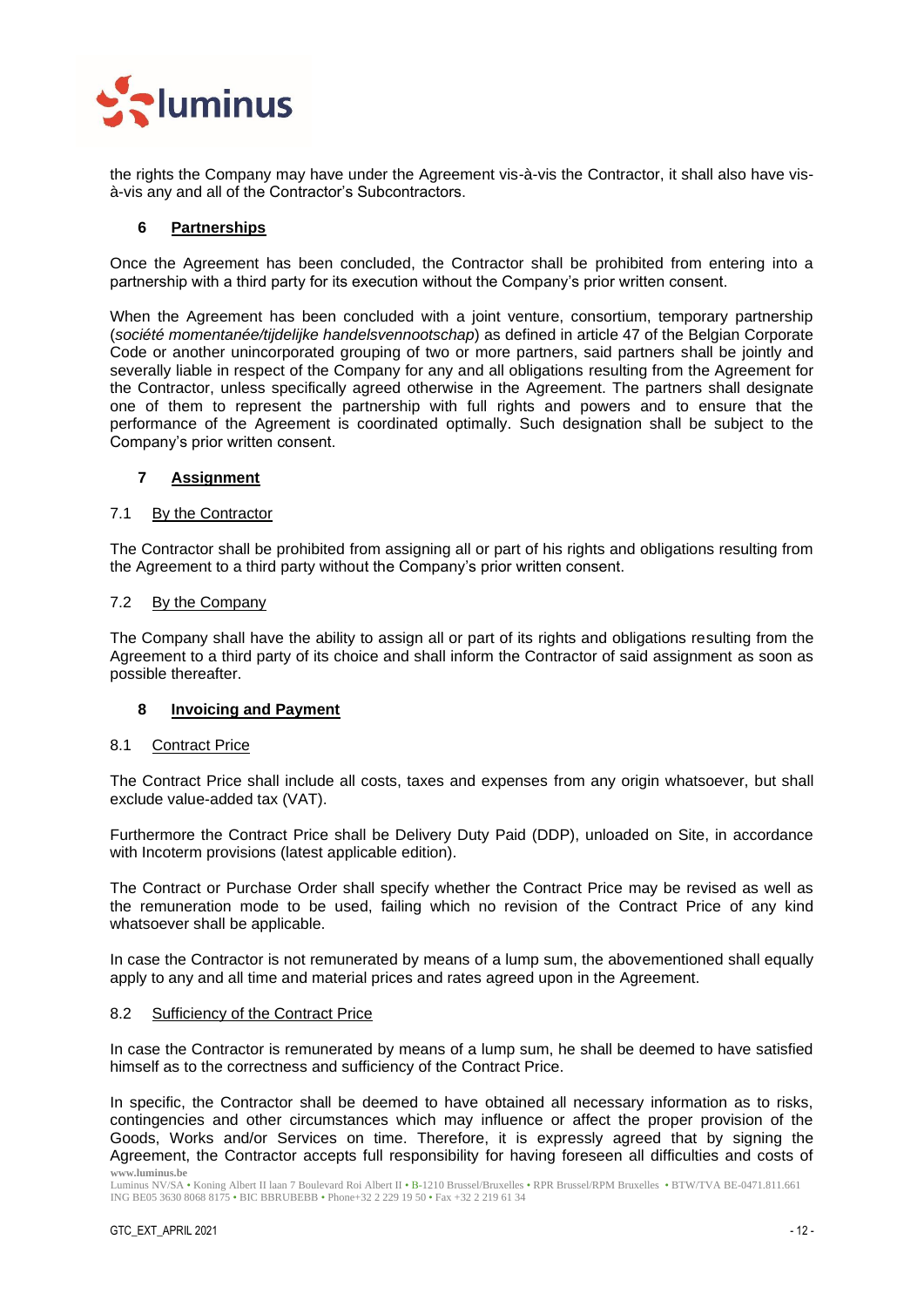

successfully providing the Goods, Works and/or Services, in particular with regard to any and all contingencies relating to the conditions, period and Site during and at which the Goods, Works and/or Services are to be supplied. With regard to the contingencies relating to the Site, the Contractor expressly agrees to have taken the following, non-exhaustive list of particulars into account:

- any possible natural phenomena;
- normal use of public premises or use of public services;
- the presence of existing structures, machinery, ducts, piping and cables of all kinds at the Site;
- if applicable, the presence at Site of construction sites necessary for the relocation or modification of the aforementioned installations;
- the simultaneous execution of other works at the Site:
- the presence of other contractors at the Site; and
- the simultaneous operation of installations or structures at the Site.

Furthermore, the Contractor shall be deemed to have taken into account any possible increase in costs or expenses resulting from any change in laws, (Royal, Ministerial or regional) decrees, ordinances, local government laws, municipal codes, regulations, directives, rules, statutes or other binding prescriptions of any kind whatsoever that apply to the provision of the Goods, Works and/or Services in strict accordance with the Agreement, whether occurring prior to or after the Effective Date.

Consequently, unless explicitly stated otherwise in the Contract and/or Purchase Order, the Contract Price covers all the Contractor's obligations under the Agreement and all things necessary for the proper design and provision of the Goods, Works and/or Services and the remedying of any defects. The Contract Price shall not be adjusted to take account of any unforeseen difficulties or costs.

## <span id="page-12-0"></span>8.3 Invoicing Procedure

All exchanges and communication between Luminus and the Contractor with respect to invoicing and related documentation under the Agreement shall take place via the Luminus Supplier Portal (LSP). The Contractor will submit via the LSP the amounts to be invoiced for the performance of its obligations under the Agreement, as well as, each as applicable, time reports, a description of the performed tasks and other documentation, to Luminus for approval prior to actual invoicing. After approval by Luminus via the LSP, the Contractor will send the invoice to Luminus via the LSP.

All invoices issued by the Contractor under this Agreement shall contain:

- the full references of the Contract/Purchase Order to which such invoice relates (title of the Agreement, description of the subject, complete reference number);
- for Goods, Works and/or Services, the time sheets approved by the Company or its representatives;
- the Contract Price or, as the case may be, the partial amounts of the Contract/Purchase Order in case a remuneration by means of a fixed lump sum is foreseen in the Contract/Purchase Order, or the amount consistent with the progress statement in case a remuneration based on fixed unit prices is foreseen in the Contract/Purchase Order;
- the indication of the due term and the Milestones as provided for in the Contract/Purchase Order;
- in the case of partial or complete delivery, the detail of the Goods, Works and/or Services for which payment is requested; and
- the supporting documents (progress statements, work orders, delivery notes, etc).

In addition, invoices shall meet all the requirements regarding VAT, failing which they will also be considered not sent.

**www.luminus.be** The absence of any of the statements or references mentioned above and/or the non-observation of any of the Company's invoicing instructions shall automatically render the invoice null and void. In

Luminus NV/SA • Koning Albert II laan 7 Boulevard Roi Albert II • B-1210 Brussel/Bruxelles • RPR Brussel/RPM Bruxelles • BTW/TVA BE-0471.811.661 ING BE05 3630 8068 8175 • BIC BBRUBEBB • Phone+32 2 229 19 50 • Fax +32 2 219 61 34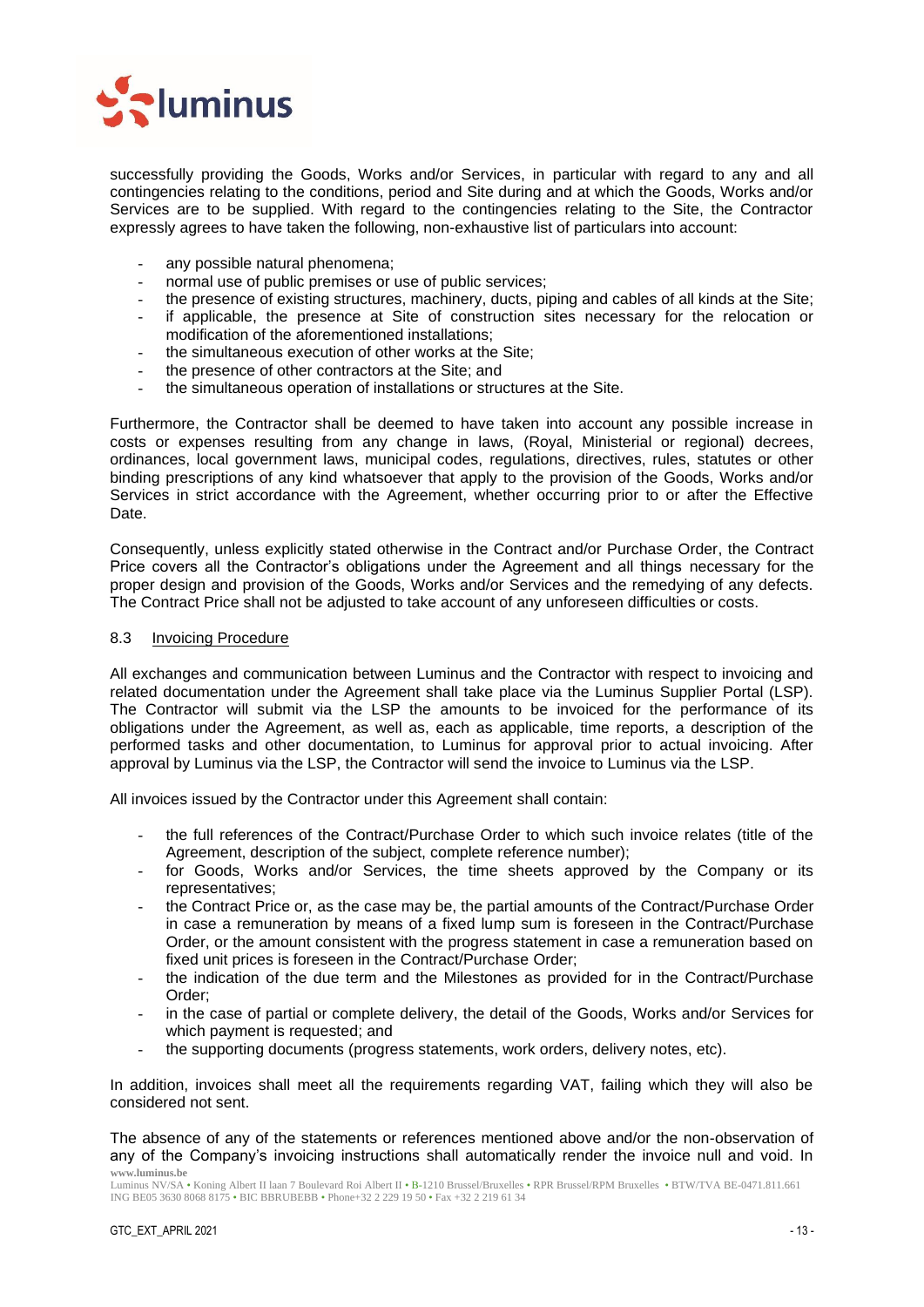

such case, although not being strictly required to do so, the Company reserves the right to return the invoice to the Contractor at any time prior to the invoice due date. This shall be equivalent to the Company contesting the invoice without it being required to take any other action to this end. Additionally, in such case the Company shall have the right to demand the issuance of a credit note to the Company's account upon first request.

Invoices shall strictly respect the structure of the Contract/Purchase Order to which they relate (e.g. if a Purchase Order includes 2 items lines, the invoice will be issued accordingly).

Invoices containing amounts exceeding those agreed in the Contract/Purchase Order shall automatically be considered erroneous and accordingly null and void, without the Company being required to take further action to that effect.

Any invoices sent by the Contractor to the Company pursuant to the Agreement shall be addressed to the billing address set forth in the Contract/Purchase Order.

#### <span id="page-13-0"></span>8.4 Payment Schedule

Unless specifically agreed otherwise, the Agreement shall specify the Payment Schedule agreed upon by the Parties. The payment due-dates set forth in the Payment Schedule shall correspond to the Milestones set forth in the Project Schedule. In no case whatsoever, payment of a certain amount can become due if the Milestone to which it is linked has not yet been attained.

The Payment Schedule shall be approved by the Company simultaneously with the Project Schedule. As long as either the Payment Schedule or the Project Schedule has not been approved, no payment may be demanded from the Company pursuant to the Agreement.

In case the Agreement does not contain a Payment Schedule, the Contractor shall, within the timelimit specified in the Contract and/or Purchase Order, or if none has been specified therein, at the latest 30 (thirty) Days from the Effective Date, suggest a Payment Schedule to the Company, which shall not unreasonably withhold its approval thereof. If, however, the Parties fail to reach agreement on the Payment Schedule, the Company shall have the right to terminate the Agreement with immediate effect, without court intervention or any legal formality being required, and without prejudice to the Company's right to claim damages in accordance with Article [28](#page-32-3) of these General Terms and Conditions.

In case a detailed Project Schedule is put forward by the Contractor after the Effective Date of the Agreement, in accordance with Article [11.1](#page-16-2) of these General Terms and Conditions, and if as a result thereof the Payment Schedule set forth in the Agreement no longer corresponds to such proposed Project Schedule, the Contractor shall, simultaneously with his proposal for a Project Schedule, suggest a Payment Schedule to the Company, which shall not unreasonably withhold its approval thereof. If, however, the Parties fail to reach agreement on the Payment Schedule, the Company shall have the right to terminate the Agreement with immediate effect, without court intervention or any legal formality being required, and without prejudice to the Company's right to claim damages in accordance with Article [28](#page-32-3) of these General Terms and Conditions.

#### <span id="page-13-1"></span>8.5 Payment Terms

Uncontested invoices relating to amounts that have become due are payable 75 (seventy-five) Days from the end of the Month in which the respective invoices are received by the Company. The invoices shall indicate the amounts due in as much detail as possible, must be accompanied by the contractually required documents, and shall furthermore be drawn up in accordance with the Company's stipulations.

**www.luminus.be** Payments shall not be made unless the Contractor has fulfilled all contractual obligations or, in case of a Payment Schedule, has at least attained the respective Milestone to which the payment is linked on

Luminus NV/SA • Koning Albert II laan 7 Boulevard Roi Albert II • B-1210 Brussel/Bruxelles • RPR Brussel/RPM Bruxelles • BTW/TVA BE-0471.811.661 ING BE05 3630 8068 8175 • BIC BBRUBEBB • Phone+32 2 229 19 50 • Fax +32 2 219 61 34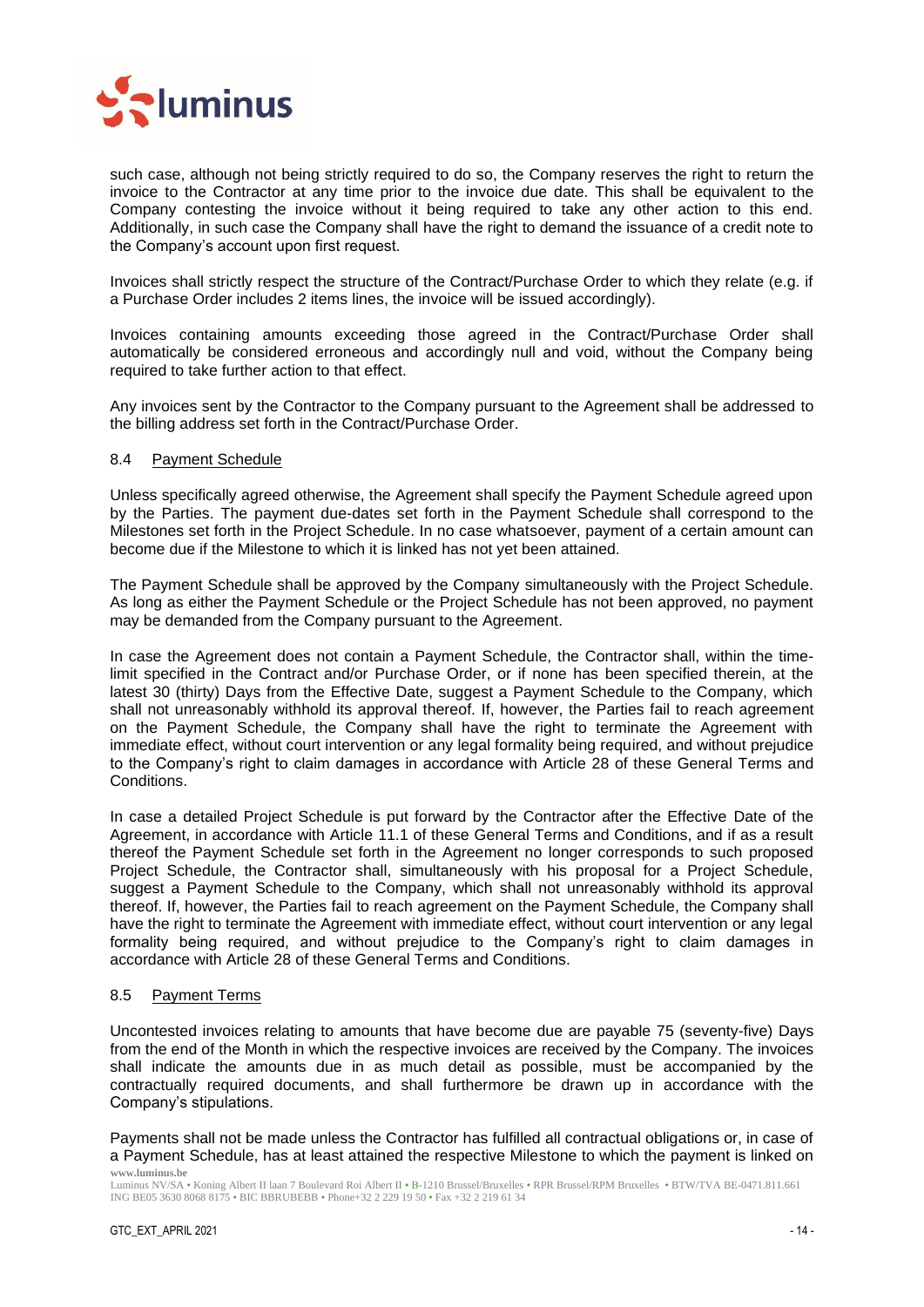

the date listed on the invoice itself. No invoice shall become due so long as one or more invoices relating to a previous period or Milestone remain outstanding as a result of a defect or other failure on the part of the Contractor.

Payments shall be made exclusively via bank transfer into the account specified by the Contractor on his invoice.

#### <span id="page-14-0"></span>8.6 Late Payment

The Contractor may verify the payment status of its invoices via the Luminus Supplier Portal. Should the Company be late with the payment of an uncontested invoice, and the Contractor has sent a notice to that effect, either by registered mail or via the Luminus Supplier Portal, to the Company, which, however, remained without effect for 30 (thirty) days from receipt by the Company thereof, the Contractor shall be entitled to the payment of default interest applied to the outstanding amount, calculated from the date such interest became contractually due.

The amount of this default interest shall be equivalent to the number of Days the payment is late, multiplied by the one-month Euro Interbank Offered Rate (EURIBOR) as published on the last trading day of the month prior to the date the respective invoice was issued.

#### <span id="page-14-1"></span>8.7 Interdependence

If any claims or debts exist between the Parties to the Agreement, of any origin whatsoever, the Company shall reserve the exclusive right to offset the Contractor's debt to it against its own debt to the Contractor, or to exercise its right of deduction or to withhold payment, as if all such claims and debts were part of a single and exclusive contractual commitment.

## <span id="page-14-2"></span>**9 Guarantees**

#### <span id="page-14-3"></span>9.1 Bank Guarantee

Should the Company, at any given moment, deem it necessary, it shall be able to require that a first class bank, having at least an A+/A1-rating according to Standard and Poor's/ Moody's latest applicable surveys, stands surety for the Contractor by providing the Company with a Bank Guarantee.

#### <span id="page-14-4"></span>9.2 Parent Company Guarantee

Should the Company deem it necessary, the Contractor shall provide the Company with a Parent Company Guarantee, in case the latter forms a branch or is a subsidiary of a larger undertaking.

## <span id="page-14-5"></span>9.3 Right to Audit

The Company shall, at all reasonable times during normal business hours and upon at least twentyfour (24) hours advance notice, have the right to audit, examine, and make copies of or extracts from the Contractor's books of account and records (in whatever form they may be kept, whether written, electronic or other) relating or pertaining, directly or indirectly, to the Agreement (including *inter alia* any and all documents and other materials, in whatever form they may be kept, which support or underlie those books and records) and kept by or under the control of the Contractor (including, without limitation, by his employees, agents, assigns, successors and Subcontractors.

Luminus NV/SA • Koning Albert II laan 7 Boulevard Roi Albert II • B-1210 Brussel/Bruxelles • RPR Brussel/RPM Bruxelles • BTW/TVA BE-0471.811.661 ING BE05 3630 8068 8175 • BIC BBRUBEBB • Phone+32 2 229 19 50 • Fax +32 2 219 61 34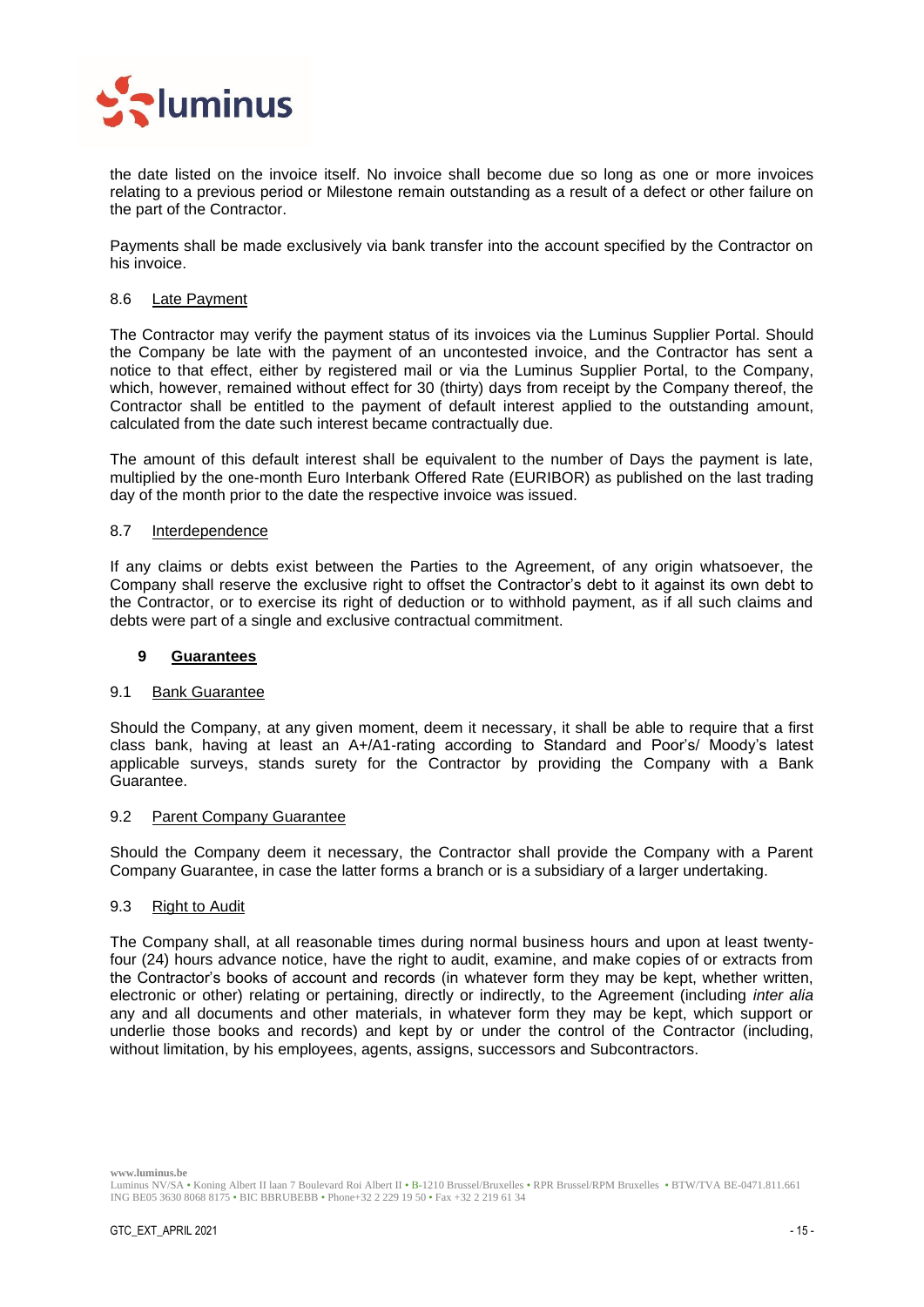

## <span id="page-15-0"></span>**10 Provision of Goods, Works and/or Services**

#### <span id="page-15-1"></span>10.1 Contractor's Obligations

The Contractor shall supply any and all Goods, Works and/or Services in strict accordance with the Agreement, and in specific with the present Article and Articles [11,](#page-16-1) [14](#page-19-5) and [21](#page-27-3) of these General Terms and Conditions.

Where and when the Agreement foresees or implies the provision of Goods, including those Goods that are necessary for the performance of the Works and/or Services subject of the Agreement, such Goods shall be new, of first quality and free of any defect.

Furthermore, the Goods, Works and/or Services must be complete in every respect; they must comprise all the work, substances, materials, plant, equipment, systems and accessories as are needed to fully meet their purpose and destination and for their safe and proper operation, even if not expressly mentioned in the Agreement, of which the specifications in this regard are accepted as a non-exhaustive indication.

If the Agreement requests construction, erection, installation, repair or replacement work by the Contractor, this shall be read as including the supply of all the goods, materials, plant equipment and accessories, the construction of temporary structures and any other work and services that may be necessary in that respect to complete such Works and/or Services.

## <span id="page-15-2"></span>10.2 Compliance with Laws

The Contractor shall, in executing his obligations pursuant to the Agreement, strictly comply with any and all laws, (Royal, Ministerial or regional) decrees, ordinances, local government laws, municipal codes, regulations, directives, rules, statutes or other binding prescriptions of any kind whatsoever that are or become applicable to the provision of the Goods, Works and/or Services in the country in which the Site is situated.

#### <span id="page-15-3"></span>10.3 Administrative Authorizations

Unless explicitly agreed otherwise in the Contract and/or Purchase Order, the Contractor is responsible for obtaining all permits, licences or approvals required for the supply of the Goods, Works and/or Services pursuant to any and all of the applicable laws, (Royal, Ministerial or regional) decrees, ordinances, local government laws, municipal codes, regulations, directives, rules, statutes or other binding prescriptions of any kind whatsoever. The previous shall be equally pertinent for permits, licences or approvals known to be required for the provision of the Goods, Works and/or Services at the time of signature of the Agreement, as to any future permits, licences or approvals that may become applicable for the provision of the Goods, Works and/or Services after signature of the Agreement. It is expressly agreed that any and all costs and expenses for obtaining such permits, licences or approvals are included in the Contract Price.

## <span id="page-15-4"></span>10.4 Safety, Well-being and the Environment

When providing Goods, Works and/or Services on Site, the Contractor shall strictly observe the Company's Site rules and requirements concerning access, safety, well-being and the environment.

Furthermore, the Contractor shall:

- strictly comply with all applicable laws, (Royal, Ministerial or regional) decrees, ordinances, local government laws, municipal codes, regulations, directives, rules, statutes or other binding prescriptions of any kind whatsoever concerning safety, well-being and the environment;
- take care for the safety and well-being of all persons entitled to be on Site;

Luminus NV/SA • Koning Albert II laan 7 Boulevard Roi Albert II • B-1210 Brussel/Bruxelles • RPR Brussel/RPM Bruxelles • BTW/TVA BE-0471.811.661 ING BE05 3630 8068 8175 • BIC BBRUBEBB • Phone+32 2 229 19 50 • Fax +32 2 219 61 34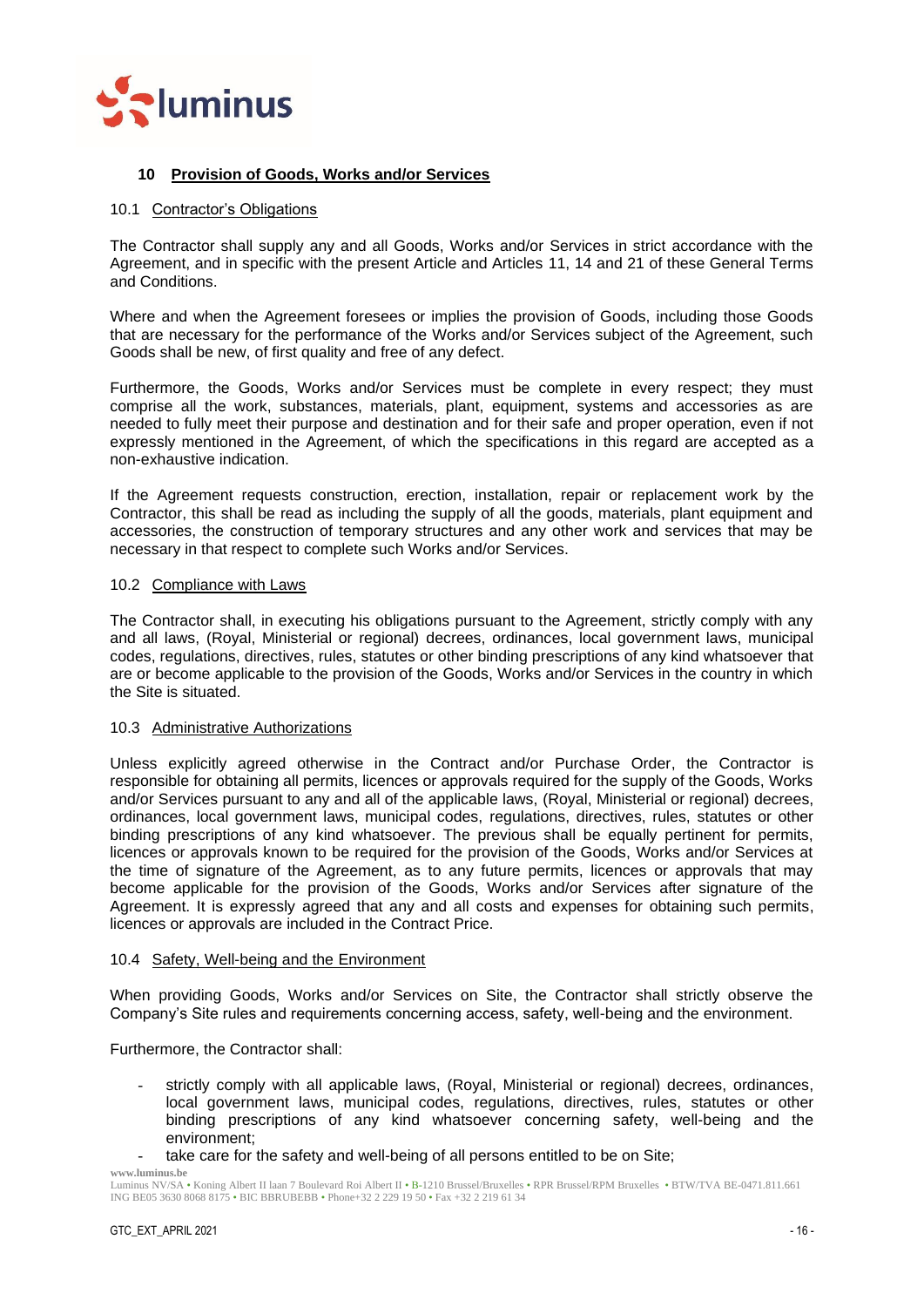

- use reasonable efforts to keep the Site and the Goods, Works and/or Services clear of unnecessary obstruction so as to avoid any danger to the aforementioned persons;
- if necessary for the provision of the Goods, Works and/or Services, provide fencing, lighting, guarding and watching of the Goods, Works and/or Services until Provisional Acceptance thereof; and
- if necessary for the provision of the Goods, Works and/or Services, provide any temporary facilities (*inter alia* roadways, footways, guards and fences) for the use and protection of the authorized persons on Site, as well as for the public and the owners or occupiers of adjacent land.

In specific, the Contractor undertakes to strictly comply with all the obligations applicable to him pursuant to the Belgian employment, social and tax legislation, including in specific his obligations regarding employees' well-being when performing their work (including but not limited to the Act on employees' well-being at work, adopted on the  $4<sup>th</sup>$  of August 1996, and its implementing decrees) and those stemming from the legislation on prior registration of employees and self-employed individuals temporarily working in Belgium (including but not limited to Chapter 8 of Title IV of the Program Act (I), adopted on the 27th of December 2006, and its implementing decrees; cf. [www.limosa.be\)](http://www.limosa.be/). The Contractor shall save free and hold the Company harmless against and from any and all Losses resulting from any failure to do so. If the Contractor does not comply with the obligations incumbent on him regarding his personnel's well-being, the Company can perform such obligations on behalf of the Contractor, and claim compensation from the Contractor for any expenses made in respect of obeying to such obligations.

Finally, the Contractor shall assume full responsibility for making his personnel obey all applicable laws, (Royal, Ministerial or regional) decrees, ordinances, local government laws, municipal codes, regulations, directives, rules, statutes or other binding prescriptions of any kind whatsoever, including those concerning safety at work, as well as the Company's Site rules and requirements concerning access, safety, well-being and the environment.

## <span id="page-16-0"></span>10.5 Contractor's Duty to Report

In case the Contractor's personnel or any other persons engaged by Contractor to perform works at the Site (such as, *inter alia*, his Subcontractors and their personnel) should be involved in an accident, the Contractor shall promptly (and in any case before evacuating the respective injured person from the Site) inform the Company thereof and shall allow the Company and/or its health and safety coordinator ample time to investigate the matter in detail immediately after its occurrence, in specific with the aim to inspect the work conditions of the person involved as well as the general circumstances that allowed for the accident to occur, insofar as the personal injuries sustained by the person involved do not impede or hinder such examination.

Similarly, in case any other incident with potentially significant consequences (i.e. any personal injuries or damages to property) occurs during or as a result of the Contractor's provision of the Goods, Works and/or Services on Site, the Contractor shall promptly (and, as the case may be, in any case before evacuating the respective injured person or debris from the Site) inform the Company thereof and shall allow the Company and/or its health and safety coordinator ample time to investigate the matter in detail immediately after its occurrence.

## <span id="page-16-1"></span>**11 Project Schedule**

## <span id="page-16-2"></span>11.1 Project Schedule

The Agreement shall specify the Project Schedule agreed between the Parties.

**www.luminus.be** In case the Agreement does not contain the Project Schedule, or in case the Project Schedule set forth in the Agreement is not sufficiently detailed, the Contractor shall, within the time-limit specified in the Contract and/or Purchase Order, or if none has been specified therein, at the latest 30 (thirty)

Luminus NV/SA • Koning Albert II laan 7 Boulevard Roi Albert II • B-1210 Brussel/Bruxelles • RPR Brussel/RPM Bruxelles • BTW/TVA BE-0471.811.661 ING BE05 3630 8068 8175 • BIC BBRUBEBB • Phone+32 2 229 19 50 • Fax +32 2 219 61 34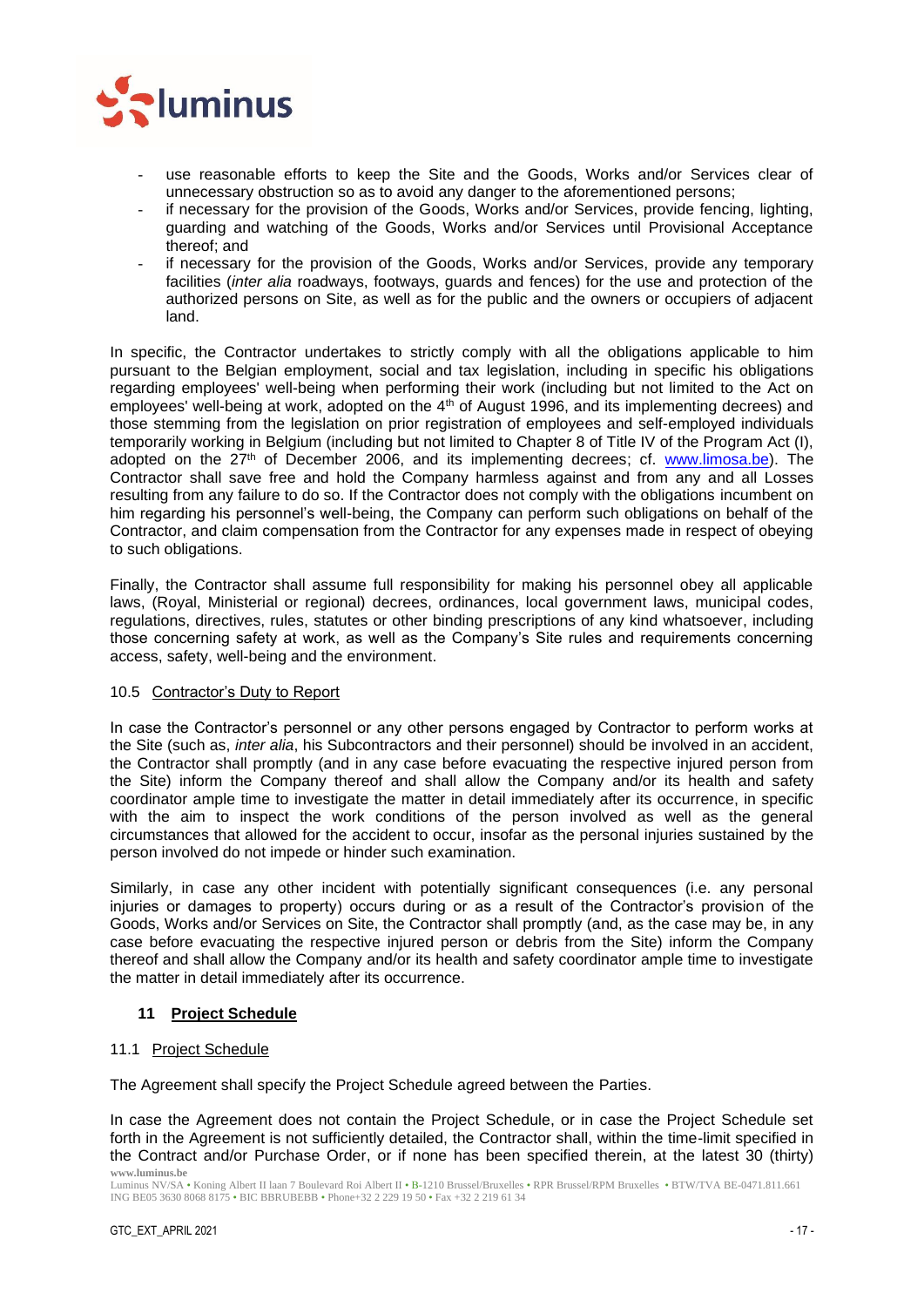

Days from the Effective Date, propose a detailed Project Schedule to the Company, which shall not unreasonably withhold its approval thereof, notwithstanding the fact that the Project Schedule is to be approved by the Company simultaneously with the Payment Schedule. If, however, the proposed Project Schedule does not correspond to previously made agreements between the Parties or the Parties fail to reach agreement on the Project Schedule for any other reason, the Company shall have the right to terminate the Agreement with immediate effect, without court intervention or any legal formality being required, and without prejudice to the Company's right to claim damages in accordance with Article [28](#page-32-3) of these General Terms and Conditions.

The Project Schedule shall set forth all Milestones in the performance of the Agreement by the Contractor, including as a minimum the following Milestones:

- the date for provision by the Contractor of all drawings, designs, plans, study and/or engineering documents, procedures and reports for the provision, construction, installation, assembly, erection, commissioning, performance-, acceptance- and/or any other tests of the Goods, Works and/or Services on Site;
- the date of arrival on Site of the Contractor with his equipment;
- the deadlines for delivery on Site, in accordance with Article [14](#page-19-5) of the present General Terms and Conditions, of the principal components of the Goods, Works and/or Services;
- the deadline for commencement of Commissioning; and
- the stringent deadline for the Contractor to fulfil all conditions for Provisional Acceptance of the Goods, Works and/or Services, as set forth in Article [19](#page-25-3) of these General Terms and Conditions.

The Project Schedule shall furthermore set forth the manner in which the Contractor shall attain to these Milestones, including the categories of personnel, their quantities as well as the number of working days per category of personnel the Contractor foresees during each stage of the Project Schedule.

The deadlines for achievement of the Milestones contained in the Project Schedule shall come into effect on the Effective Date and shall be considered strictly mandatory.

When the deadline or time-limit is determined in days, it expires at the end of the last Day of the allocated period. When the deadline or time-limit is determined in weeks, it is counted from Day to Day. When it is specified in months, the period is counted from Day of Month to Day of Month. If the respective Day of Month does not exist in the Month in which the deadline or time-limit expires, the latter shall expire at the end of the last Day of that Month.

If the last day of a time-limit is a public holiday in the country where the Site is located or if the specified date of a deadline falls together with a public holiday in the country where the Site is located, the deadline or time-limit is extended to the end of the first working day that follows.

#### <span id="page-17-0"></span>11.2 Changes to the Project Schedule

Extension of any of the deadlines for achievement of the Milestones contained in the Project Schedule shall not be permitted except upon the occurrence of a Force Majeure event within the meaning of Article [25](#page-30-0) of the present General Terms and Conditions or in case such extension would result from a prior written agreement with the Company.

The Contractor is not entitled to any extension of any of the deadlines for achievement of the Milestones if the delay is caused by the denial of access to the Site to a Subcontractor's or subsubcontractor's employee, in accordance with Article 15.3 of the present General Terms and Conditions.

**www.luminus.be** The expiry of a contractual deadline shall itself be deemed sufficient notice to the Contractor that it is outstanding, and a Contractor shall not be permitted to claim the absence of an explicit written notice

Luminus NV/SA • Koning Albert II laan 7 Boulevard Roi Albert II • B-1210 Brussel/Bruxelles • RPR Brussel/RPM Bruxelles • BTW/TVA BE-0471.811.661 ING BE05 3630 8068 8175 • BIC BBRUBEBB • Phone+32 2 229 19 50 • Fax +32 2 219 61 34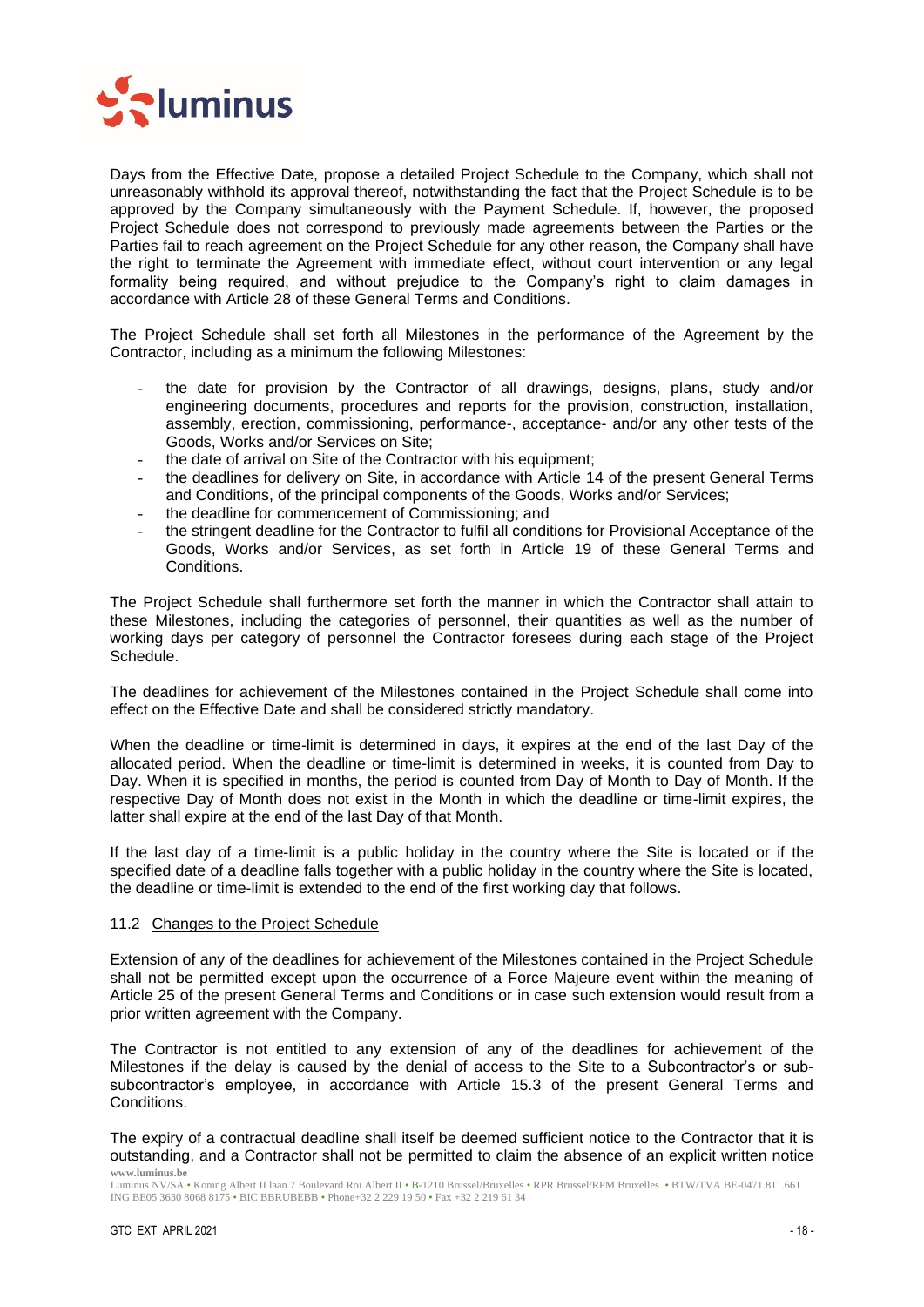

to that effect as grounds for not respecting the deadlines set forth in the Project Schedule or elsewhere in the Agreement.

In any case of expiry of a contractual deadline, the Liquidated Damages for delay relating thereto, as specified in the Contract and/or Purchase Order or, failing such specification, in Article [18.1](#page-25-1) of the present General Terms and Conditions, shall automatically become due.

## <span id="page-18-0"></span>**12 Technical Documentation**

#### <span id="page-18-1"></span>12.1 Submission of Technical Documentation

The Contractor shall, at the times indicated in the Contract and/or Purchase Order and/or in the Technical Specifications, or, failing such specification, at regular intervals and at least as soon as these are available, submit to the Company all shop drawings, PFDs, PIDs, drawings of the mechanical parts and of the electrical power, control and instrumentation circuits, all documentation needed for the proper and safe operation and maintenance of the Goods, Works and/or Services, as well as the technical specifications needed for the procurement of spare parts on the market for such Goods, Works and/or Services. The Agreement may specify additional Technical Documentation to be submitted by the Contractor to the Company.

Unless a larger amount of copies is required pursuant to the terms of the Contract and/or Purchase Order, all documents whose submittal to the Company is compulsory shall be submitted in two copies and shall be drawn up in the Site Language.

The Contractor will not be allowed to commence Commissioning on the Goods, Works and/or Services before at least a provisional version of all such Technical Documentation is provided to the Company. Provisional Acceptance of the Goods, Works and/or Services shall in no event occur before a final version of all such Technical Documentation, approved by the Company, is made available to the Company in twofold and drawn up in the Site Language.

#### <span id="page-18-2"></span>12.2 Review of Technical Documentation by the Company

The Company shall have the right to make observations with regard to any Technical Documentation submitted to it, within thirty (30) Days following such submission.

Should the Company fail to provide its observations within such period, the Technical Documentation shall be deemed admissible for the purposes of filing the request set forth in Article [19.2](#page-26-0) of these General Terms and Conditions.

Should the Company nevertheless provide its observations to the Contractor within the aforementioned term for such submission, the latter shall give due consideration to the Company's observations and shall provide his findings and resolutions with regard to such observations within a further twenty (20) Days following receipt thereof. Should the Contractor fail to provide his findings or solutions or otherwise provide a reply to the Company's observations within such period, the Company's observations and the adjustments that would necessarily result from them shall be deemed accepted by the Contractor and shall be integrated in full in the final Technical Documentation and/or implemented on the Goods, Works and/or Services.

Any changes to the Technical Documentation after the Company has made its observations thereto or after the Technical Documentation was deemed admissible, shall require the Contractor to restart the above procedure all over.

**www.luminus.be** The provision of observations to the Technical Documentation by the Company shall not discharge the Contractor in any way from any of his responsibilities, obligations or liabilities pursuant to the Agreement, nor shall forbearance by the Company from exercising its right to provide such observations. Such provision of or forbearance to provide observations shall in no event be construed

Luminus NV/SA • Koning Albert II laan 7 Boulevard Roi Albert II • B-1210 Brussel/Bruxelles • RPR Brussel/RPM Bruxelles • BTW/TVA BE-0471.811.661 ING BE05 3630 8068 8175 • BIC BBRUBEBB • Phone+32 2 229 19 50 • Fax +32 2 219 61 34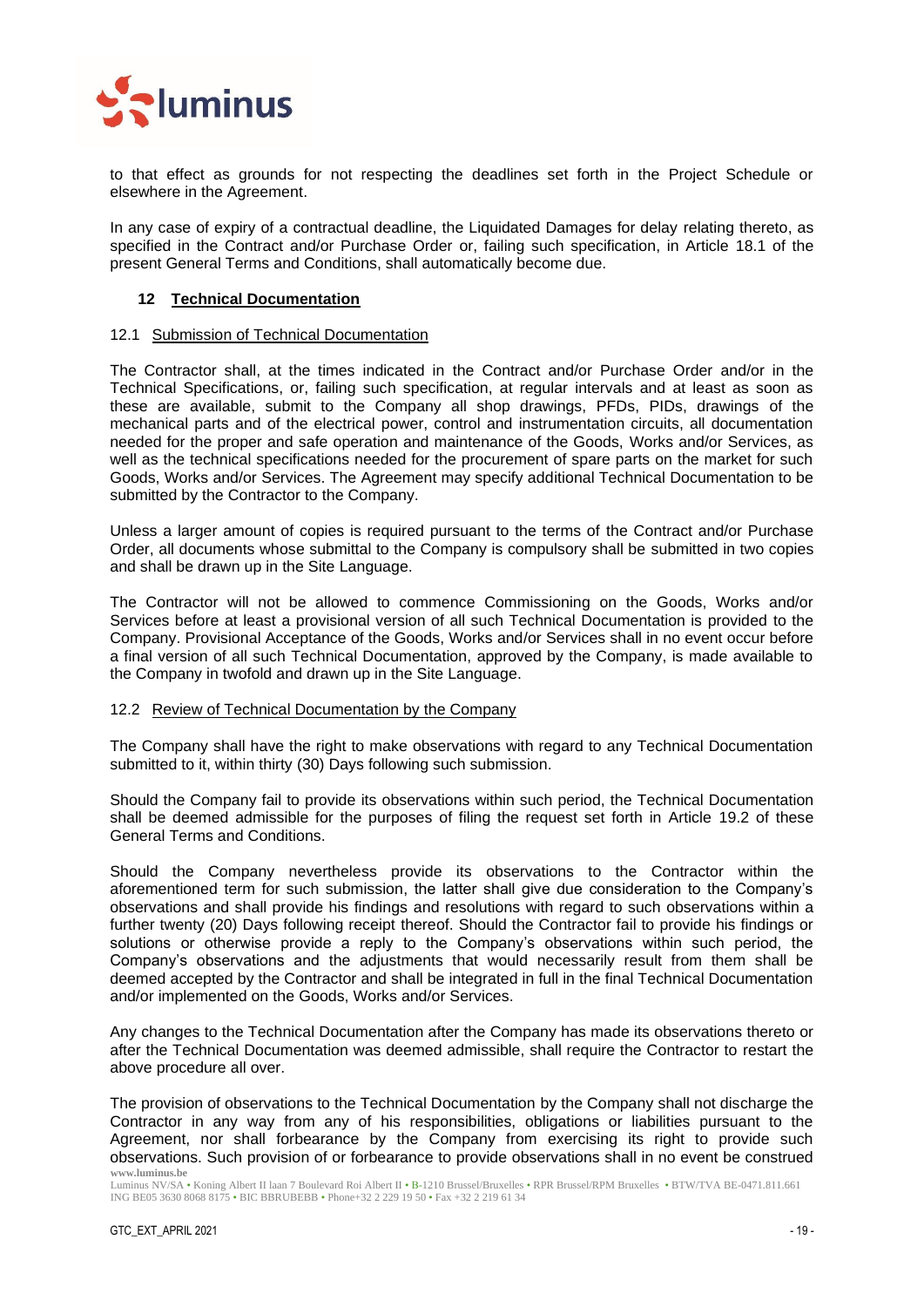

as a change order or request or as a modification of the terms of the Agreement, and shall consequently have no impact on the Contract Price.

#### <span id="page-19-0"></span>12.3 Errors in Technical Documentation

The Contractor shall be liable for any Losses (i) incurred in correcting any discrepancies, errors or omissions in the Technical Documentation prepared by him or on his behalf, whether or not any such Technical Documentation has been commented upon by the Company, (ii) incurred in correcting any work carried out by the Contractor, his Subcontractors, the Company or any other contractors appointed by the Company in reliance upon such Technical Documentation and/or (iii) otherwise resulting from a delay in the submission of such Technical Documentation by the Contractor.

In addition, the Contractor shall bear unlimited liability for any Losses incurred by the Company as a result of one or more discrepancies, errors or omissions in the Technical Documentation.

#### <span id="page-19-1"></span>12.4 As-Built Documents

Once the Goods, Works and/or Services have been erected and constructed on Site, all Technical Documentation will promptly, and in any case prior to Provisional Acceptance of the Goods, Works and/or Services, be transmitted to the Company in an "as-built" status, showing the exact as-built locations, sizes and details of the work as executed.

## <span id="page-19-2"></span>**13 Shop Manufacture**

#### <span id="page-19-3"></span>13.1 Inspection

Where the Agreement concerns the design, manufacture, assembly and/or storage of any Goods or the performance of any Works and/or Services at the Contractor's or any of his Subcontractors' workshops, offices, warehouses and sites, the Company (and/or its representatives, such as, *inter alia*, its subcontractors or consultants) shall have full access rights during normal working hours to such facilities for the supervision and inspection of said labour, and shall furthermore be given all necessary information to the performance of that task. Additionally, the Contractor shall provide sufficient and convenient facilities for such supervision and inspection. Such supervision and/or inspection by the Company (and/or its representatives, such as, *inter alia*, its subcontractors or consultants) shall in no way affect or limit the Contractor's or any of his Subcontractors' responsibility for the timely and due provision of the Goods, Works and/or Services, in strict accordance with the Agreement.

## <span id="page-19-4"></span>13.2 Factory Acceptance Tests

If the Contractor is, according to the Contract and/or Purchase Order, to perform tests on any of the Goods, Works and/or Services at his facilities, the provisions of Article [15.5](#page-21-1) of these General Terms and Conditions shall apply *mutatis mutandis* to such tests (i.e. as if these tests were conducted on Site).

However, in case of tests at the Contractor's facilities, the Contractor shall give the Company at least 30 (thirty) Days' prior notice of his intent to conduct such tests, so as to allow the latter ample time to organise itself (and/or its representatives, such as, *inter alia*, its subcontractors or consultants) to attend the proposed tests. The attendance of any such tests by the Company and/or any of its representatives shall in no way affect or limit the Contractor's responsibilities or liability under the Agreement.

#### <span id="page-19-5"></span>**www.luminus.be 14 Delivery**

Luminus NV/SA • Koning Albert II laan 7 Boulevard Roi Albert II • B-1210 Brussel/Bruxelles • RPR Brussel/RPM Bruxelles • BTW/TVA BE-0471.811.661 ING BE05 3630 8068 8175 • BIC BBRUBEBB • Phone+32 2 229 19 50 • Fax +32 2 219 61 34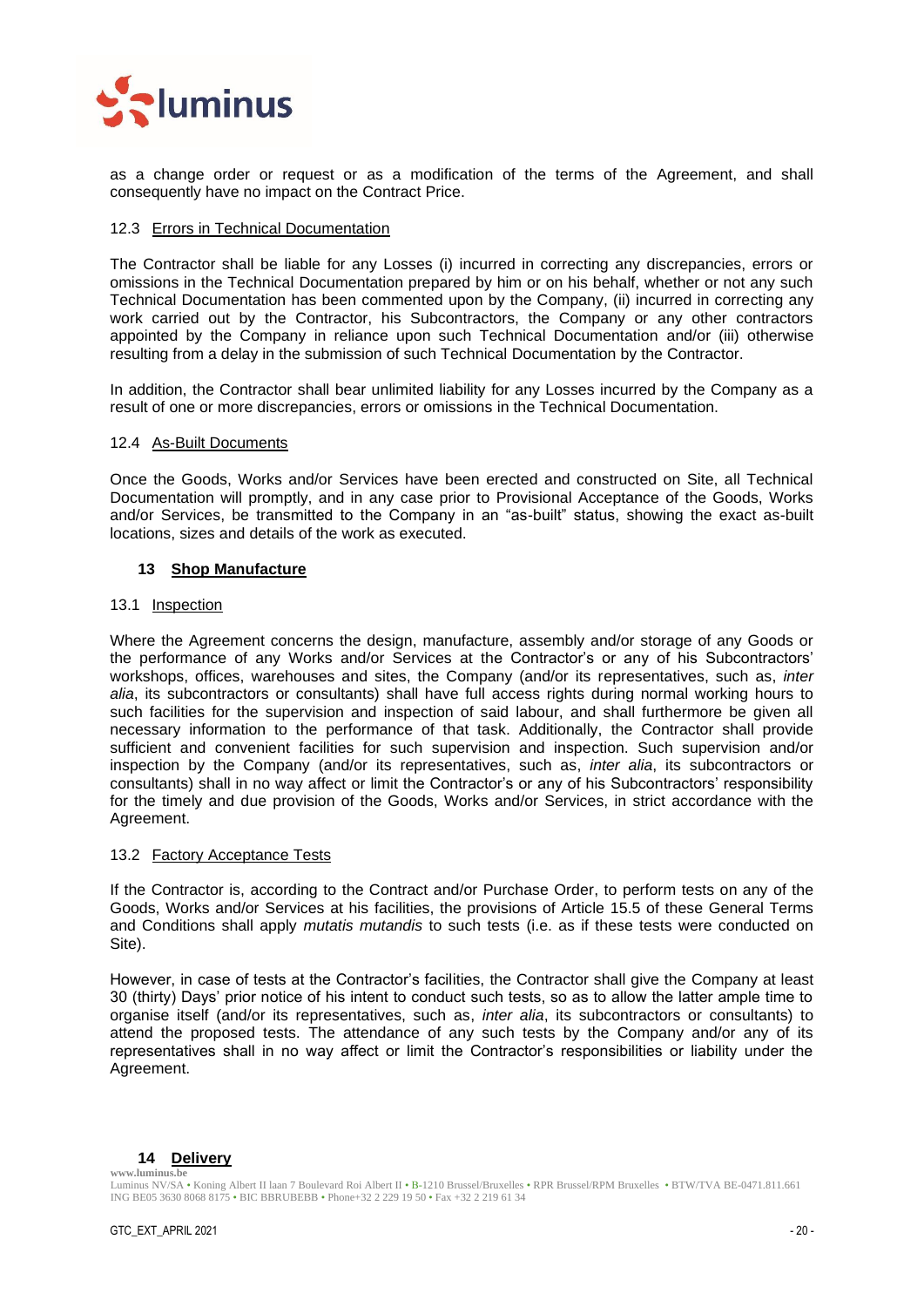

## <span id="page-20-0"></span>14.1 General Specifications

Delivery of the Goods, Works and/or Services shall be Delivery Duty Paid (DDP), unloaded on Site, in accordance with Incoterm provisions (latest applicable edition).

The Contractor shall give the Company not less than 20 (twenty) Days' notice of such delivery on Site.

## <span id="page-20-1"></span>14.2 Transport

In accordance with Article [14.1](#page-20-0) of these General Terms and Conditions, the Contractor shall be responsible for the transportation of the Goods, Works and/or Services, including, but not limited to their packing, loading, actual transporting, receiving, unloading, storing and protecting, if and where applicable.

The Contractor shall indemnify and hold the Company harmless against and from any and all Losses resulting from said transport, and shall negotiate and pay all claims in relation to such transport.

## <span id="page-20-2"></span>**15 Work at the Site**

#### <span id="page-20-3"></span>15.1 General

The Contractor shall provide all the necessary equipment, tools and personnel on Site for the timely and proper execution of the Agreement.

Provision of the Goods, Works and/or Services by the Contractor on Site includes the unloading and checking of the supplies upon delivery, the storage and protection after delivery and, if applicable, the transportation from the place of storage to the place for building and/or erection, assembly, adjustment, finishing and setting up.

From the moment of delivery of any supplies, materials or equipment on Site up to the moment of Provisional Acceptance of the Goods, Works and/or Services, the Contractor shall be responsible for the overall surveillance of the Site, as well as of any other places used for storage or assembly of any supplies, materials, equipment or parts of the Goods, Works and/or Services.

## <span id="page-20-4"></span>15.2 Contractor's Representative

The Contractor shall propose a Contractor's Representative, whose nomination must receive the Company's prior written consent, which shall, however, not be unreasonably withheld. The Contractor's Representative's qualifications and experience must be compatible with the type and importance of the Goods, Works and/or Services to be provided under the Agreement. He must have a very good knowledge of the Site Language. The Contractor's Representative shall be appointed prior to the start of any works on Site and shall remain in duty throughout the complete duration of the works on Site. The Company reserves the right to demand replacement of the Contractor's Representative at any time. The appointment of a new Contractor's Representative shall be subject to the Company's prior written approval, based upon his qualifications and experience. Approval of the Contractor's Representative by the Company shall in no way affect or limit the Contractor's responsibilities or liability under the Agreement.

The Contractor's Representative shall be the point of contact for the Company on Site in case of instructions pertaining to the works on Site. To that end, he shall be attributed full authority over the Contractor's personnel and any Subcontractors, and he shall be vested with all necessary powers to represent and legally bind the Contractor. Any notices given to the Contractor's Representative shall be deemed given to the Contractor.

#### <span id="page-20-5"></span>15.3 Personnel on Site

**www.luminus.be** Luminus NV/SA • Koning Albert II laan 7 Boulevard Roi Albert II • B-1210 Brussel/Bruxelles • RPR Brussel/RPM Bruxelles • BTW/TVA BE-0471.811.661 ING BE05 3630 8068 8175 • BIC BBRUBEBB • Phone+32 2 229 19 50 • Fax +32 2 219 61 34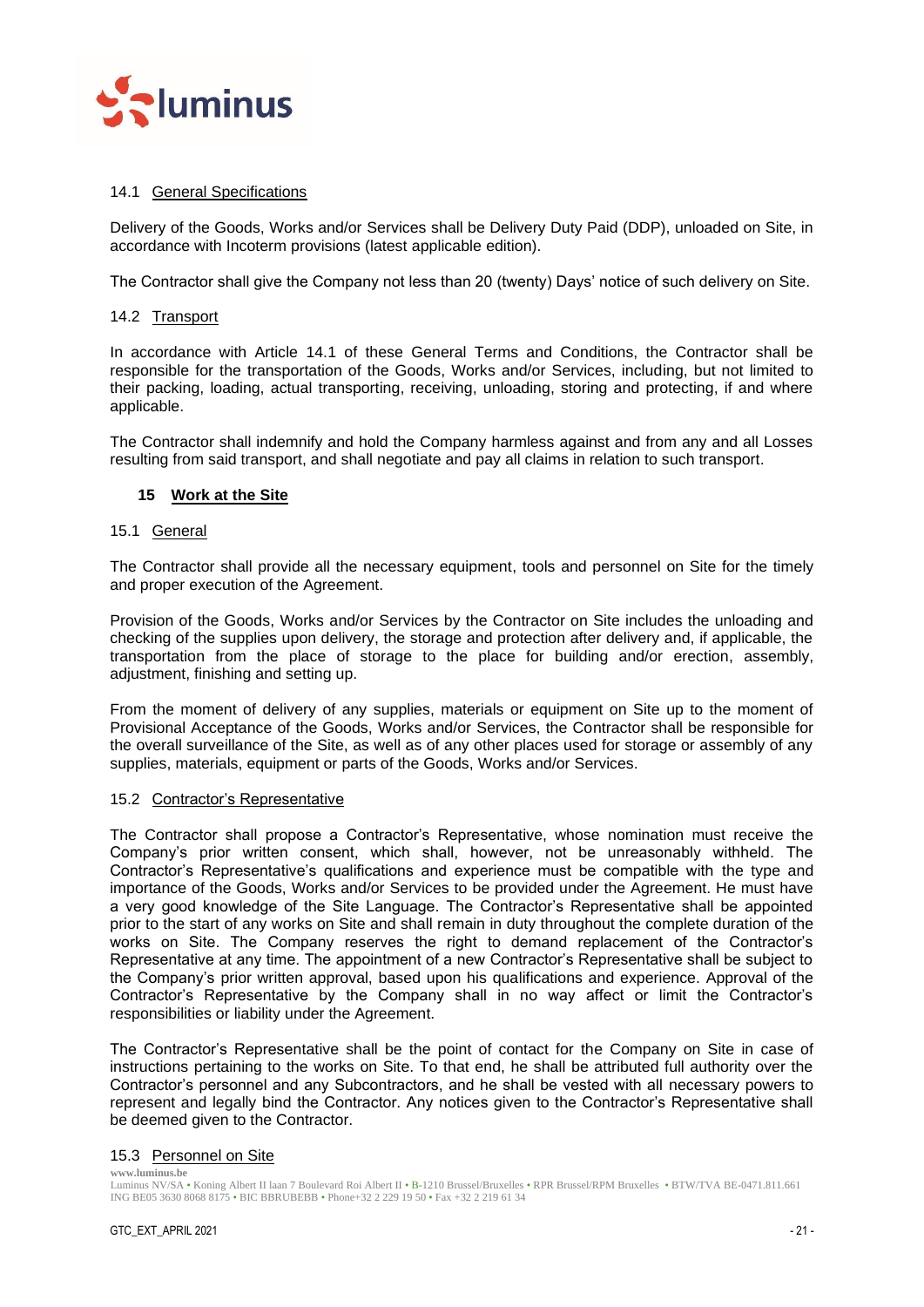

The Contractor shall comply with all relevant labour laws applicable to its employees, and shall duly pay them and afford them all their legal rights. The Contractor shall require all such employees to obey any and all applicable laws and regulations concerning safety at work.

The Contractor's staff shall comply with the Company's instructions in relation to working hours, as long as these instructions do not unreasonably affect the progress or increase the costs of the Contractor. In no case shall the Contractor apply working hours in excess of those permitted under the applicable laws and regulations.

The Contractor shall carry out the Works and/or Services on Site using staff having adequate knowledge of the operations to be carried out (including the methods and techniques required, the hazards likely to be encountered and methods of preventing accidents) for the safe performance of such Works and/or Services.

The Company may require the Contractor to remove (or cause to be removed) any employee, including the Contractor's Representative, who, in the reasonable opinion of the Company:

- a) persists in any material violation of any applicable law;
- b) is incompetent, negligent or unsuitable in the performance of his duties;
- c) fails to comply with any material provisions of the Agreement; or
- d) persists in any conduct violating reasonable rules aiming to protect safety, health or the environment at the Site.

If appropriate, the Contractor shall then appoint (or cause to be appointed) a suitable replacement for the employee removed in accordance with the abovementioned procedure. In case the Contractor's Representative is removed in accordance with the above procedure, the provisions of Article [15.2](#page-20-4) of these General Terms and Conditions shall apply in respect of his replacement.

In case of subcontracting in accordance with Article [5](#page-10-4) of the present General Terms and Conditions, the identity and the qualification of all the Subcontractor's and a sub-subcontractor's employees shall be communicated to the Company on reasonable time and at least one week before their arrival on Site. The Company is entitled to deny the access to the Site to any Subcontractor's or subsubcontractor's employee whose identity and qualification has not been communicated in due time or whose qualification is deemed insufficient.

## <span id="page-21-0"></span>15.4 Site Communications

The main language for communications on Site (in specific with the Company and other contractors present at the Site) and communications with the competent authorities shall be the Site Language.

The Contractor's Representative as well as a reasonable proportion of the Contractor's superintending staff shall therefore have a good working knowledge of the Site Language, such that any safety instructions and Site regulations can at all times be properly explained by them to the remainder of the Contractor's personnel.

In general, the Contractor shall organise himself in such a way that any lack of knowledge of the Site Language by the Contractor's personnel does not hamper the performance of his obligations and does not impact safety on the Site.

#### <span id="page-21-1"></span>15.5 Site Tests

Luminus NV/SA • Koning Albert II laan 7 Boulevard Roi Albert II • B-1210 Brussel/Bruxelles • RPR Brussel/RPM Bruxelles • BTW/TVA BE-0471.811.661 ING BE05 3630 8068 8175 • BIC BBRUBEBB • Phone+32 2 229 19 50 • Fax +32 2 219 61 34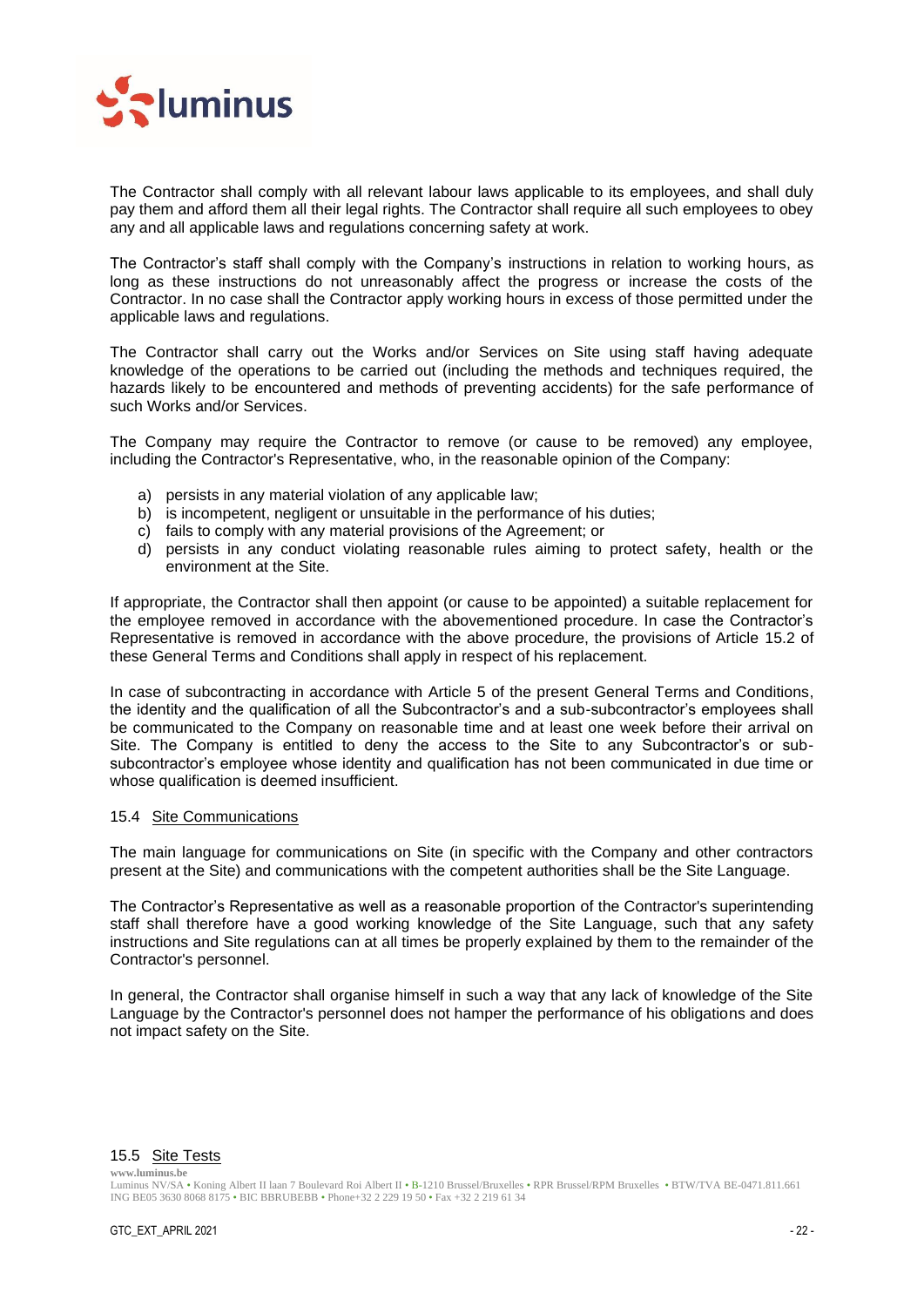

## <span id="page-22-0"></span>15.5.1 Procedure

Where the Agreement provides for intermediary tests of (parts of) the Goods, Works and/or Services by the Contractor on Site, such tests shall be conducted at the risk and expense of the Contractor. The Contractor shall give the Company at least 15 (fifteen) Days' prior notice of his intent to conduct such tests, so as to allow the Company (and/or any of its representatives, such as, *inter alia*, its subcontractors or consultants) to attend such tests, and shall propose a date and time for that purpose in such notification.

In case the Company (and/or any of its representatives, such as, *inter alia*, its subcontractors or consultants) would, contrary to its wishes, be unable to attend the tests at the date and time proposed by the Contractor, it shall so notify the Contractor within 5 (five) Days following receipt of the Contractor's first notice, failure of which shall be deemed approval by the Company of such date and time for performance of the proposed tests, whether or not in the presence of the Company (and/or its representatives, such as, *inter alia*, its subcontractors or consultants). In case the Company would in fact notify the Contractor of its inability to attend the tests at the date and time first proposed by the Contractor, it shall, in such notification, propose one or more alternative dates for carrying out said tests, all of which must fall within a 5 (five) Day period following the date initially proposed by the Contractor. Within a further 5 (five) Days from receipt of the Company's counterproposal, the Contractor shall either confirm to execute the tests on (either of) the date(s) and time(s) proposed by the Company or propose a further and last set of at least 3 (three) alternative dates, the earliest of which shall be at least 15 (fifteen) Days remote from the date at which such notice is given to the Company. In case the Company (and/or its representatives, such as, *inter alia*, its subcontractors or consultants) would prove unable to attend the tests at any of those dates and times, the Contractor shall be allowed to proceed with said tests in the absence of the Company (and/or its representatives, such as, *inter alia*, its subcontractors or consultants).

In any case, the Contractor shall provide the Company with a written report setting forth the results of such tests, within the shortest possible time, and at the latest 5 (five) Days after performance of the tests. Within a further 15 (fifteen) Days after receipt of the test report, the Company shall have the option to:

- require the Contractor to re-perform (part of) the tests in the presence of the Company (and, if applicable, any of its representatives, such as, *inter alia*, its subcontractors or consultants), at the Contractor's sole risk and expense, within the shortest possible time, but in any case at the latest 5 (five) Days after the Company's notice of such demand; and/or
- refuse or reject any of the Goods, Works and/or Services; and/or
- require the Contractor to conduct additional tests, in accordance with Article [15.5.2](#page-22-1) of these General Terms and Conditions.

Where the Company refrains from exercising any of the abovementioned options within the specified time limit, the Contractor shall be allowed to continue any further anticipated tests or Site works. Under no circumstances, however, shall forbearance by the Company from exercising any of the abovementioned options discharge the Contractor in any way from any of his responsibilities, obligations or liabilities under the Agreement, nor shall such forbearance be construed as acceptance by the Company of the Goods, Works and/or Services that were the subject of such tests.

## <span id="page-22-1"></span>15.5.2 Additional Tests

**www.luminus.be** Even when the Goods, Works and/or Services are presumed by the Contractor to have successfully passed any of the Site tests, the Company shall retain the right to require the performance of additional tests of the Goods, Works and/or Services. In such case, these additional tests shall be performed by the Contractor in the presence of the Company (and, if applicable, its representatives, such as, *inter alia*, its subcontractors or consultants) within the shortest possible time, but in any case at the latest 10 (ten) Days after the Company's notice of such requirement. Where such additional

Luminus NV/SA • Koning Albert II laan 7 Boulevard Roi Albert II • B-1210 Brussel/Bruxelles • RPR Brussel/RPM Bruxelles • BTW/TVA BE-0471.811.661 ING BE05 3630 8068 8175 • BIC BBRUBEBB • Phone+32 2 229 19 50 • Fax +32 2 219 61 34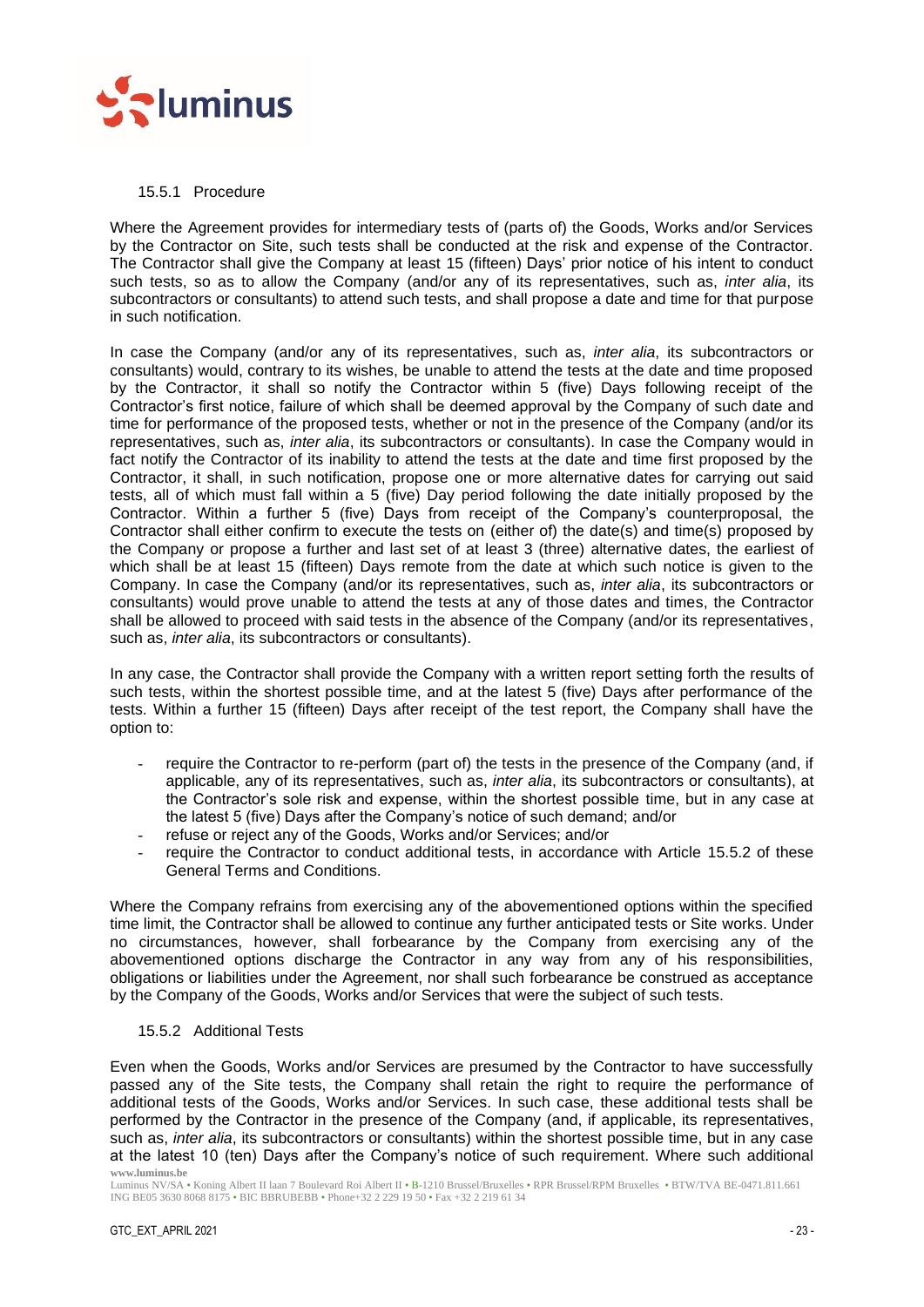

tests show that the Goods, Works and/or Services are in accordance with the specifications of the Agreement, the costs for such additional tests shall be borne by the Company and the delay caused by such additional tests shall be attributable to the Company. However, where such additional tests demonstrate deficiencies in said Goods, Works and/or Services, the Contractor shall bear any expenses or costs relating to these additional tests and shall assume full responsibility for any delay resulting from their performance.

#### <span id="page-23-0"></span>15.6 Suspension of Work

The Company reserves the right to suspend the provision of the Goods, Works and/or Services partially or completely and in the way it deems necessary at any time, by simple notice to the Contractor. For the duration of the suspension, the Contractor shall be responsible for the maintaining and/or storage of the Goods, Works and/or Services.

The Losses arising as a result of such suspension shall be borne by the Contractor in case the interruption is required for safety reasons or shortcomings attributable to the Contractor, as well as in case of Force Majeure.

However, to the exception of costs relating to the maintaining and/or storage of the Goods, Works and/or Services during the period of suspension, all expenses incurred by the Contractor as a result of a suspension of the works that is attributable to the Company shall be reimbursed by the latter upon the Contractor's first written request, adjoined by documented proof of such costs.

## <span id="page-23-1"></span>**16 Operation and Maintenance**

## <span id="page-23-2"></span>16.1 Training

The Contractor shall carry out the training of the Company's personnel in the operation and maintenance of the Goods, Works and/or Services to the extent specified in the Contract and/or Purchase Order and/or in the Company's Technical Specifications. In case such provisions require certain training to be provided prior to Provisional Acceptance, no such Provisional Acceptance of the Goods, Works and/or Services shall occur before such training is effectively provided.

## <span id="page-23-3"></span>16.2 Operation and Maintenance Manuals

Prior to commencement of any Commissioning tests, the Contractor shall supply to the Company the provisional operation and maintenance manuals, drawn up in the Site Language and in sufficient detail for the Company to operate, maintain, dismantle, reassemble, adjust and repair the Goods, Works and/or Services. Provisional Acceptance of the Goods, Works and/or Services shall in no event occur before such operation and maintenance manuals are provided to the Company in strict accordance with the provisions of Article [12](#page-18-0) of these General Terms and Conditions.

## <span id="page-23-4"></span>**17 Commissioning**

#### <span id="page-23-5"></span>17.1 Commissioning

Unless specified otherwise in the Contract and/or Purchase Order, the Contractor shall, as a minimum, successfully carry out the tests set forth in this Article on the Goods, Works and/or Services during Commissioning.

Commissioning shall as a minimum comprise:

pre-commissioning tests, which shall include the appropriate inspections and ("dry" or "cold") functional tests, to demonstrate that every part of the Goods, Works and/or Services can safely commence the commissioning tests;

**www.luminus.be**

Luminus NV/SA • Koning Albert II laan 7 Boulevard Roi Albert II • B-1210 Brussel/Bruxelles • RPR Brussel/RPM Bruxelles • BTW/TVA BE-0471.811.661 ING BE05 3630 8068 8175 • BIC BBRUBEBB • Phone+32 2 229 19 50 • Fax +32 2 219 61 34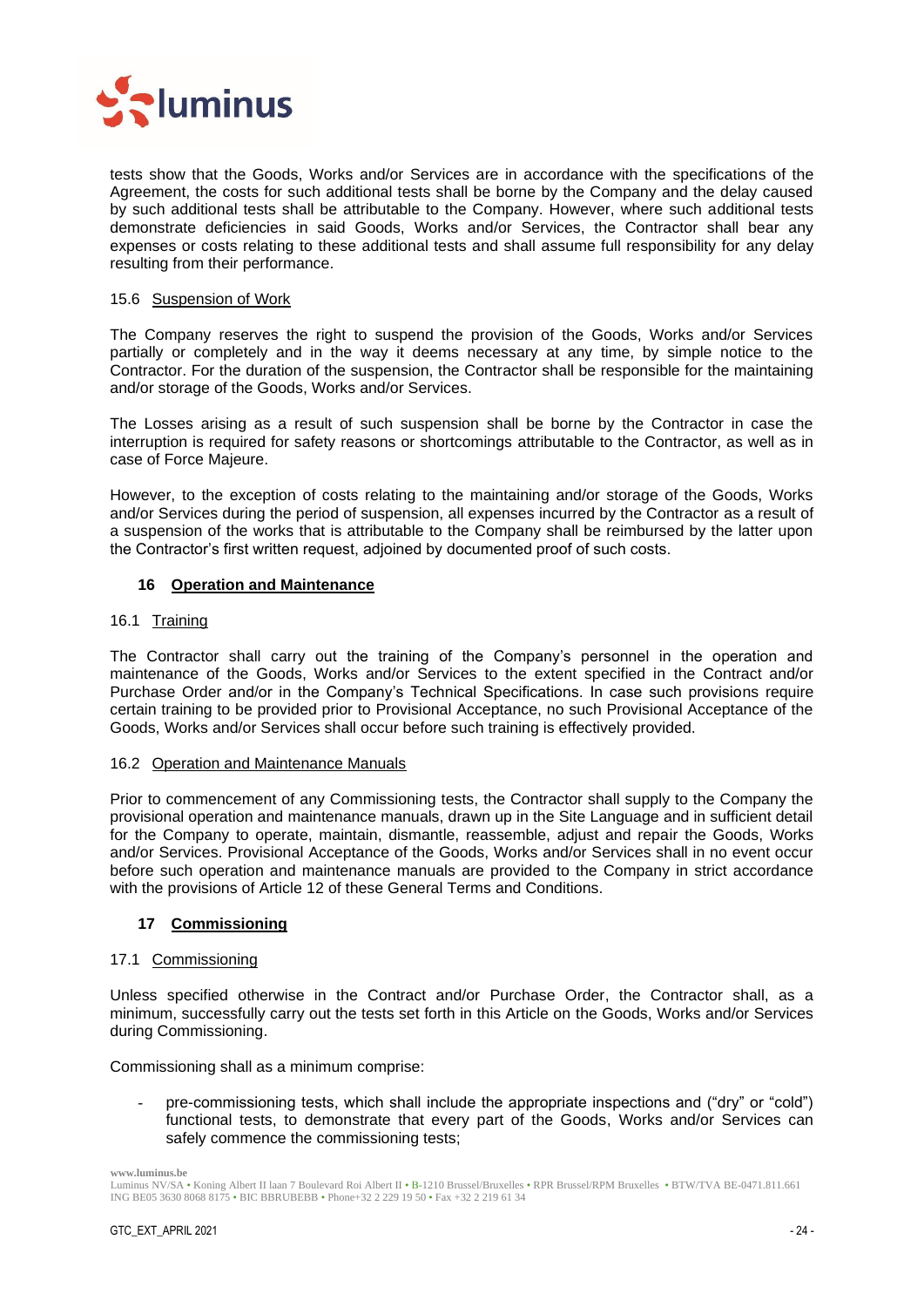

- commissioning tests, which shall include the operational tests, specified in the Contract and/or Purchase Order, to demonstrate that the Goods, Works and/or Services can be operated safely and as specified, under all available operating conditions;
- trial operation, which shall demonstrate that the Goods, Works and/or Services operate reliably and in strict accordance with the Agreement; and
- performance tests, which shall demonstrate that the Goods, Works and/or Services conform with the criteria specified in the Agreement and, as the case may be, with the Performance Guarantees.

The Contractor will give the Company not less than 20 (twenty) Days written notice of the date on which he will be ready to commence Commissioning of the Goods, Works and/or Services. The tests to be carried out during Commissioning shall be initiated within 10 (ten) Days of that date, on the day or Day to be specified by the Company, unless agreed otherwise between the Parties.

The Contractor shall furthermore give the Company written notice of his intent, including a proposed date, to commence trial operation and the performance tests, so as to allow the latter (and/or any of its representatives, such as, *inter alia*, its subcontractors or consultants) to be present during those tests. Should the Company (and/or any of its representatives, such as, *inter alia*, its subcontractors or consultants) be unable to attend the tests at the proposed date, it shall, without by doing so providing a reason for the Contractor to review the Project Schedule, have the right to propose a new date, which shall not exceed 5 (five) Days from the date initially proposed by the Contractor. The Contractor shall subsequently perform the respective tests on the date proposed by the Company.

In any case, the Contractor shall provide the Company with a written report containing the results of such tests, within the shortest possible time, and at latest 5 (five) Days after conducting the tests.

Any product produced by the Goods, Works and/or Services during trial operation shall become the Company's property upon production.

## <span id="page-24-0"></span>17.2 Retesting

Should any of the Goods, Works and/or Services fail to successfully pass any of the tests during Commissioning, as set forth in Article [17.1](#page-23-5) of the present General Terms and Conditions, the Company may require the failed tests to be re-performed once under the same conditions and without any additional costs to the Company. In case any of the Goods, Works and/or Services would fail to successfully pass these subsequent tests, Article [17.3](#page-24-1) of the General Terms and Conditions shall apply.

Prior to retesting, the Contractor shall be allowed to perform additional labour on the Goods, Works and/or Services. Any costs or delays resulting thereof, shall be the Contractor's sole responsibility. Notwithstanding the foregoing, the Contractor shall promptly, and in any case as soon as reasonably possible, perform the required retesting.

## <span id="page-24-1"></span>17.3 Failure to Pass Tests

Should any of the Goods, Works and/or Services fail to successfully pass any of the tests during Commissioning and even after retesting of the Goods, Works and/or Services, as provided for in Article [17.2](#page-24-0) of these General Terms and Conditions, the Company shall, at its sole discretion, be entitled to:

- require further retesting of the Goods, Works and/or Services, in accordance with Article [17.2](#page-24-0) of these General Terms and Conditions, without prejudice to the Company's right to reject (any part of) the Goods, Works and/or Services if these fail to pass these consecutive tests;
- reject any of the Goods, Works and/or Services, without prejudice to any other rights the Company may have, such as, *inter alia*, its right to terminate the Agreement pursuant to Article [23.2](#page-29-2) of these General Terms and Conditions and its right to claim damages; or

Luminus NV/SA • Koning Albert II laan 7 Boulevard Roi Albert II • B-1210 Brussel/Bruxelles • RPR Brussel/RPM Bruxelles • BTW/TVA BE-0471.811.661 ING BE05 3630 8068 8175 • BIC BBRUBEBB • Phone+32 2 229 19 50 • Fax +32 2 219 61 34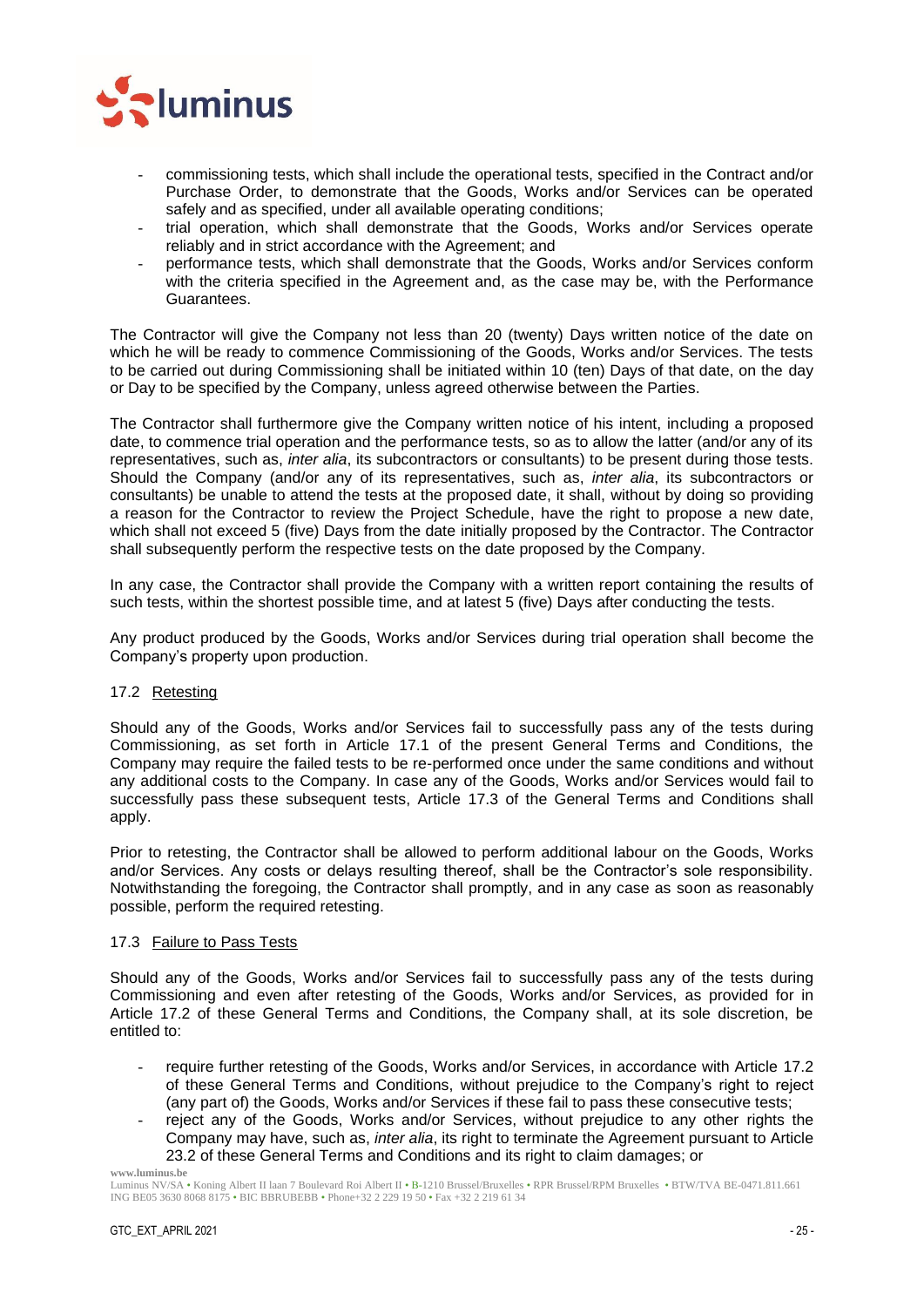

- proceed to Provisional Acceptance of the Goods, Works and/or Services, without prejudice to any other right the Company may have, such as, if applicable, its right to claim Liquidated Damages further to Article [18.2](#page-25-2) of these General Terms and Conditions.

## <span id="page-25-0"></span>**18 Liquidated Damages**

## <span id="page-25-1"></span>18.1 For Delay

In case of expiry of any of the deadlines for achievement of the Milestones set forth in the Project Schedule or, if no Project Schedule is used, in the Contract and/or Purchase Order, the Contractor shall pay the Company Liquidated Damages for delay. Unless stated otherwise in the Contract and/or Purchase Order, the Liquidated Damages for delay shall be calculated as follows:

- during the first week of delay: 0,25% of the Contract Price per commenced day of delay;
- during the second week of delay: 0,5% of the Contract Price per commenced day of delay; and
- from the third week of delay onwards: 0,75% of the Contract Price per commenced day of delay.

Unless specified otherwise in the Contract and/or Purchase Order, the total amount of Liquidated Damages for exceeding a specific deadline for the achievement of a Milestone contained in the Project Schedule shall not exceed 15% of the Contract Price.

The various Liquidated Damages for delay, as described above, are cumulative and do not discharge the Contractor in any way from his contractual obligations.

Without prejudice to any other rights or recourse it may have, the Company shall have full rights to deduct any Liquidated Damages that have become due without notice from any amounts that are or become payable to the Contractor.

## <span id="page-25-2"></span>18.2 For Failure to Achieve Performance Guarantees

If agreed to between the Parties, the Contract and/or Purchase Order shall set forth the Liquidated Damages owed by the Contractor to the Company for failure by the former to make the Goods, Works and/or Services meet the technical requirements set forth in the Company's Technical Specifications, in specific where the Contractor has guaranteed specific performance levels.

## <span id="page-25-3"></span>**19 Provisional Acceptance**

## <span id="page-25-4"></span>19.1 Provisional Acceptance

Provisional Acceptance of the Goods, Works and/or Services shall only take place after:

- all Goods, Works and/or Services have successfully passed any and all Commissioning tests determined in or pursuant to Article [17.1](#page-23-5) of the present General Terms and Conditions and can therefore be deemed successfully completed in strict accordance with the Agreement;
- the Contractor has provided to the Company the final versions of all required Technical Documentation, in strict accordance with the requirements set forth in Article [12](#page-18-0) of these General Terms and Conditions;
- the Contractor has, in accordance with Article [16](#page-23-1) of these General Terms and Conditions, provided the necessary training and the final operation and maintenance manuals to the Company's personnel so as to allow it to properly operate and maintain the Goods, Works and/or Services;
- the Contractor has fulfilled all other obligations that he was required to perform pursuant to the Agreement prior to Provisional Acceptance; and
- a Certificate of Provisional Acceptance is duly signed by both Parties.

**www.luminus.be**

Luminus NV/SA • Koning Albert II laan 7 Boulevard Roi Albert II • B-1210 Brussel/Bruxelles • RPR Brussel/RPM Bruxelles • BTW/TVA BE-0471.811.661 ING BE05 3630 8068 8175 • BIC BBRUBEBB • Phone+32 2 229 19 50 • Fax +32 2 219 61 34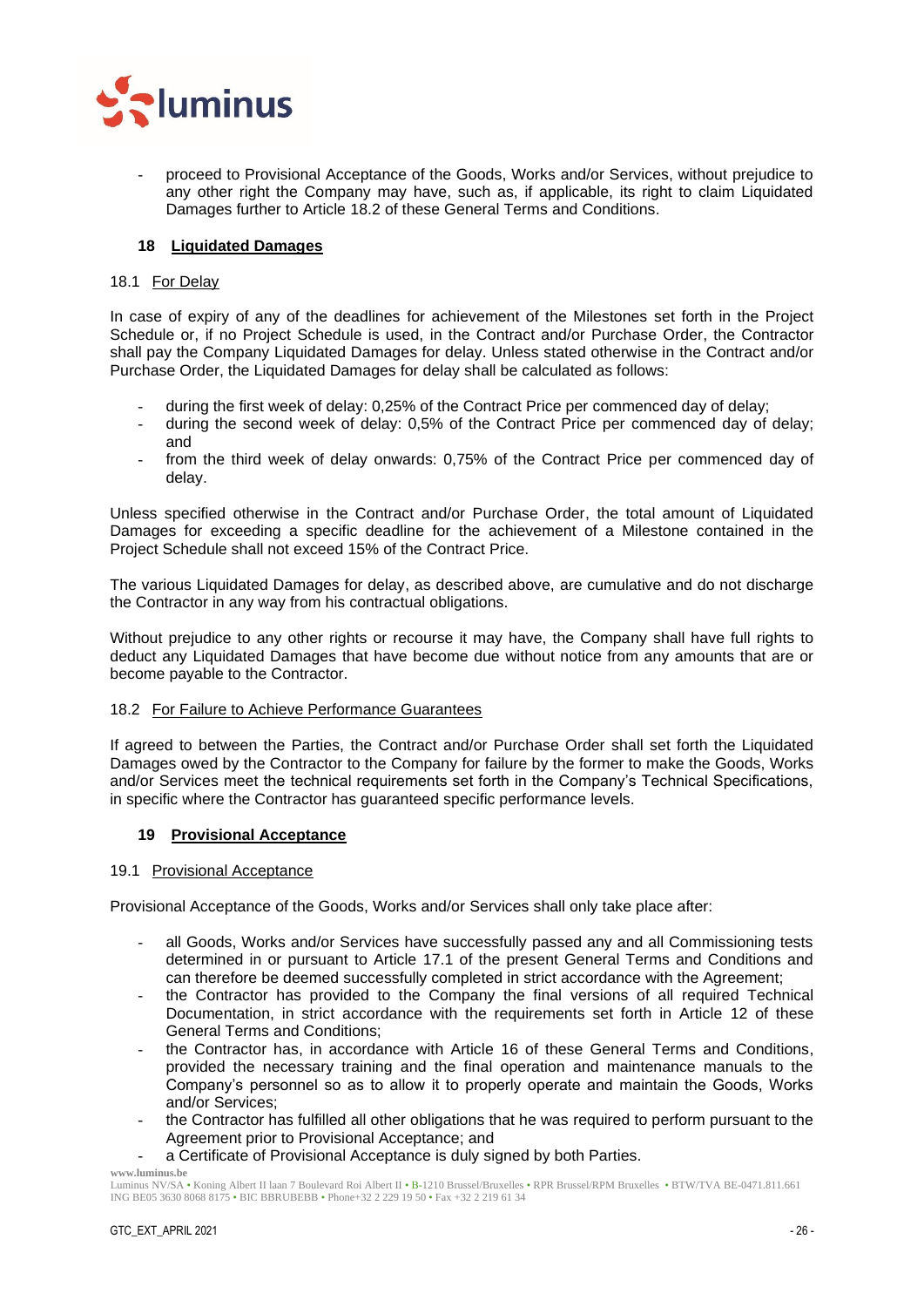

Provisional Acceptance, as well as all of its consequences, shall take effect at the date and time set forth in the Certificate of Provisional Acceptance.

In case the Agreement merely covers the supply of certain Goods by the Contractor and it is furthermore explicitly agreed between the Parties in the Contract and/or Purchase Order that there is no obligation for the Contractor to conduct Commissioning tests on those Goods, Provisional Acceptance of the Goods in question shall take place at the date and time indicated in the Goods Receipt relating to the respective Goods, duly signed by the Company and handed over to the Contractor. Such Goods Receipt shall in no case be issued prior to delivery of the Goods on Site, in strict conformity with Article [14](#page-19-5) of these General Terms and Conditions. Apart from the prohibition to include a Punch List in the Goods Receipt, the Goods Receipt shall state the same particulars as the Certificate of Provisional Acceptance, as determined in Article [19.2](#page-26-0) of the present General Terms and Conditions.

## <span id="page-26-0"></span>19.2 Certificate of Provisional Acceptance

The Milestone of Provisional Acceptance shall not be considered to have been achieved by the Contractor until the Company has issued a Certificate of Provisional Acceptance relating to all of the Goods, Works and/or Services to be provided by the Contractor to the Company pursuant to the Agreement. The Contractor may only apply for a Certificate of Provisional Acceptance relating to a specified part of the Goods, Works and/or Services if and insofar as such partial Provisional Acceptance was provided for in the Contract and/or Purchase Order. In any case, a Certificate of Provisional Acceptance may only be applied for once any and all requirements for Provisional Acceptance, as set forth in Article [19.1](#page-25-4) of these General Terms and Conditions, have been satisfied.

In case the Company deems such requirements have indeed been satisfied, and only in such case, a Certificate of Provisional Acceptance shall be drawn up by the Company in twofold and set forth:

- a brief description of the Goods, Works and/or Services that are the subject of the Certificate of Provisional Acceptance;
- a reference to the Agreement:
- the date of such Provisional Acceptance; and
- a Punch List of all the items that are to be remedied by the Contractor prior to Final Acceptance, if any.

The Certificate of Provisional Acceptance shall constitute sole proof of Provisional Acceptance by the Company of the Goods, Works and/or Services described therein.

#### <span id="page-26-1"></span>19.3 Unfulfilled Obligations

Even after a Certificate of Provisional Acceptance has been issued, each Party shall remain liable for the fulfilment of any obligation that remains unperformed at that time with respect to the Goods, Works and/or Services that are the subject of that Certificate of Provisional Acceptance, which shall particularly apply for the Contractor's obligation to remedy the items on the Punch List contained in the Certificate of Provisional Acceptance, if any.

#### <span id="page-26-2"></span>19.4 Clearance of Site

Once the Company has issued a Certificate of Provisional Acceptance for all of the Goods, Works and/or Services that the Contractor is to provide pursuant to the Agreement, the Contractor shall remove any remaining equipment, surplus material and/or parts, wreckage, rubbish and other temporary facilities for the provision of the Goods, Works and/or Services from the Site. The Contractor shall have the same obligation in case of early termination by the Company of the Agreement pursuant to Article [23](#page-29-0) of these General Terms and Conditions.

Luminus NV/SA • Koning Albert II laan 7 Boulevard Roi Albert II • B-1210 Brussel/Bruxelles • RPR Brussel/RPM Bruxelles • BTW/TVA BE-0471.811.661 ING BE05 3630 8068 8175 • BIC BBRUBEBB • Phone+32 2 229 19 50 • Fax +32 2 219 61 34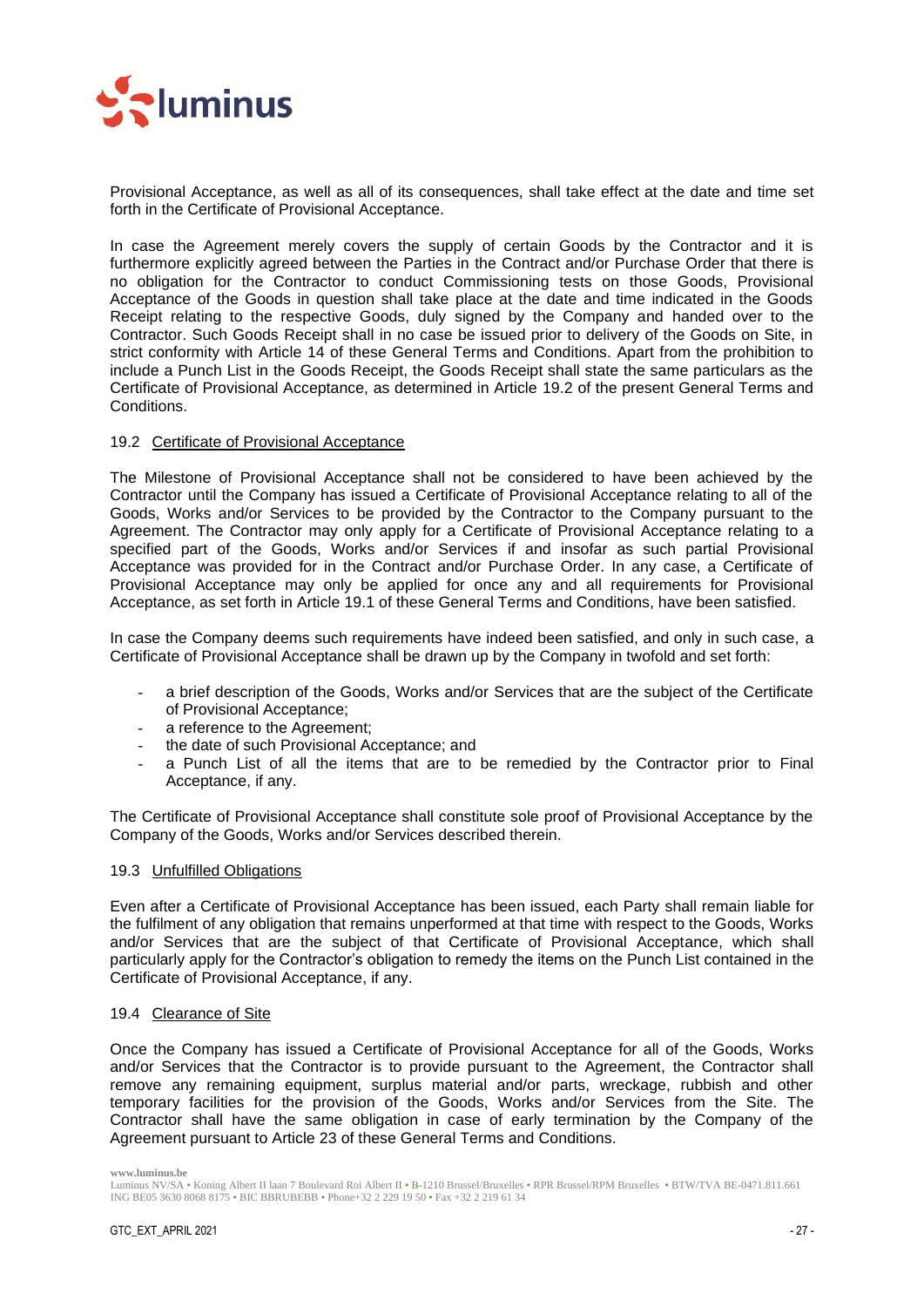

If, within 30 (thirty) Days from issuance of the Certificate of Provisional Acceptance by the Company, any of the abovementioned items remain on Site, the Company may sell or otherwise dispose of them and perform or have performed any other works that it deems necessary for restoring the Site, at the risk and cost of the Contractor. Any sums received by the Company for the sale of such items shall be to the Company's sole benefit.

## <span id="page-27-0"></span>**20 Transfer of Title and Risk**

#### <span id="page-27-1"></span>20.1 Transfer of Title

The transfer of title shall have occurred:

- with respect to Goods, once said Goods have been produced or in any event once partial payment has been made; to that purpose, as from the moment of their production the Contractor shall individually mark the Goods as Company property or –in case the Goods are not manufactured by the Contractor– place separate orders for those Goods and, in doing so, require similar conditions for the transfer of title and similar protection of the Company's rights to those Goods; and
- with respect to Works and/or Services, once they have been provided or in any event once partial payment has been made.

Transfer of title to the Goods, Works and/or Services shall be without prejudice to any rights of refusal or rejection the Company may have.

## <span id="page-27-2"></span>20.2 Transfer of Risk

Without prejudice to any provisions to the contrary contained in the Agreement and without prejudice to the Contractor's obligations and liabilities during the Warranty Period and/or the Decennial Liability Period, the risks of loss or damage to the Goods, Works and/or Services shall be transferred from the Contractor to the Company to the extent set forth in and at the date of signature by the Company of the Provisional Acceptance Certificate relating to those Goods, Works and/or Services and, in case the Agreement merely covers the supply of certain Goods by the Contractor and it was furthermore explicitly agreed between the Parties that there was no obligation to conduct Commissioning tests on those Goods, the risks of loss or damage to those Goods shall be transferred from the Contractor to the Company to the extent set forth in and at the date of signature by the Company of the Goods Receipt.

## <span id="page-27-3"></span>**21 Warranty**

#### <span id="page-27-4"></span>21.1 Warranty Period

The Contractor shall warrant the Goods, Works and/or Services as per Article [21.2](#page-27-5) of these General Terms and Conditions for a period of at least 24 Months following Provisional Acceptance of such Goods, Works and/or Services.

In the event any services, replacements or repairs are necessitated during the initial 24 Monthwarranty period, as determined in the preceding paragraph, or during any extension thereof, the Goods, Works and/or Services shall be covered by a new 24-Month warranty period starting on the date of re-implementation or provision of said services, replacements or repairs.

#### <span id="page-27-5"></span>21.2 General Warranty

The Contractor warrants that all the Goods supplied for the purposes of the Agreement are new, unused, and the most recent model of those kind of Goods, and that they incorporate all recent improvements in design and materials, unless expressly agreed otherwise in writing by the Parties.

Luminus NV/SA • Koning Albert II laan 7 Boulevard Roi Albert II • B-1210 Brussel/Bruxelles • RPR Brussel/RPM Bruxelles • BTW/TVA BE-0471.811.661 ING BE05 3630 8068 8175 • BIC BBRUBEBB • Phone+32 2 229 19 50 • Fax +32 2 219 61 34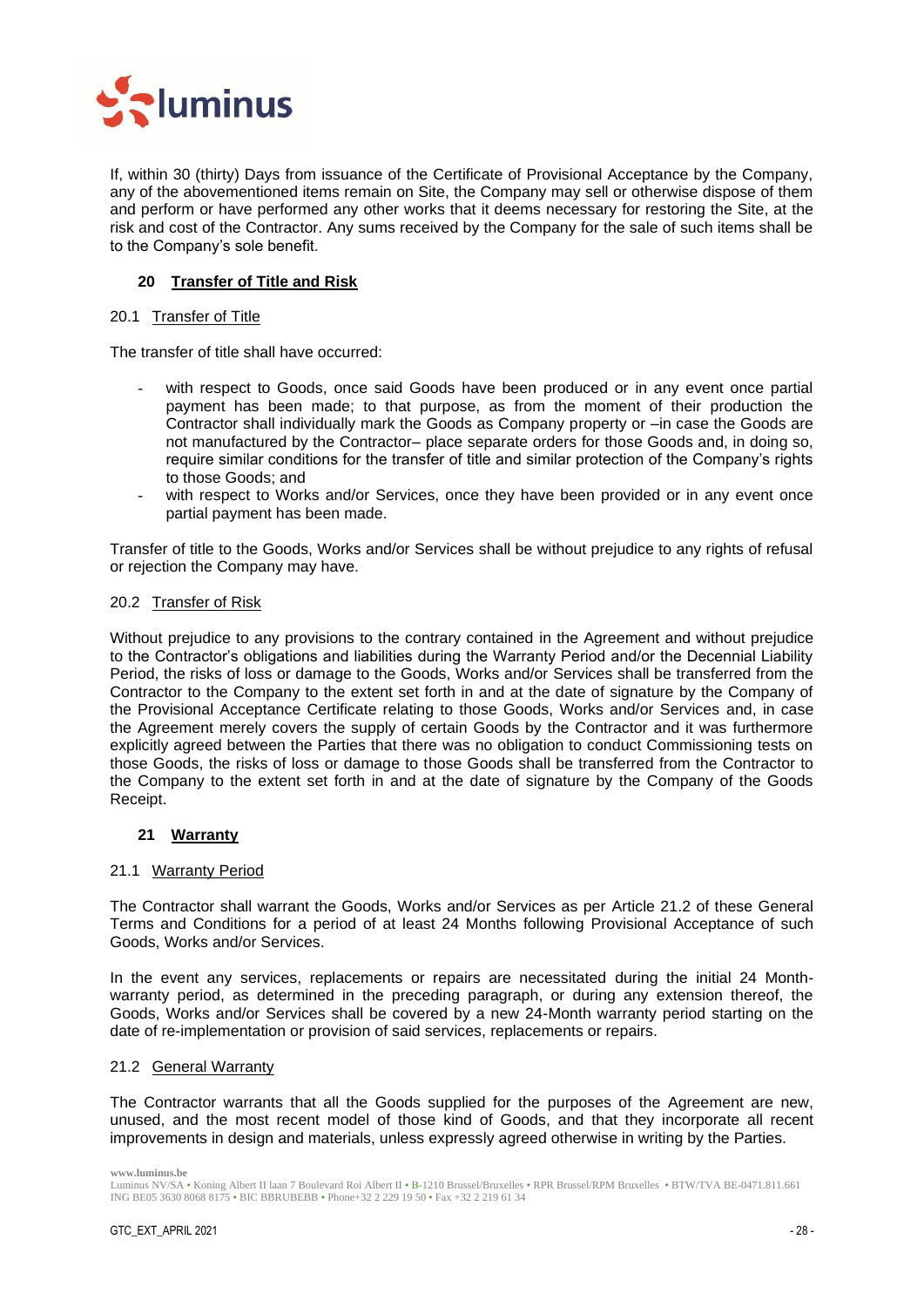

The Contractor shall exclusively provide Goods and Services that are free of any and all apparent or hidden defects and are moreover generally in strict conformity with the provisions of the Agreement, any and all laws, regulations, decrees, statutes or ordinances, the state of the art and all standard requirements relating to usage, reliability, product life and end usage that the Contractor is or should be aware of. With regard to these standard requirements in specific, the Contractor attests to having been sufficiently informed by the Company concerning the nature and scope of application of the Agreement.

## <span id="page-28-0"></span>21.3 Obligation to Correct Defects

Without prejudice to any more severe provisions of the Agreement or any mandatory requirements of law, the Contractor shall, at his own cost and risk, repair and/or replace, according to the Company's stated wish, any and all defects, defaults or non-compliance in the Goods, Works and/or Services observed during the Warranty Period, and moreover reimburse the Company for any and all Losses resulting there from.

Repair and replacement, as mentioned in the previous paragraph, shall include: dismantling, transport (from and to the Site), repairs, replacements, reinstallation, testing, implementation and all other costs related to the repair and/or replacement of the defect, defaulted or non-compliant Goods, Works and/or Services.

## <span id="page-28-1"></span>21.4 Failure to Correct Defects

Should the Contractor fail to fulfill any of his obligations under this Article [21](#page-27-3) and continue to do so for a fifteen (15) day period following a notice of default relating thereto, the Company may:

- a) carry out the work itself or have the respective work carried out by another qualified and experienced contractor at the Contractor's sole risk and expense. The Contractor explicitly declares that such work shall not void or otherwise affect Contractor's warranty on the Goods, Works and/or Services and agrees to reimburse the Company for any and all costs and expenses associated with such work; and
- b) without prejudice to any other rights the Company should have (including, but not limited to its right to claim damages pursuant to Article [28](#page-32-3) of these General Terms and Conditions), claim an additional compensation for inconvenience and delay (incl. loss of profit), fixed at 10 (ten) percent of the total cost of such work, without prejudice to the Company's right to claim compensation for its actual damages should these exceed the fixed amount.

## <span id="page-28-2"></span>**22 Final Acceptance**

Without prejudice to the Contractor's Decennial Liability pursuant to Article [28.2](#page-33-0) of the present General Terms and Conditions, Final Acceptance of the Goods, Works and/or Services shall take place automatically once the Warranty Period has passed and shall constitute the moment of unconditional acceptance by the Company of the Goods, Works and/or Services as provided by the Contractor under and according to the Agreement.

However, Final Acceptance cannot take place if, at the end of the Warranty Period, some or all of the items on the Punch List have not yet been remedied by the Contractor. In such case the Warranty Period (incl. all other guarantees that are valid during the Warranty Period, such as for example Bank Guarantees) shall automatically be extended until the Contractor has remedied all outstanding items of the Punch List. The Company shall, nevertheless, have the option not to await any remedial action by the Contractor and perform these outstanding works itself or have them performed by another competent contractor, in both cases at the Contractor's sole risk and expense.

Luminus NV/SA • Koning Albert II laan 7 Boulevard Roi Albert II • B-1210 Brussel/Bruxelles • RPR Brussel/RPM Bruxelles • BTW/TVA BE-0471.811.661 ING BE05 3630 8068 8175 • BIC BBRUBEBB • Phone+32 2 229 19 50 • Fax +32 2 219 61 34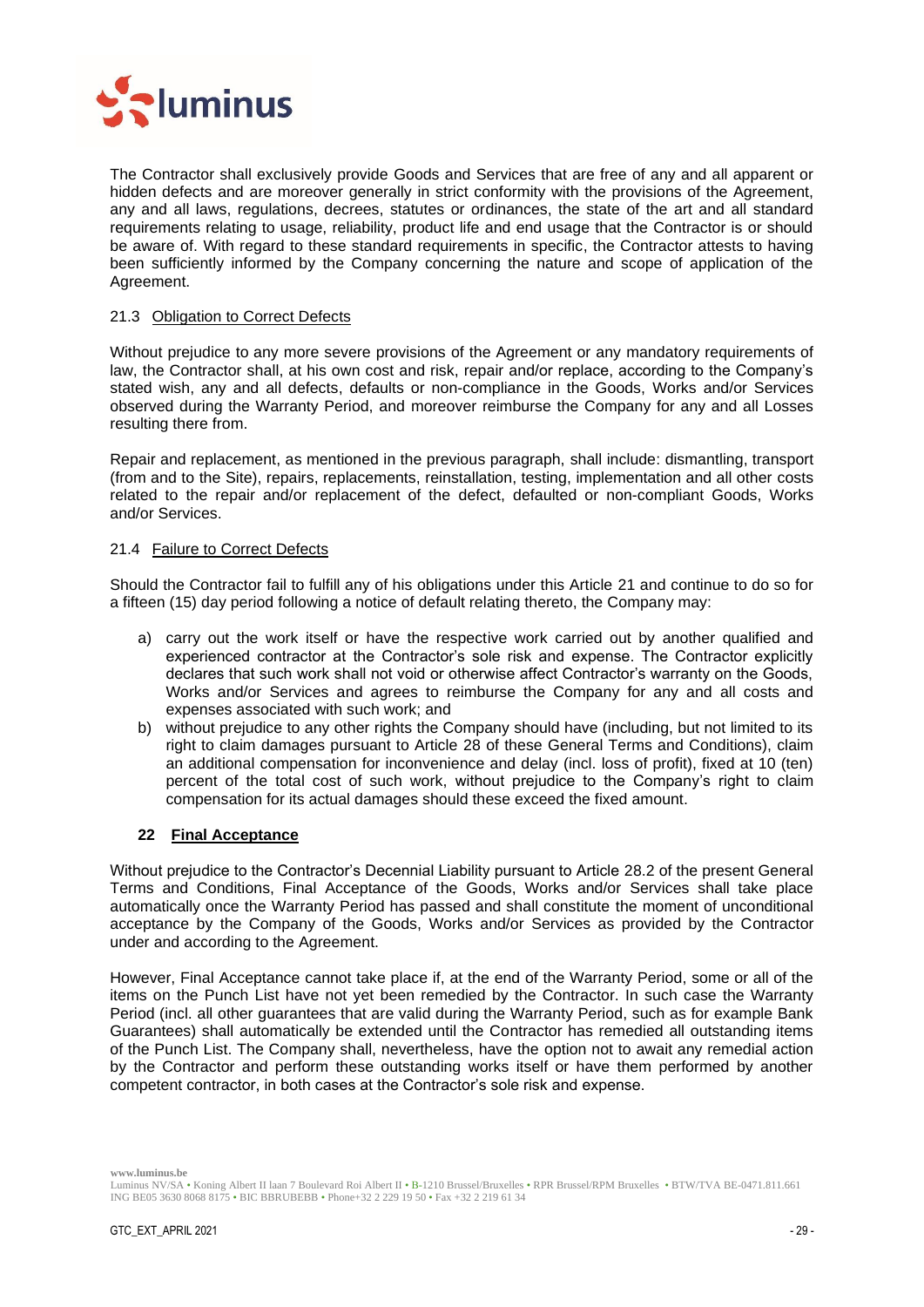

## <span id="page-29-0"></span>**23 Early Termination of the Agreement**

#### <span id="page-29-1"></span>23.1 Convenience

The Company reserves the right to terminate the Agreement, in whole or in part, within 30 (thirty) Days, by simple notice of such intent by registered mail, and without any further formalities or justifications being required. The Contractor shall be reimbursed for any reasonable costs that result from such termination, upon documented proof of such costs. Only those costs that cannot be recovered by exerting the respective Goods, Works and/or Services to other projects in which the Contractor is or may be involved in the future shall be reimbursed further to termination in accordance with this Article [23.1.](#page-29-1)

#### <span id="page-29-2"></span>23.2 Culpable Non-performance by the Contractor

If the Contractor fails to perform any or all of his obligations under the Agreement, the Company reserves the right to terminate the Agreement, in whole or in part, after having notified the Contractor of such culpable non-performance by registered mail, which remained without effect for 10 (ten) Days, without prejudice to any other rights or recourses the Company may have.

#### <span id="page-29-3"></span>23.3 Insolvency

The Company may terminate the Agreement, in whole or in part, with immediate effect and without any court intervention or legal formality being required if the Contractor's situation, after the Agreement has been concluded, should become attenuated in such a way that serious concerns arise as to the Contractor's ability to fulfil his contractual obligations. This shall particularly be the case in the event the Contractor would file for bankruptcy protection, would be placed in receivership, would enter into negotiations with his creditors or would be subject to liquidation or any other equivalent procedure.

In any of the foregoing cases, the Contractor shall be required to reimburse the Company for any and all Losses it incurs as a result of such termination.

#### <span id="page-29-4"></span>23.4 Serious Misconduct

The Company shall reserve the right to terminate the Agreement, in whole or in part, by registered mail with no prior notice and without any court intervention or other legal formality whatsoever being required, should the Contractor seriously default on his obligations. This option shall be without prejudice to any other rights or recourses the Company may have.

#### <span id="page-29-5"></span>23.5 Obligations Prior to Termination

Termination or expiration of the Agreement shall not relieve the Contractor of any obligation arising out of work performed prior to termination or expiration of the Agreement.

## <span id="page-29-6"></span>**24 Penalties**

In the event the Contractor does not meet his contractual obligations or in the event of an early termination of the Agreement due to an error on the part of the Contractor, the latter shall be required to pay a penalty that shall be stipulated in the Contract and/or Purchase Order, although this amount shall not be less than the amount of any actual Losses.

Any penalties that apply, in addition to their amounts and methods of calculation, shall also be set forth in the Contract and/or Purchase Order. Penalties shall, in specific, be provided for in the following cases:

Luminus NV/SA • Koning Albert II laan 7 Boulevard Roi Albert II • B-1210 Brussel/Bruxelles • RPR Brussel/RPM Bruxelles • BTW/TVA BE-0471.811.661 ING BE05 3630 8068 8175 • BIC BBRUBEBB • Phone+32 2 229 19 50 • Fax +32 2 219 61 34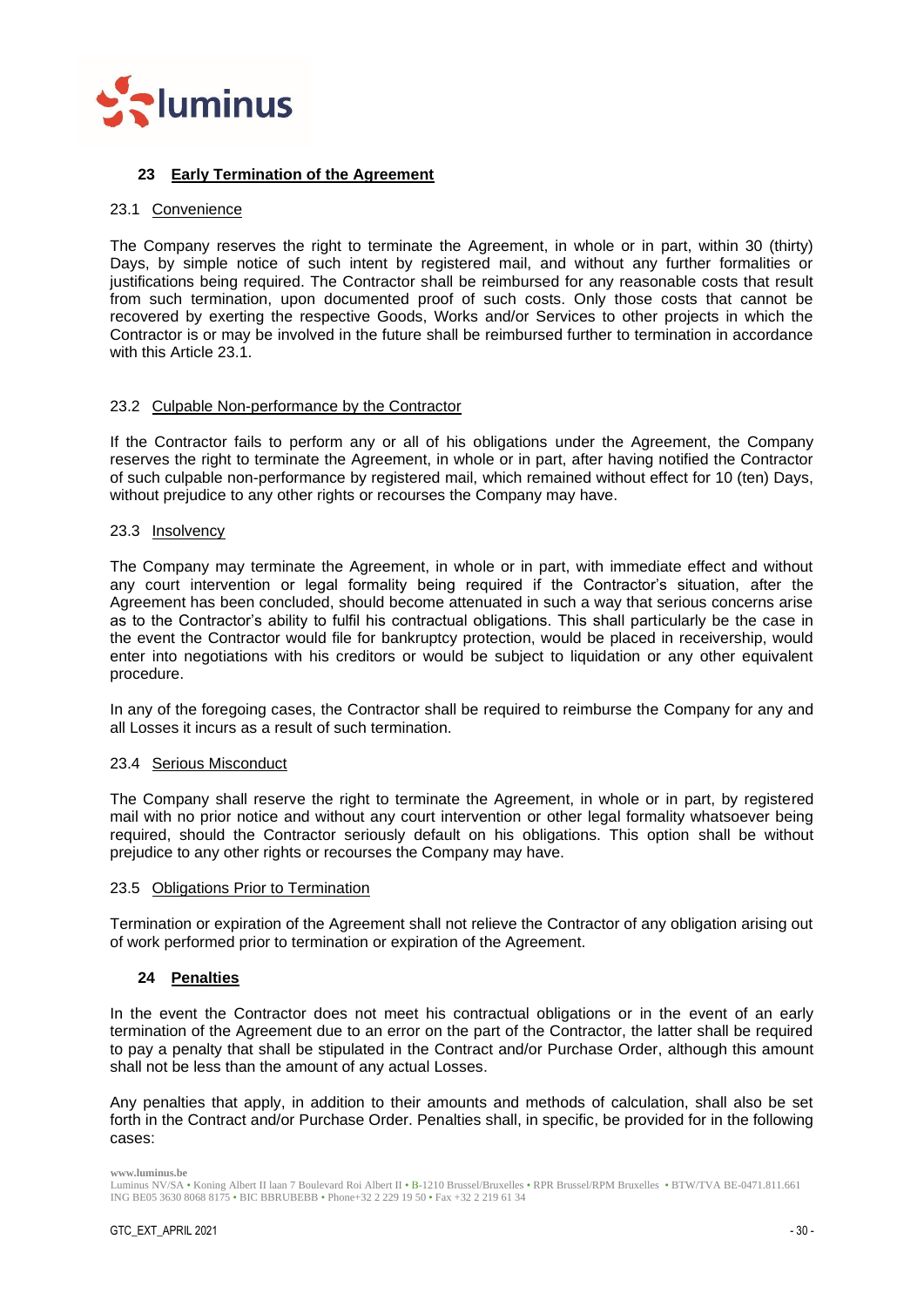

- early termination of the Agreement for serious misconduct, within the meaning of Article [23.4](#page-29-4) of these General Terms and Conditions;
- violation of the confidentiality requirements set forth in Article [26](#page-30-3) of these General Terms and Conditions; and
- failure to observe any other obligations that are made subject to penalty in the Agreement.

The various penalties referred to in the present Article are cumulative and do not discharge the Contractor in any way from his contractual obligations.

Without prejudice to any other rights or recourse it may have, the Company shall have full rights to deduct any penalties that have become due without notice from any amounts that are or become payable to the Contractor.

## <span id="page-30-0"></span>**25 Force Majeure**

## <span id="page-30-1"></span>25.1 Force Majeure Procedure

In case of a presumed Force Majeure event, the affected Party must notify the other Party of the presumed occurrence of a Force Majeure event as soon as it has knowledge of such event, and no later than 5 (five) Days following such occurrence. The notification must specify the nature, the starting date, presumed end date, as well as the estimated effects of the event on the performance of the affected Party's obligations.

As soon as the presumed Force Majeure event comes to an end, the affected Party shall notify the other Party of the precise end date of the Force Majeure event. In its notification, the affected Party shall furthermore describe the precise causes of the presumed Force Majeure event and the actual impact it has had on its execution of the Agreement. If applicable, the affected Party must attach any attestations issued by official bodies to its notification.

Each Force Majeure event shall have the effect of suspending the obligation to fulfil the commitments affected by it. The affected Party will make every endeavour to limit the effects of the Force Majeure event. It shall in no way be exempted from its contractual obligations except during the minimal period of Force Majeure in question, whose duration shall not exceed the duration of the actual delay caused by the instance of Force Majeure itself.

## <span id="page-30-2"></span>25.2 Termination for Force Majeure

Both Parties shall have the right to terminate the Agreement when fulfilment thereof has become utterly impossible due to Force Majeure or when suspension of the Agreement owing to the Force Majeure event lasts more than six (6) consecutive Months.

## <span id="page-30-3"></span>**26 Confidentiality and Personal Data**

#### 26.1 Confidentiality

The Contractor undertakes to keep strictly confidential any and all information and data that is transmitted to him and/or his partners and associates by the Company for the purposes of the Agreement or otherwise and furthermore undertakes to refrain both from disclosing such confidential information to any third party, in any way, shape or form, as well as from using it in any way other than for the purposes of executing the Agreement.

**www.luminus.be** The Contractor shall take any and all measures necessary in order to ensure that this confidentiality requirement is observed in full by its employees, partners and associates, as well as by any other person who is not an employee of the Contractor but for whom the Contractor is responsible and who needs to be made aware of or given access to confidential information of the Company, even after that respective party's services to the Company or to the Contractor have been completely fulfilled.

Luminus NV/SA • Koning Albert II laan 7 Boulevard Roi Albert II • B-1210 Brussel/Bruxelles • RPR Brussel/RPM Bruxelles • BTW/TVA BE-0471.811.661 ING BE05 3630 8068 8175 • BIC BBRUBEBB • Phone+32 2 229 19 50 • Fax +32 2 219 61 34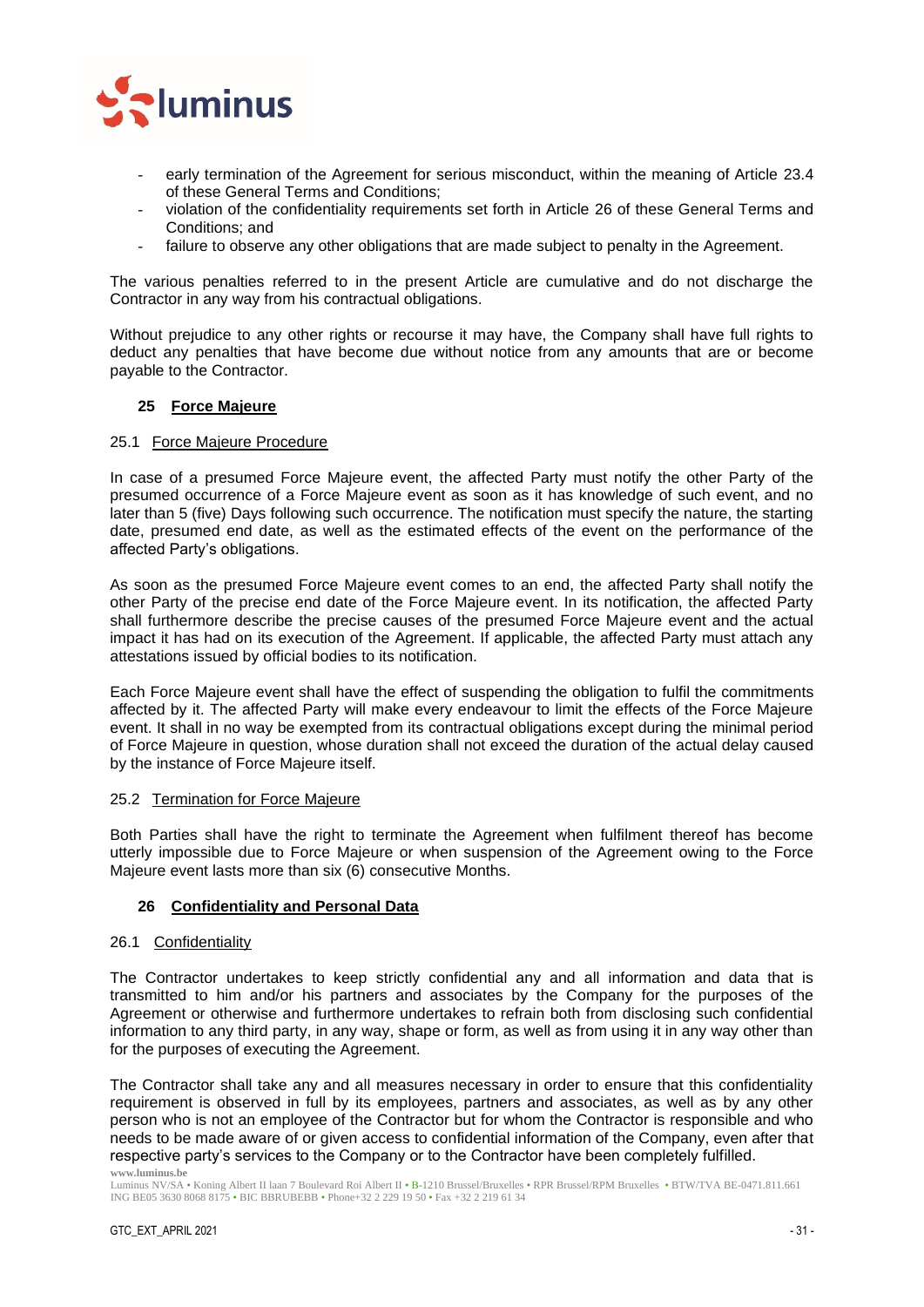

The confidentiality obligation described in this Article [26](#page-30-3) of the General Terms and Conditions shall apply during the full term of the Agreement and shall survive its termination or expiration for a period of 5 (five) years.

## 26.2 Personal Data

As part of the provision of the Professional Services and for the entire duration thereof, Contractor will be led to process (use, modify, store, …) personal data within the meaning of applicable data protection law and the Regulation (EU) 2016/679 of the European Parliament and of the Council of 27 April 2016 on the protection of natural persons with regard to the processing of personal data and on the free movement of such data, and repealing Directive 95/46/EC.

With respect to such processing, Contractor shall:

(a) process such personal data only for the specific fulfilment of its contractual obligations arising from the Agreement, and in accordance with Luminus' documented instructions;

(b) only process such personal data in a Member State of the European Union or European Economic Area, unless specifically authorised in writing by Luminus;

(c) ensure that persons authorised to process such personal data have committed themselves to confidentiality or are under an appropriate statutory obligation of confidentiality;

(d) implement appropriate technical and organisational measures to ensure a level of security appropriate to the risk, taking into account in particular the risks that are presented by processing, in particular from accidental or unlawful destruction, loss, alteration, unauthorised disclosure of, or access to personal data transmitted, stored or otherwise processed, and ensure that any natural person acting under the authority of the Contractor who has access to personal data does not process them except on instructions from Luminus, unless he or she is required to do so by Union or Member State law;

(e) respect the following conditions for engaging another processor:

• Contractor shall not engage another processor without prior specific or general written authorisation of Luminus. In the case of general written authorisation, Contractor shall inform Luminus of any intended changes concerning the addition or replacement of other processors, thereby giving Luminus the opportunity to object to such changes.

• Where Contractor engages another processor for carrying out specific processing activities on behalf of Luminus, Contractor shall impose on that other processor the same data protection obligations as set out in this Article 26.2, by way of a contract or other legal act under Union or Member State law. Where that other processor fails to fulfil its data protection obligations, Contractor shall remain fully liable to Luminus for the performance of that other processor's obligations.

(f) taking into account the nature of the processing, assist Luminus by appropriate technical and organisational measures, insofar as this is possible, for the fulfilment of Luminus' obligation to respond to requests for exercising the data subject's rights under applicable data protection legislation;

(g) taking into account the nature of processing and the information available to Contractor, assist Luminus in ensuring compliance with the obligations under applicable data protection legislation in relation to security of processing, to the notification of any breach of personal data to supervisory authorities and data subjects where relevant, to the carrying out of data protection impact assessments where required and to prior consultation of the supervisory authority;

(h) at the choice of Luminus, delete or returns all such personal data to Luminus after the end of the provision of the Professional Services and delete existing copies unless European Union or Member State law requires storage of the personal data;

(i) make available to Luminus all information necessary to demonstrate compliance with these obligations and allow for and contribute to audits, including inspections, conducted by Luminus or another auditor mandated by Luminus.

The Contractor shall indemnify Luminus for claims of any third party that arise as a result of Contractor's breach of this Article 26.2 and the applicable European and Member State law and regulation regarding data protection and/or privacy.

Luminus NV/SA • Koning Albert II laan 7 Boulevard Roi Albert II • B-1210 Brussel/Bruxelles • RPR Brussel/RPM Bruxelles • BTW/TVA BE-0471.811.661 ING BE05 3630 8068 8175 • BIC BBRUBEBB • Phone+32 2 229 19 50 • Fax +32 2 219 61 34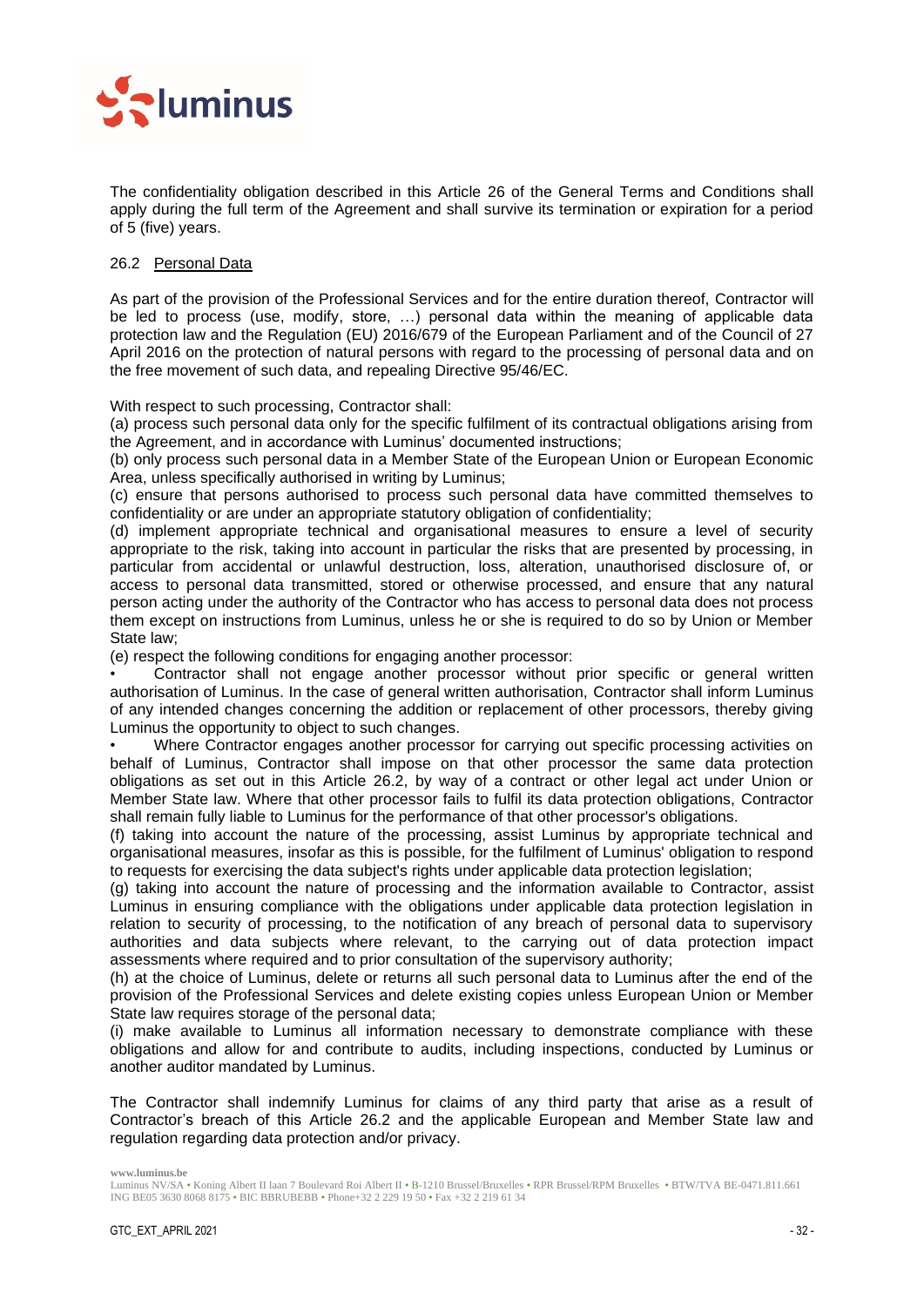

## <span id="page-32-0"></span>**27 Intellectual Property Rights**

## <span id="page-32-1"></span>27.1 Held by the Company

Any and all information, plans, diagrams, technical and commercial results, objects, devices, installations, machinery or other elements developed for the Company under the Agreement or resulting directly or indirectly from performance of the Agreement, shall become the Company's sole property as of when they are developed.

No reproduction or use of or reference to such elements, or reference to the Company or any associated company, to their names, brands, logos, photos, codes, drawings or specifications may be made by the Contractor in announcements, promotional activities, advertising, publications or presentations, of a technical, commercial or other nature, without the Company's prior written consent.

## <span id="page-32-2"></span>27.2 Held by Third Parties

The Contractor shall bear and be solely responsible for any and all costs that arise in the performance of the Agreement as a result of or in connection with intellectual property rights, of any kind whatsoever. In any such case the Contractor will, at his expense, come to an arrangement with the holder of the respective intellectual property rights, pay the royalties due and obtain the assignments, licences and authorisations required or, if an agreement cannot be reached, modify the Goods, Works and/or Services so as to avoid any infringement of any intellectual property rights held by third parties.

In case there would be any legal action or proceedings against the Company for infringement of intellectual property rights, of any kind whatsoever, relating to the whole or part of the Goods, Works and/or Services performed by the Contractor, the latter will indemnify, safe free and hold harmless the Company form any resultant costs and expenses, including the fees of lawyers, experts, technical advisers, etc. If, as a result, any part of the Goods, Works and/or Services needs modification and/or replacement, the Contractor will, free of charge and without delay, perform such modification and/or replacement, bearing all risks and liabilities in the course thereof as well as those that may result there from. Any such modification to and/or replacement of the Goods, Works and/or Services will invoke a new Warranty Period, as defined in Article [21](#page-27-3) of the present General Terms and Conditions, for the entirety of said Goods, Works and/or Services.

## <span id="page-32-3"></span>**28 Liability**

## <span id="page-32-4"></span>28.1 General Liability

Until the transfer of risk pursuant to Article [20.2](#page-27-2) of these General Terms and Conditions, the Contractor is fully and solely responsible towards the Company and towards third parties, for all financial consequences, accidents, damage and other prejudice that occurs while the Agreement is being carried out, regardless of their cause.

Any time the Contractor's liability is thus triggered, the Contractor shall indemnify, defend, save free and hold harmless the Company, the Company's Representative(s) and the Company's affiliates, officers, agents, shareholders, partners, members, employees, subcontractors, consultants and advisors from any and all Losses incurred or suffered by any of the foregoing.

In case the Contractor believes that certain damage to the personnel or goods of the Company was in fact caused by a third party, the Contractor shall himself file any claims against that third party, after having compensated the Company for the respective damage thus caused.

**www.luminus.be** Even after the transfer of risk pursuant to Article [20.2](#page-27-2) of these General Terms and Conditions and besides the Contractor's Decennial Liability, the Contractor remains liable for any financial consequences, accidents, damage and other prejudice inflicted to one or more of the parties enumerated in the second paragraph of this Article, insofar as it can be established that such financial

Luminus NV/SA • Koning Albert II laan 7 Boulevard Roi Albert II • B-1210 Brussel/Bruxelles • RPR Brussel/RPM Bruxelles • BTW/TVA BE-0471.811.661 ING BE05 3630 8068 8175 • BIC BBRUBEBB • Phone+32 2 229 19 50 • Fax +32 2 219 61 34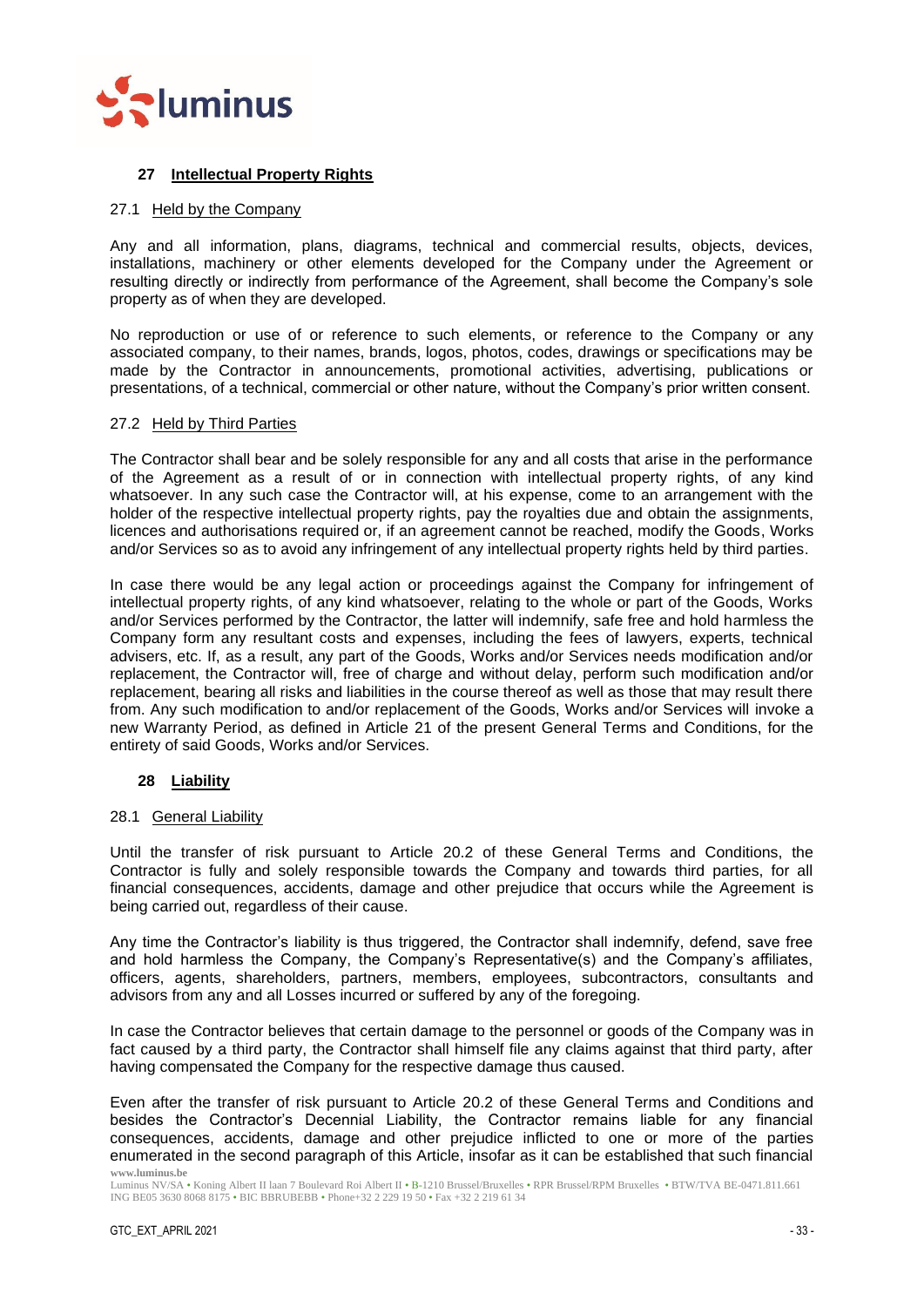

consequences, accidents, damage and other prejudice are ascribable to the Contractor or any of his Subcontractors.

The Contractor furthermore bears full responsibility for any nuisances to the neighbourhood (*troubles de voisinage/burenhinder*), unless he can show that such nuisances were inherent in and unavoidable during the provision of the Goods, Works and/or Services ordered by the Company.

During the Warranty Period, the Contractor assumes, both towards the Company as towards third parties, the responsibility for any damage that occurs during or due to his intervention and/or by his fault, by those of his personnel, or as a result of faults in his supplies which gave rise to an application of Article [21](#page-27-3) of these General Terms and Conditions.

#### <span id="page-33-0"></span>28.2 Decennial Liability

Without prejudice to the provisions of Article [28.1](#page-32-4) of these General Terms and Conditions, the Contractor shall remain liable for the Goods, Works and/or Services, to the extent set forth hereafter, for a period of ten (10) years following Final Acceptance of the Goods, Works and/or Services. During such Decennial Liability Period, the Contractor shall remain liable for (i) any and all, minor or serious hidden defects or other inaccuracies in the design of any foundations, structures and/or buildings, or any particular part thereof, that are provided by the Contractor as part of the Goods, Works and/or Services and (ii) the appropriateness of any materials and the professional abilities of craftsmen that are used or selected by the Contractor for the construction and/or design of those foundations, structures and/or buildings, or any particular part thereof, in specific where those defects and/or inaccuracies or where the materials and/or craftsman used or selected may prevent or materially impair the use of the Goods, Works and/or Services for the purpose they are intended to serve in accordance with the Agreement. The aforementioned Decennial Liability of the Contractor shall only apply in respect of claims notified to the Contractor in writing within a period of ten (10) years from Final Acceptance of all of the Goods, Works and/or Services. Should the Company at any time believe that the Contractor may be held liable further to this paragraph, it shall, in any case, without undue delay notify the Contractor thereof.

## <span id="page-33-1"></span>**29 Insurance**

#### <span id="page-33-2"></span>29.1 Contractor's Insurance

Prior to undertaking the supply of any Goods, Works and/or Services, the Contractor shall take out the following insurance policies, which he shall maintain in full effect for so long as necessary to cover his potential liability pursuant to the Agreement, and as a minimum throughout the entire duration of the Agreement:

- a) The insurance policies that are compulsory for the provision of goods, works and/or services in Belgium, such as, *inter alia*:
	- a "Legal" insurance policy, guaranteeing compensation for accidents at work and accidents on the way to/from work as may be incurred by members of the Contractor's personnel, even if they work under the authority, supervision and control of the Company; and
	- an "Automobile Public Liability" insurance covering the officially-registered vehicles which have access to the Site and the installations as well as any damage caused by them.
- **www.luminus.be** b) A "Public Liability" insurance policy (including accidental damage to the environment and neighbourhood nuisances (*troubles de voisinage/burenhinder*)) for any type of damage sustained by third parties, the Company and/or its personnel, with an insured limit per claim up to the amounts stipulated in the Contract and/or Purchase Order or, failing such specification, up to an amount not lower than € 5.000.000,- (five million euros) per claim.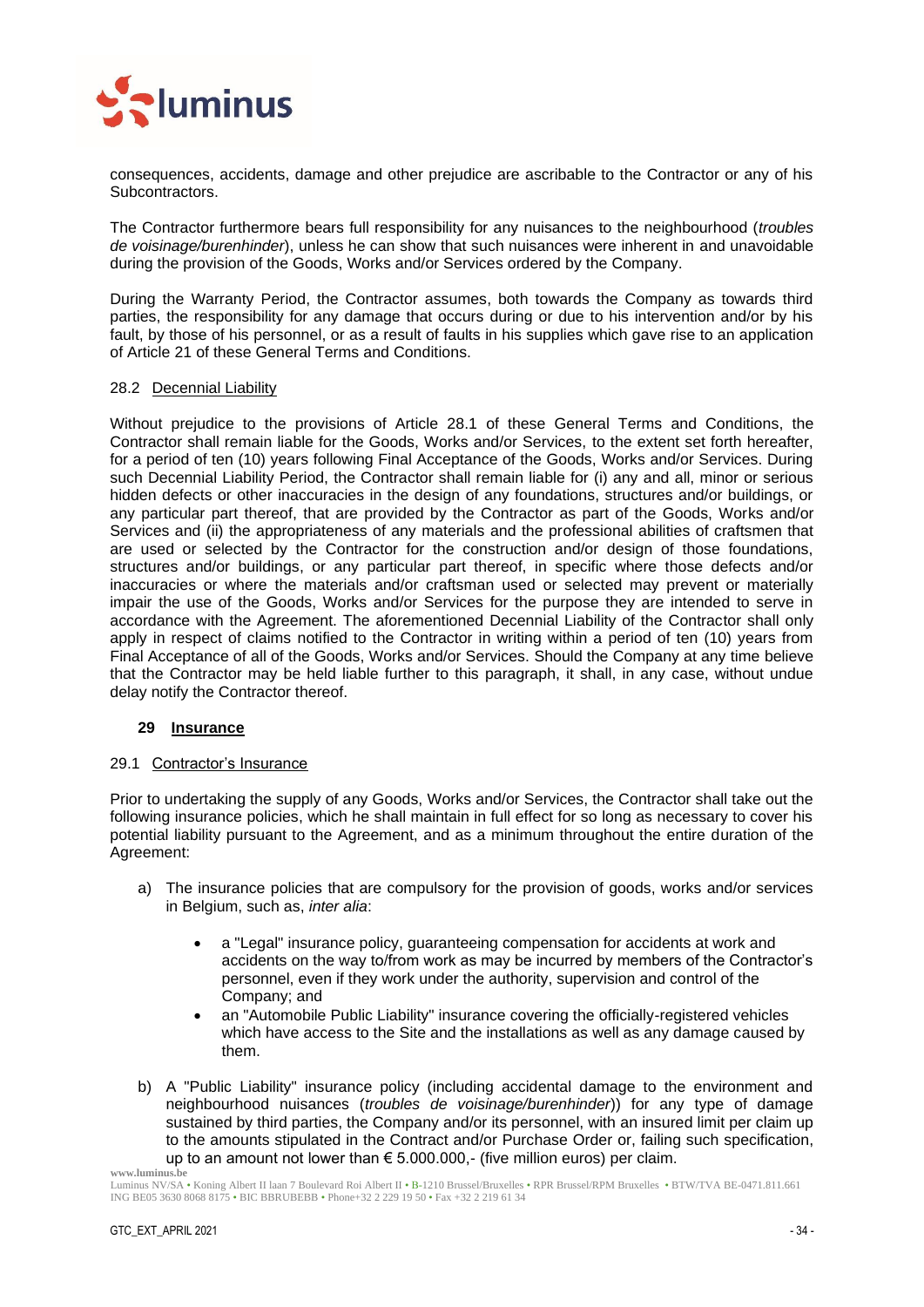

This policy must furthermore include the following clauses:

- the cover applies without restrictions nor reservations to the civil liability as may devolve upon the Contractor under any legal provisions or regulations, as a result of damage of any nature caused to third parties as well as to the goods of the Company, whether entrusted or not to the Contractor and resulting directly or indirectly from his provision of the Goods, Works and/or Services under the Agreement or otherwise caused by his personnel, machinery or equipment, during or outside the working hours, on or off the Site;
- the Company's employees are considered third parties in relation to the Contractor; and
- the policy also covers accidents or damage caused by the personnel, equipment and/or materials made available to the Contractor by the Company, insofar as such accidents are, directly or indirectly, attributable to the Contractor.
- c) A "Product Liability" and/or "Post Delivery Liability" and/or "Post Completion Liability" insurance policy and/or which guarantees third parties as well as the Company against any type of damage resulting from defects in the Goods, Works and/or Services manufactured for the purposes of and/or supplied pursuant to the Agreement by the Contractor, up to the amounts per claim specified in the Contract and/or Purchase Order or, failing such specification, up to a minimum amount of € 5.000.000,- (five million euros) per claim and per insurance year.

The Contractor shall keep this policy into effect for a period that covers at least the entire Warranty Period (incl. any extensions thereof).

d) A "Professional Liability" insurance policy, which guarantees third parties as well as the Company against any type of damage resulting from any defaults in the intellectual works performed by the Contractor for the purposes of the Agreement, up to the amounts per claim specified in the Contract and/or Purchase Order or, failing such specification, up to a minimum amount of € 5.000.000,- (five million euros) per claim and per insurance year.

The Contractor shall keep this policy into effect for a period that covers at least the entire Warranty Period (incl. any extensions thereof).

- e) A "Decennial Liability Insurance" to cover the Contractor's liability pursuant to Article [28.2](#page-33-0) of these General Terms and Conditions for an amount that is at least equal to the new replacement value of the Goods, Works and/or Services provided by the Contractor pursuant to the Agreement. The Contractor shall maintain this insurance in full force and effect throughout the entire Decennial Liability Period. In order to set up this "Decennial Liability" Insurance the Contractor shall obtain the expert report that is needed for setting up this insurance.
- f) A "Transport" (or "Marine Cargo") insurance policy covering the damage caused to and/or loss of any of the Goods, Works and/or Services during transport anywhere in the world, including that incurred during loading, intermediate storage, unloading, including stowing and covering and this, up to the amount per means of transport as stipulated in the Contract and/or Purchase Order or, failing such specification, up to a minimum amount equal to the new replacement value of the transported Goods, Works, and/or Services.

All the insurance policies taken out by the Contractor must contain a clause whereby his insurer(s) waive(s) any recourse against the Company, its personnel and any third party against which the Company has committed to waive any recourse.

Luminus NV/SA • Koning Albert II laan 7 Boulevard Roi Albert II • B-1210 Brussel/Bruxelles • RPR Brussel/RPM Bruxelles • BTW/TVA BE-0471.811.661 ING BE05 3630 8068 8175 • BIC BBRUBEBB • Phone+32 2 229 19 50 • Fax +32 2 219 61 34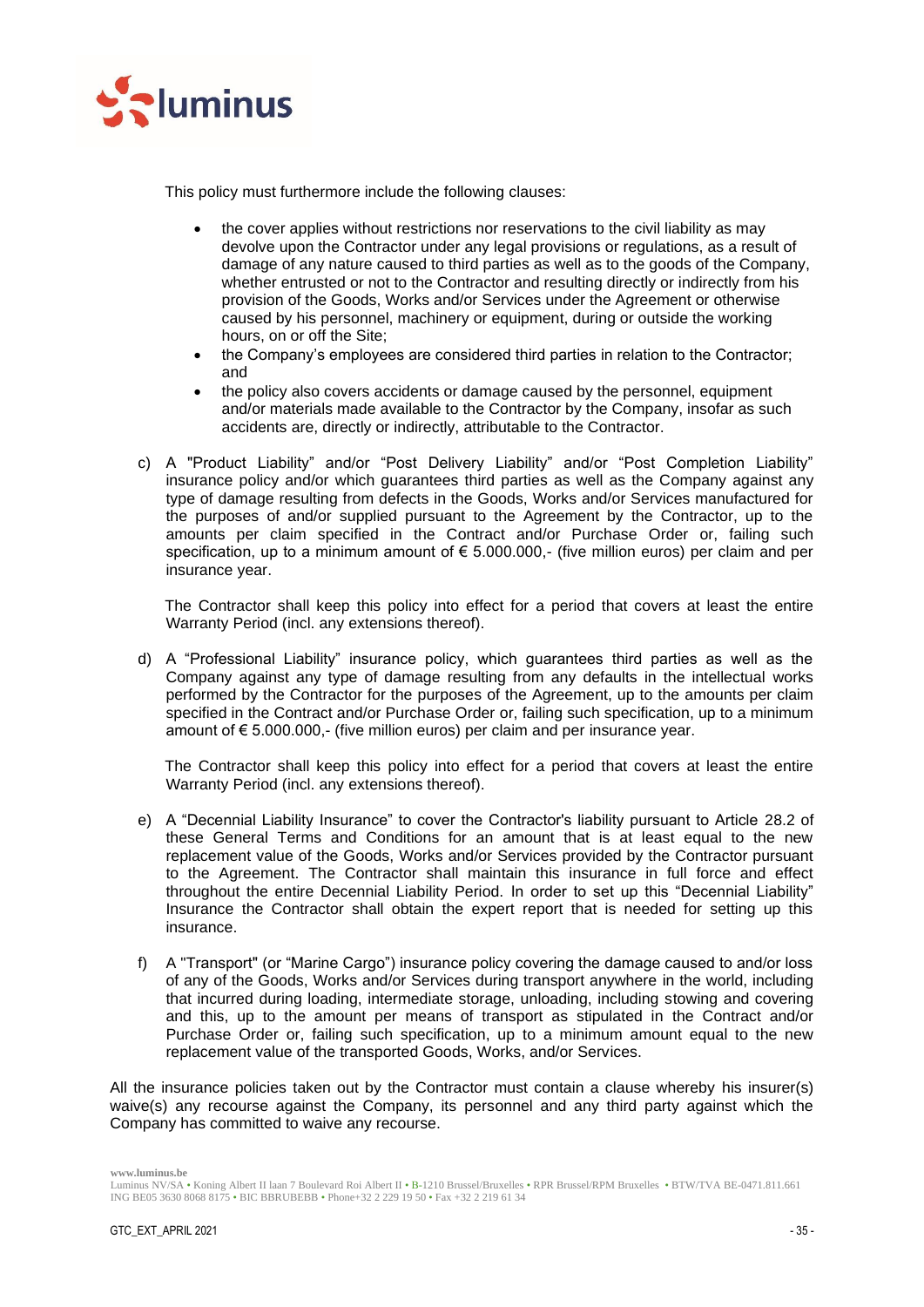

## <span id="page-35-0"></span>29.2 Miscellaneous Provisions

The choice of the insurance companies and the clauses of the policies taken out by the Contractor in compliance with Article [29.1](#page-33-2) of these General Terms and Conditions must receive the approval of the Company, such approval not giving rise to responsibility of the Company nor limiting that of the Contractor.

Prior to carrying out the Agreement, the Contractor shall provide the Company with the applicable insurance certificates as well as with a copy of any and all receipts of the premiums paid. The Contractor shall obtain from the insurers that they commit themselves to giving 30 (thirty) Days notice by registered mail to the Company in the event of a change to or cancellation of those policies.

## <span id="page-35-1"></span>**30 Sustainable Development, Ethics and Integrity**

#### <span id="page-35-2"></span>30.1 Environmental clause

To respond to sustainable development issues, the Company has set the target of controlling environmental impact and obtaining and maintaining NF EN ISO 14001 certification for all its activities (production, distribution, engineering, etc.).

Under its environmental policy, the Company has undertaken commitments, particularly for:

- saving non-renewable resources;
- preventing pollution and controlling greenhouse gas emissions;
- improving health and safety.

In particular, the Company is a stakeholder in this approach for continuous improvement by also seeking ISO 14001 certification for its main sites.

The Company has therefore undertaken, in the process of contracting and execution of its contracts, to identify the key points regarding respect for the environment and in particular those relating to waste control and the use of chemical products.

As a result, the Contractor shall be reminded, and shall pass this on to his Subcontractors and suppliers, that the execution of the Agreement must strictly comply with the applicable regulations in that respect.

As part of his duty as an advisor to the Company and to allow the Company to respect its commitments regarding ISO 14001 certification, the Contractor is also requested, in the context of execution of the Agreement, to send to the Company any relevant information regarding respect for the environment (existing commitments, planned action for progress, reduction or prevention of impacts obtained, etc.) and to warn it of any circumstance likely to have a significant impact on the environment.

The duty of advisor, like the obligations required of the Contractor pursuant to the present Article 30.1, shall be assessed with regard to and within the limits of the missions entrusted to him in accordance with his specific competences.

#### <span id="page-35-3"></span>30.2 Social clause

According to its commitments on ethics, the Company has particularly obliged itself to respect the fundamental principles and rights stated in the United Nations Declaration of Human Rights, the European Union Charter of Fundamental Rights and the Conventions made under the International Labour Organization. In this context, the Company applies these principles –and, particularly, those relating to child labour and forced or obligatory labour– to its purchases.

**www.luminus.be** The Contractor declares that he shall adhere to the fundamental principles and rights stated above.

Luminus NV/SA • Koning Albert II laan 7 Boulevard Roi Albert II • B-1210 Brussel/Bruxelles • RPR Brussel/RPM Bruxelles • BTW/TVA BE-0471.811.661 ING BE05 3630 8068 8175 • BIC BBRUBEBB • Phone+32 2 229 19 50 • Fax +32 2 219 61 34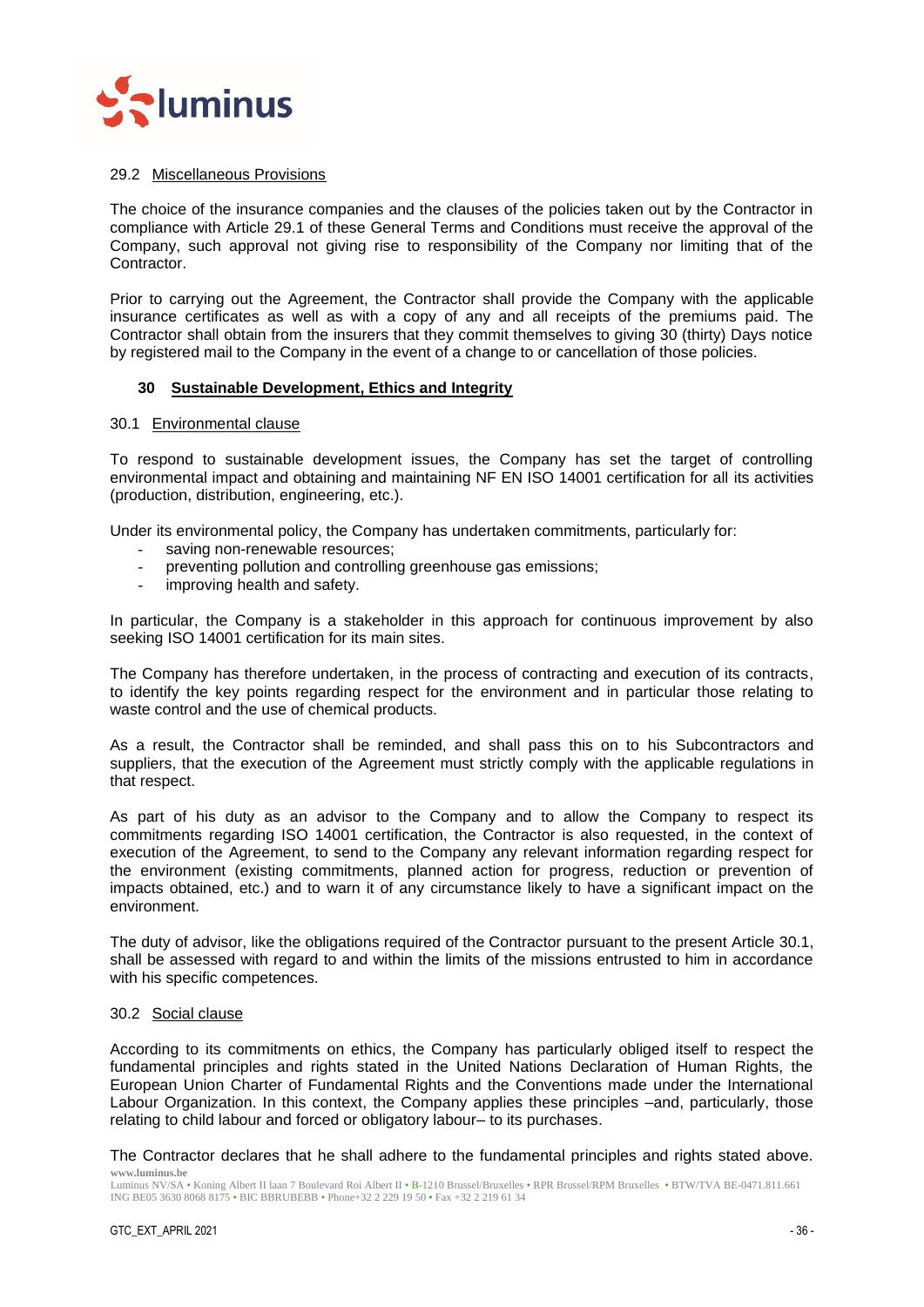

He shall respect and implement the industrial and human resources required to ensure their application, by his own personnel, his sub-contractors and his suppliers. He shall also undertake to provide proof of their layout to the Company at the latter's first request. The Company reserves the right to verify, through a competent and authorized organization, that the working conditions that are applied by the Contractor, his sub-contractors and his suppliers do not violate these principles.

#### <span id="page-36-0"></span>30.3 Integrity clause

Both Parties warrant to respect at all times all the applicable, national and international law relating to the combating of fraud and corruption in all of its forms, whether public or private, active or passive, by any person acting on their behalf, as well as any trade embargoes which may be applicable to their contractual relationship.

Both Parties warrants that they have given no commissions, payments, gifts of substantial value, kickbacks, extensive entertainment or other things of substantial value to any employee or agent of the other Party in connection with this present agreement or any other contract between the Parties.

Both Parties guarantee that their personnel, representatives, subcontractors and/or any other person for whom they are responsible, will respect this clause at all times.

Each proven non respect of the above is a substantial breach of this present agreement and may result in the immediate termination of this present agreement with no payment or compensation of any kind being due by the non-breaching Party.

## <span id="page-36-1"></span>30.4 Ethical Reporting

The confidential Luminus Ethical Reporting e-mail address is a method for reporting conduct that may be unethical, in violation of professional standards, relating to employment, labour, work environment, information management, environmental protection, possible conflicts of interest, unfair trade practices, thefts or for seeking guidance about possible violations of laws related to existing or expected contracts. The Contractor can contact Luminus by sending an e-mail to ethics@luminus.be.

## <span id="page-36-2"></span>**31 Renegotiation**

If, while the Agreement is in effect, Goods, Works and/or Services of similar or equal quality to those falling within the scope of the Agreement become available at substantially lower cost or under conditions which shall be clearly advantageous to those set forth in the Agreement, the Company shall have the right to renegotiate the Agreement.

Similarly, if any law, decree or regulation should be issued or amended in such a way as to have an impact on the Agreement, the Company may require its renegotiation.

The Company shall notify the Contractor by registered mail of its intent to renegotiate the Agreement. If the Contractor and the Company are unable to reach a new agreement that reflects the changes in market conditions and/or the law within a period of 3 (three) Weeks from the date of the above mentioned notification, the Company shall be able to terminate the Agreement with immediate effect and without any indemnification being due.

## <span id="page-36-3"></span>**32 Claims**

If the Contractor considers himself entitled to any additional payment and/or Planning extension which he deems not covered by the Contract/Purchase Order, he shall notify the Company of the claim, describing the event or circumstances underlying the claim. The notification shall be sent to Luminus' technical manager as soon as possible and no later than 28 days after the time when the Contractor should have been aware of the event or fact causing the claim.

Luminus NV/SA • Koning Albert II laan 7 Boulevard Roi Albert II • B-1210 Brussel/Bruxelles • RPR Brussel/RPM Bruxelles • BTW/TVA BE-0471.811.661 ING BE05 3630 8068 8175 • BIC BBRUBEBB • Phone+32 2 229 19 50 • Fax +32 2 219 61 34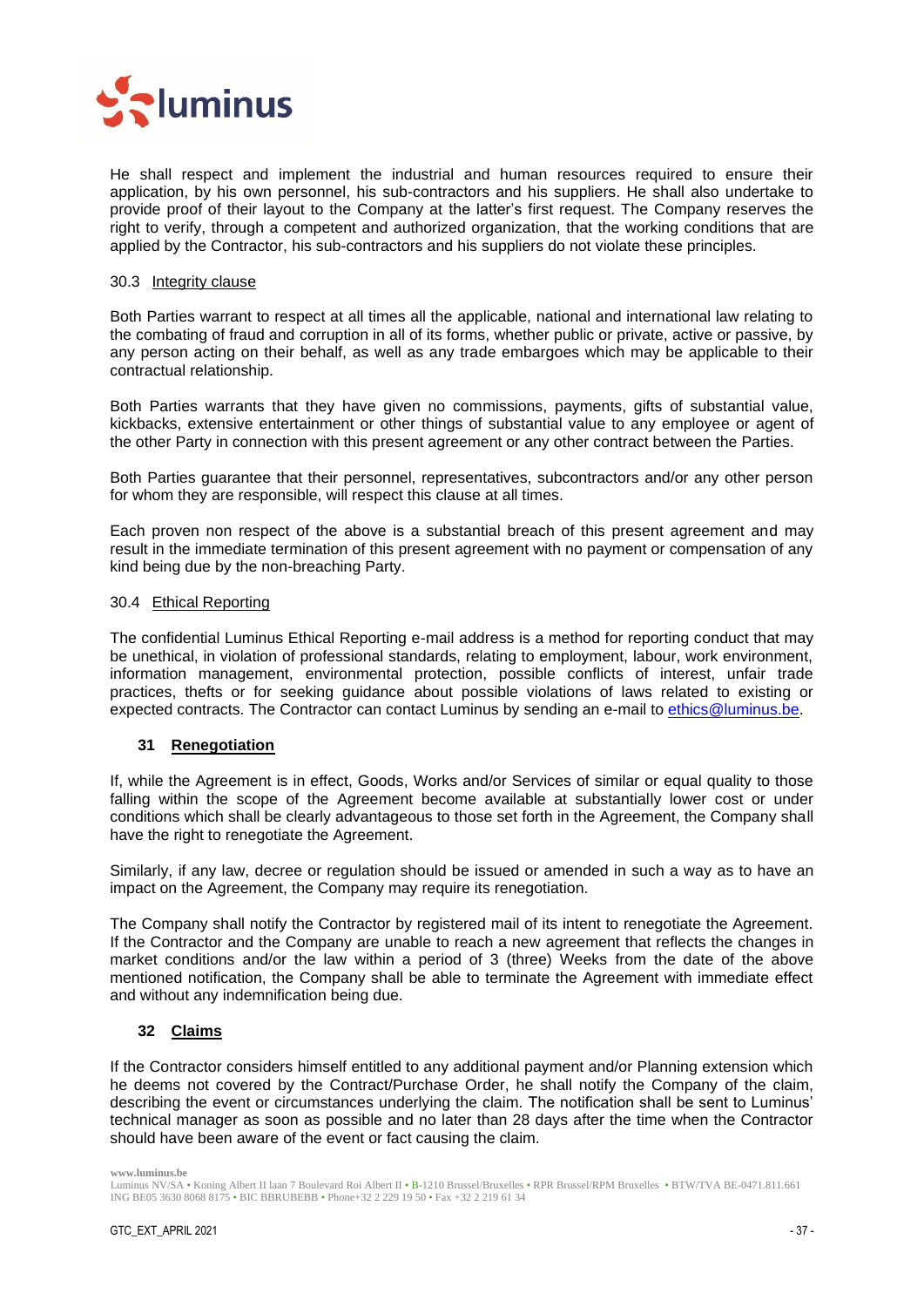

Within 42 days after the time when the Contractor should have been aware of the event or fact causing the claim, the Contractor shall submit a detailed claim including all the details supporting the previously submitted claim and the claimed additional payment and/or Planning extension. If the event or fact underlying the claim continues, the Contractor shall inform the Company every month and shall send the detailed claim no later than 42 days after the end of the elements causing the event or the fact.

Failure on the part of the Contractor to comply with the deadlines set out above renders the Contractor unable to submit a claim later based on the aforementioned event or fact underlying the claim.

Within 56 days after the Contractor sent the detailed claim, the Company shall answer either by accepting or by requesting additional information or by refusing the claim.

## <span id="page-37-0"></span>**33 Instructions and Variations**

The Company has the right to issue Instructions at any time before the Final Acceptance. Instructions are not necessarily Variations. The Contractor is obliged to bring forward any possible adverse effect of the Instruction and subsequently to comply with those Instructions as soon as possible.

## Variation: process

If an Instruction is a Variation in the opinion of the Contractor, the latter shall notify that to the Company within 28 days after the notification of the Instruction by the Company, a reasonably detailed offer related to the effects of such a Variation, including the consequences on the Contract Price and/or Planning extensions. Within a reasonable period of time after receipt of the notification and the offer, the Company shall answer to approve or reject the classification of an Instruction as a Variation.

If a Variation is implemented, the Parties agree that the work performed shall be charged through open book (namely the Contractor shall submit all supporting documents related to the costs for the work performed under the Variation) and that the Contractor shall charge additional costs for overheads and any other costs, amounting to maximum 7.5% of the costs for the work performed.

The Variation shall only be implemented by the Contractor if the latter has received an offer, signed for approval, from the Company's Representatives.

## Variation: effects

If the Company's Representatives sign the offer for approval, the result of the Variation is that the Contractor is entitled to a Planning extension and/or an adjustment of the Contract Price depending on the aforementioned offer.

## <span id="page-37-1"></span>**34 Quality control by the Company**

The Company shall at any time have the right to inspect and check Goods, Works and/or Services on the Site, at the Contractor's premises or elsewhere.

The Company's approval or consent within the framework of the quality control for any part of the Goods, Works and/or Services does not relieve the Contractor from his obligations under the Agreement and does not limit the Contractor's liability with respect to the implementation of the Goods, Works and/or Services under the Agreement.

The Contractor guarantees that the quality control standards as defined in the Technical Specifications shall be met.

## <span id="page-37-2"></span>**35 Replacement before Provisional Acceptance**

Luminus NV/SA • Koning Albert II laan 7 Boulevard Roi Albert II • B-1210 Brussel/Bruxelles • RPR Brussel/RPM Bruxelles • BTW/TVA BE-0471.811.661 ING BE05 3630 8068 8175 • BIC BBRUBEBB • Phone+32 2 229 19 50 • Fax +32 2 219 61 34